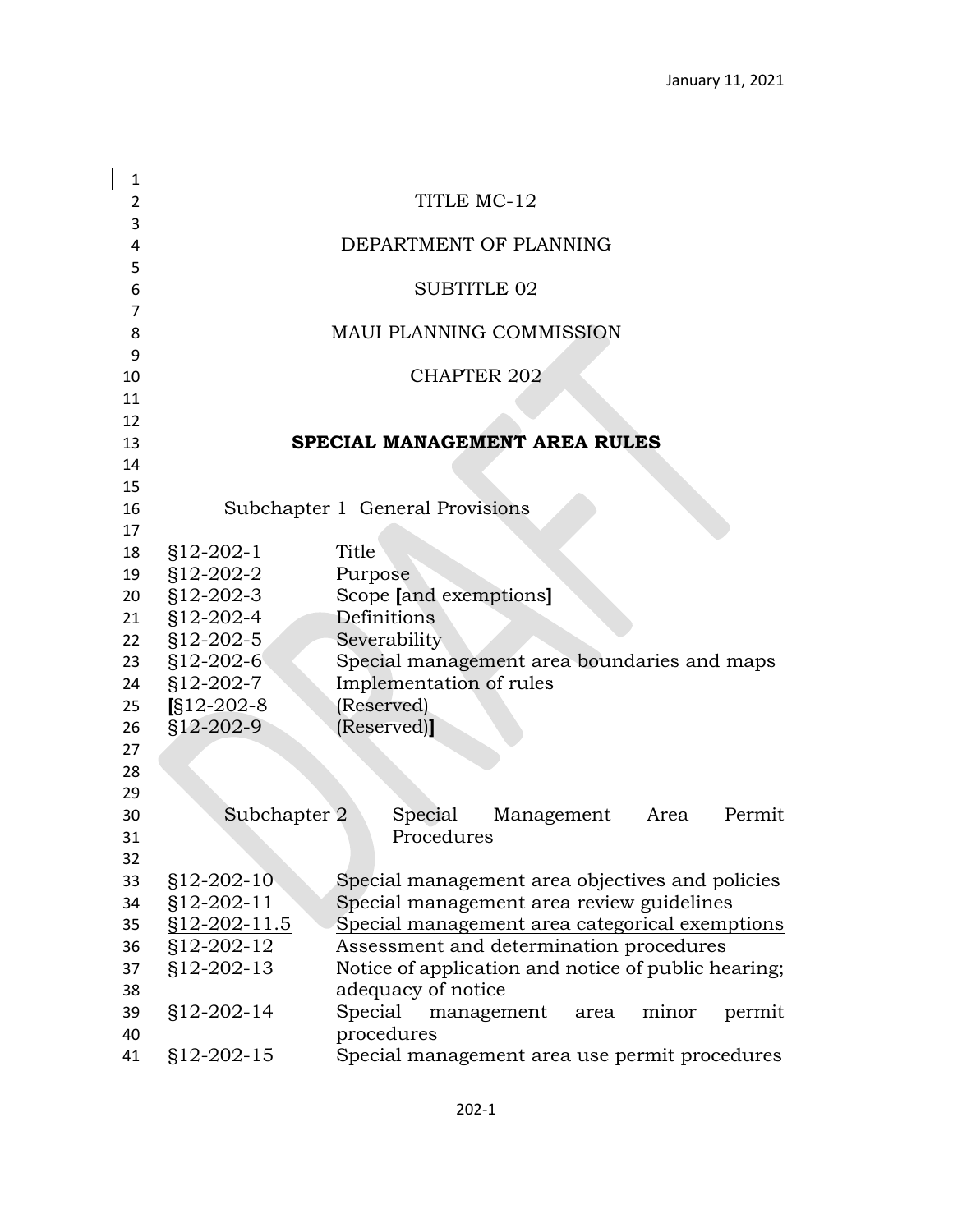| $\mathbf{1}$<br>$\overline{2}$ | §12-202-16   | Special management area emergency permit<br>procedures |
|--------------------------------|--------------|--------------------------------------------------------|
| 3                              | §12-202-17   | Amendments to [and determinations of] permit           |
| 4                              |              | conditions,<br>stipulations<br>and<br>time<br>[terms,  |
| 5                              |              | approvals.                                             |
| 6                              | $S12-202-18$ | (Reserved)                                             |
| $\overline{7}$                 | §12-202-19   | (Reserved)                                             |
| 8                              | §12-202-20   | (Reserved)]                                            |
| 9                              |              |                                                        |
| 10                             |              |                                                        |
| 11                             | Subchapter 3 | Procedures to Adopt Special Management                 |
| 12                             |              | Area Rules; Declaratory Rulings; [and]                 |
| 13                             |              | Adoption and Amendment of Boundaries                   |
| 14                             |              | and Maps; Enforcement; and Appeals                     |
| 15                             |              |                                                        |
| 16                             | §12-202-21   | Petition and procedures to adopt, amend, or            |
| 17                             |              | special<br>repeal<br>management area rules;            |
| 18                             |              | declaratory rulings                                    |
| 19                             | §12-202-22   | Adoption and amendment of special management           |
| 20                             |              | area boundaries and maps                               |
| 21                             |              |                                                        |
|                                | §12-202-23   | Enforcement                                            |
| 22                             | §12-202-24   | Conflicts with other laws                              |
| 23                             | §12-202-25   | Penalties                                              |
| 24                             | §12-202-26   | Appeal of director's decision; filing the notice of    |
| 25                             |              | appeal; settlement of appeal                           |
| 26                             | §12-202-27   | Content of the Inotice of appeal                       |
| 27                             | §12-202-28   | Joint or consolidated appeals                          |
| 28                             | §12-202-29   | Service of the notice of appeal                        |
| 29                             | §12-202-30   | Payment of fees                                        |
| 30                             | §12-202-31   | Contested case hearing on appeal                       |
| 31                             | §12-202-32   | Disposition of appeal                                  |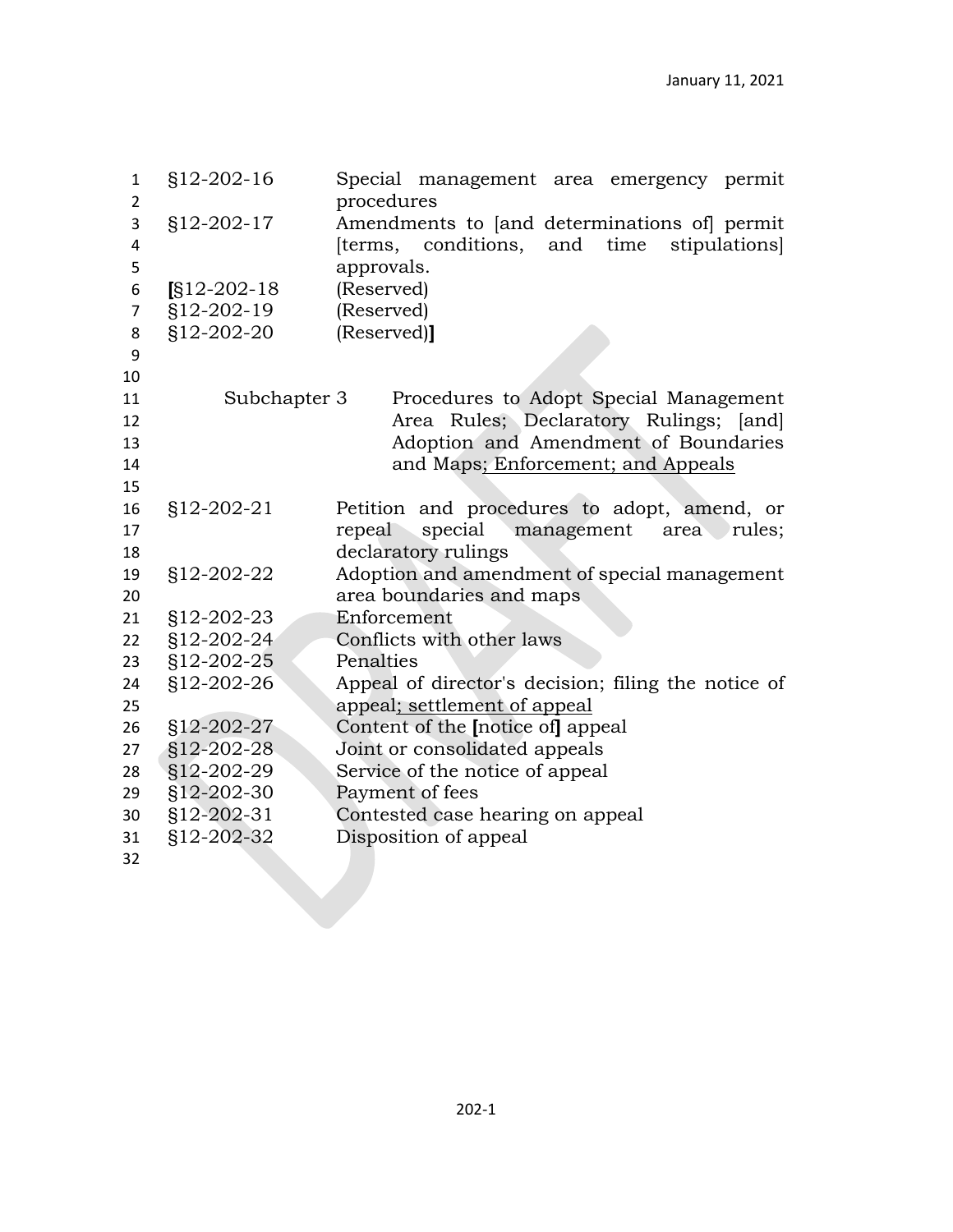# **SUBCHAPTER 1**

## **GENERAL PROVISIONS**

 **§12-202-1 Title.** The rules in this chapter shall be known as the "Special Management Area Rules for the Maui Planning Commission."**[**.**]** [Eff 1/1/94] (Auth: HRS §§91-2, 205A-27) (Imp: HRS §205A-29)

 

 **§12-202-2 Purpose.** The purpose of these rules is to implement Hawaii Revised Statutes (HRS) chapter 205A, relating to coastal zone management and special management areas, and to establish application procedures for special management area assessments, emergency permits, minor permits, and use permits, time periods within which hearings must be held, and procedures to provide notice to individuals whose property rights may be affected. The rules further the policy of the **[**state**]** State to preserve, protect and where possible, restore the natural resources of the coastal zone. The rules also assist the commission in giving full consideration to the **[**state**]** State policy of establishing special controls on development within the areas along the shoreline **[**to avoid permanent loss of valuable coastal resources and foreclosure of land use and management options of these resources, and**]** to provide adequate access to beaches, recreational areas, and natural reserves. [Eff 1/1/94] (Auth: HRS §§91-2, 205A-27, 205A-29, 205A-30) (Imp: §§ HRS 205A-1 to 205A-33) 

 **§12-202-3 Scope.[and exemptions.]** (a) The rules contained in this chapter shall apply to the special management area on the island of Maui as designated on the special management area maps and specifically excluding the islands of Kahoolawe, Molokai, and Lanai.

 (b) **[**The**]** At the discretion of the director, the rules in this chapter **[**shall**]** may not apply to special management area and shoreline setback area applications that have been deemed complete by the director before the effective date of these rules. An application shall be deemed complete by the director upon receipt of final agency comments and **[**a letter is**]** notification being sent by the **[**director**]** department to the applicant to that effect. Applications deemed complete **[**shall**]** may be processed under the rules in effect at the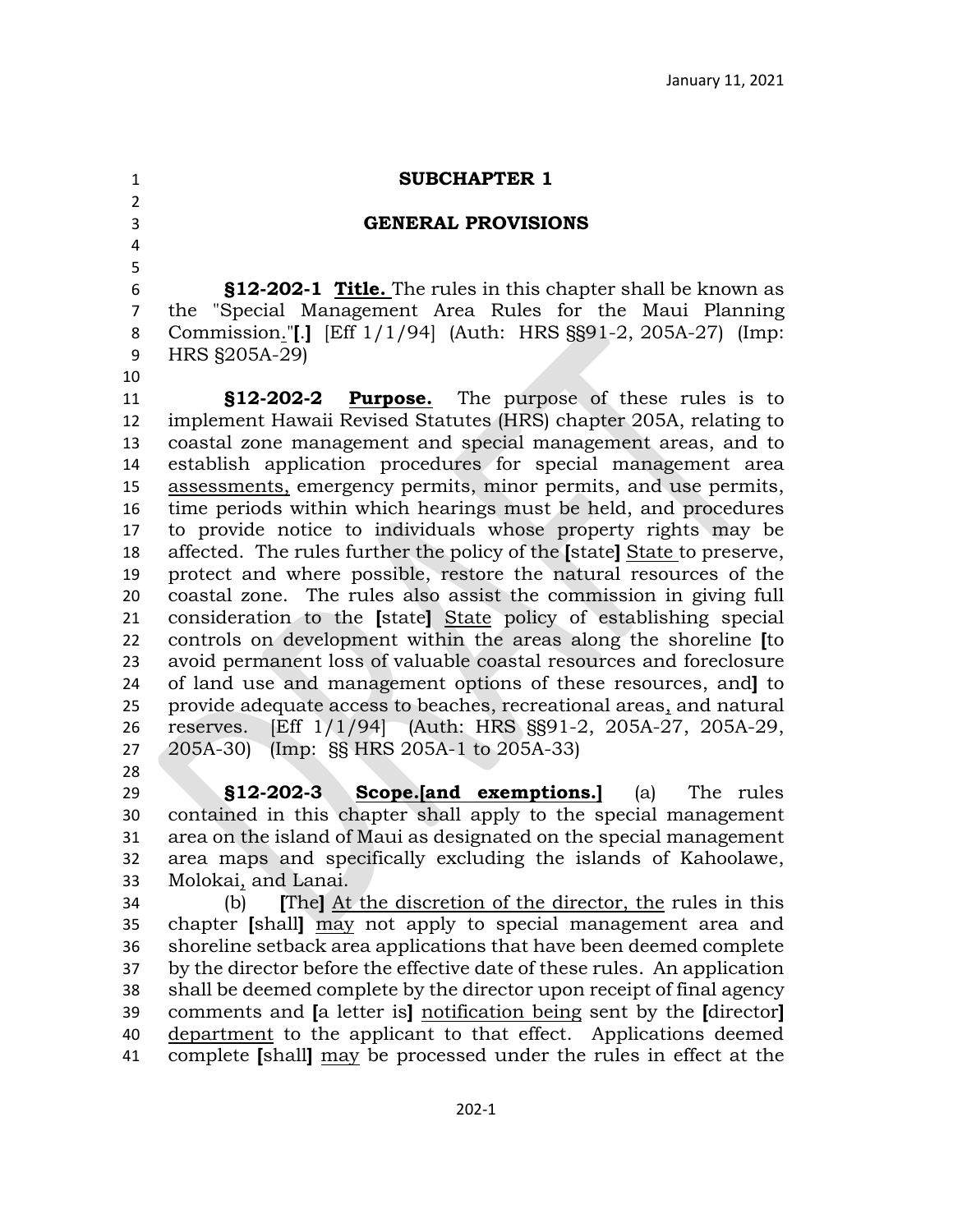time the application was deemed complete. [Eff 1/1/94] (Auth: HRS §§46-4, 91-2, 205A-27, 205A-29) (Imp: HRS §205A-23) **§12-202-4 Definitions.** For the purposes of this chapter, and unless it is plainly evident from the context that a different meaning is intended, the definitions of this chapter shall be those set forth in sections 205A-1, 205A-22, and 205A-41, HRS (**[**a copy**]**  copies of which shall be provided pursuant to section 12-202-7), and as follows: "Categorical exemption" means a proposed use, activity, or operation for which a special management area assessment, emergency permit, minor permit, or use permit is not required, pursuant to section 12-202-11.5. "Coastal dune" means one of possibly several continuous or nearly continuous mounds or ridges of unconsolidated sand continuous and parallel to the beach, situated so that it may be accessible to storm waves and seasonal high waves for release to the beach or offshore waters as defined by chapter 20.08, Maui County Code. "Commission" means the Maui planning commission. **[**"Crops" means agricultural produce or parts of plants or trees cultivated for commercial or personal use, including but not limited to the raising of livestock and aquaculture. "Cultural resources commission" means the Maui County cultural resources commission established under chapters 2.40 and 2.88 of the Maui County Code. "Debris line" means a line marking the landward limit of debris deposits resulting from the upper reaches of the wash of waves.**]** "Department" means the department of planning of the County of Maui. "Development" means any of the uses, activities, or operations on land or in or under water within a special management area as defined by section 205A-22, HRS, as amended. "Director" means the director of the department of planning of the County of Maui. "Director of public works **[**and environmental management**]**" means the director of the department of public works **[**and environmental management**]** of the County of Maui. "Environmental assessment" or "environmental impact statement" **[**or "EIS"**]** means an informational document that is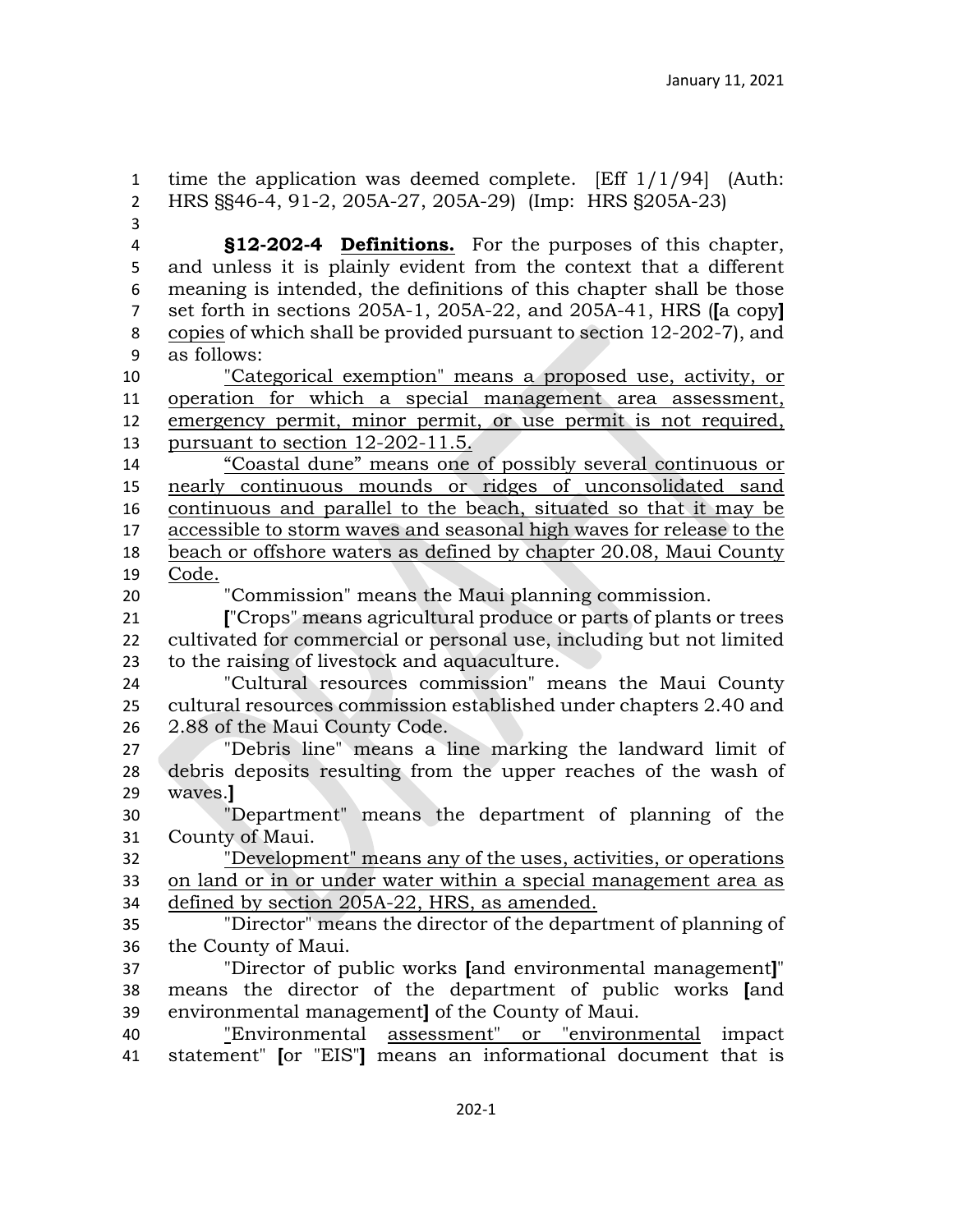prepared in compliance with chapter 343, HRS, and the rules of the office of environmental quality control.

 "Erosion hazard line" means the mapped 80 percent cumulative probability contour of the coastal erosion hazard zone with 3.2 feet of sea level rise approved by the Hawaii Climate Change Mitigation and Adaptation Commission as part of the 2017 Hawaii Sea Level Rise Vulnerability and Adaptation Report, as accessible within the Hawaii Sea Level Rise Viewer hosted by the Pacific Islands Ocean Observing System, and as may be updated from time to time. **[**"Estuarine sanctuary" means a research area which may include any part or all of an estuary, adjoining transitional areas, and adjacent uplands, constituting to the extent feasible a natural unit, set aside to provide scientists and students the opportunity to examine over a period of time the ecological relationships with the area.**]** "Estuary" means that part of a river or stream or other body of water having unimpaired connection with the open sea, where the sea water is measurably diluted with fresh water derived from land drainage. "Exempt action" or "exemption" means a proposed use, activity, or operation that is not a development as determined by the director and as defined by section 205A-22, HRS, and as otherwise provided herein. **[**"Family" means a family as defined in title 19 of the Maui County Code, as amended.**]** "HRS" means the Hawaii Revised Statutes, as amended. "Hana advisory committee" means the Hana advisory committee to the Maui planning commission pursuant to chapter 2.28 of the Maui County Code. **[**"NBCIDAC" means the Napili Bay civic improvement district advisory committee. "Nonstructural improvements to existing commercial structures" means non-habitable improvements to existing structures, which improvements are adjunct to the main structure not to exceed fifty square feet in floor area; or temporary structures for special events not to exceed fourteen consecutive days. Improvements may include, but not be limited to, window or door

 replacement or addition, reroofing, storage additions, signage, tents, and booths.**]**

 "Nonsubstantive amendment" means a proposed change to a permit scope that has no impact to the special management area or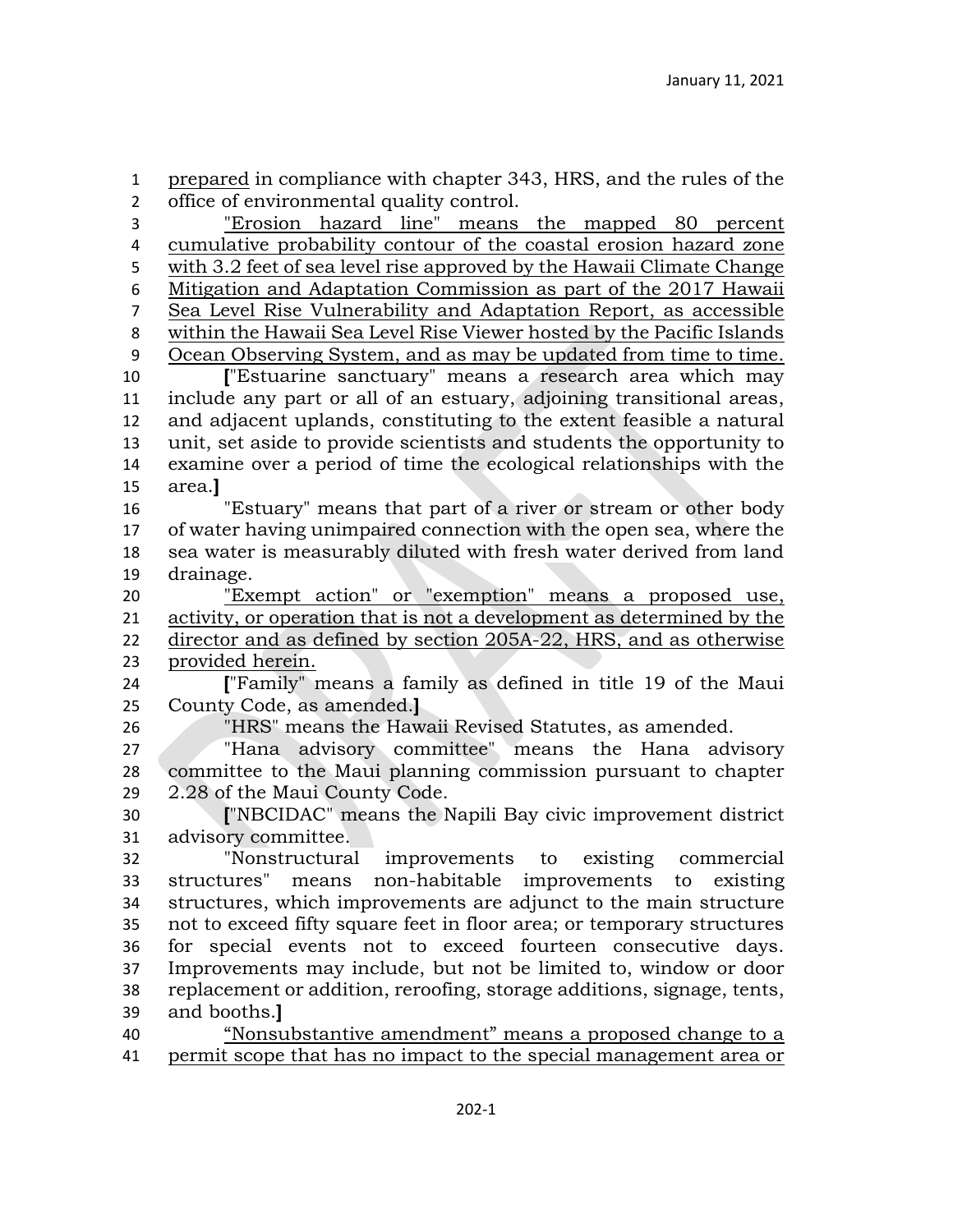to the condition or capacity of infrastructure that is discernibly different than that associated with the original approval.

 "Owner" means all holders of an equitable or legal interest in real property on the island of Maui, including any lessee holding under a recorded lease with a term of five years or more.

 "Plot plan" means a detailed map prepared to **[**a**]** scale, based upon an accurate instrument survey, defining and showing the design of the proposed action and the existing physical condition of the land, including **[**but not limited to**]** parcel boundaries, topography, natural and **[**man made**]** constructed features, trees, and structures. The director may require the applicant to set forth in the plot plan cross sections of the site at designated locations.

 "Proposed action" means any use, activity, or operation proposed by an applicant **[**on land**]** within the special management area.

 "Renovation" means the remodel, update, or upgrade of a structure that does not result in a significant change to its configuration or floor plan, does not increase existing floor area, and does not add floors, including replacement of cabinets, fixtures, roofs, wall surfaces, and floor surfaces.

"Reconstruction" means rebuilding of an entire structure.

 "Repair" means the fixing, replacing or renewal of any part of an existing structure, but not the entire structure, solely for the purpose of its maintenance.

 "Sand" means particles of mineralogic or rock material ranging in diameter from 0.0625 millimeters to millimeters that shall be substantially clean of rubble and debris; shall contain no more than fifteen percent volume of silt, the particles of which range in diameter from 0.039 millimeters to 0.0625 millimeters, and clay, the particles of which range in diameter from 0.00006 millimeters to .0039 millimeters; and shall not consist of artificially crushed coral as defined by chapter 20.08, Maui County Code.

 **[**"Scenic amenities" means significant coastal features including, but not limited to, areas of vegetation, growth, land forms such as dunes or rock outcroppings, mountain and seaward visual corridors, beaches, aquatic areas, and archeological and historic sites.

 "Shoreline survey" means the actual field location of the shoreline prepared by a land surveyor registered in the State of Hawaii. Such survey maps developed by the registered land surveyor shall bear the surveyor's signature and date of field survey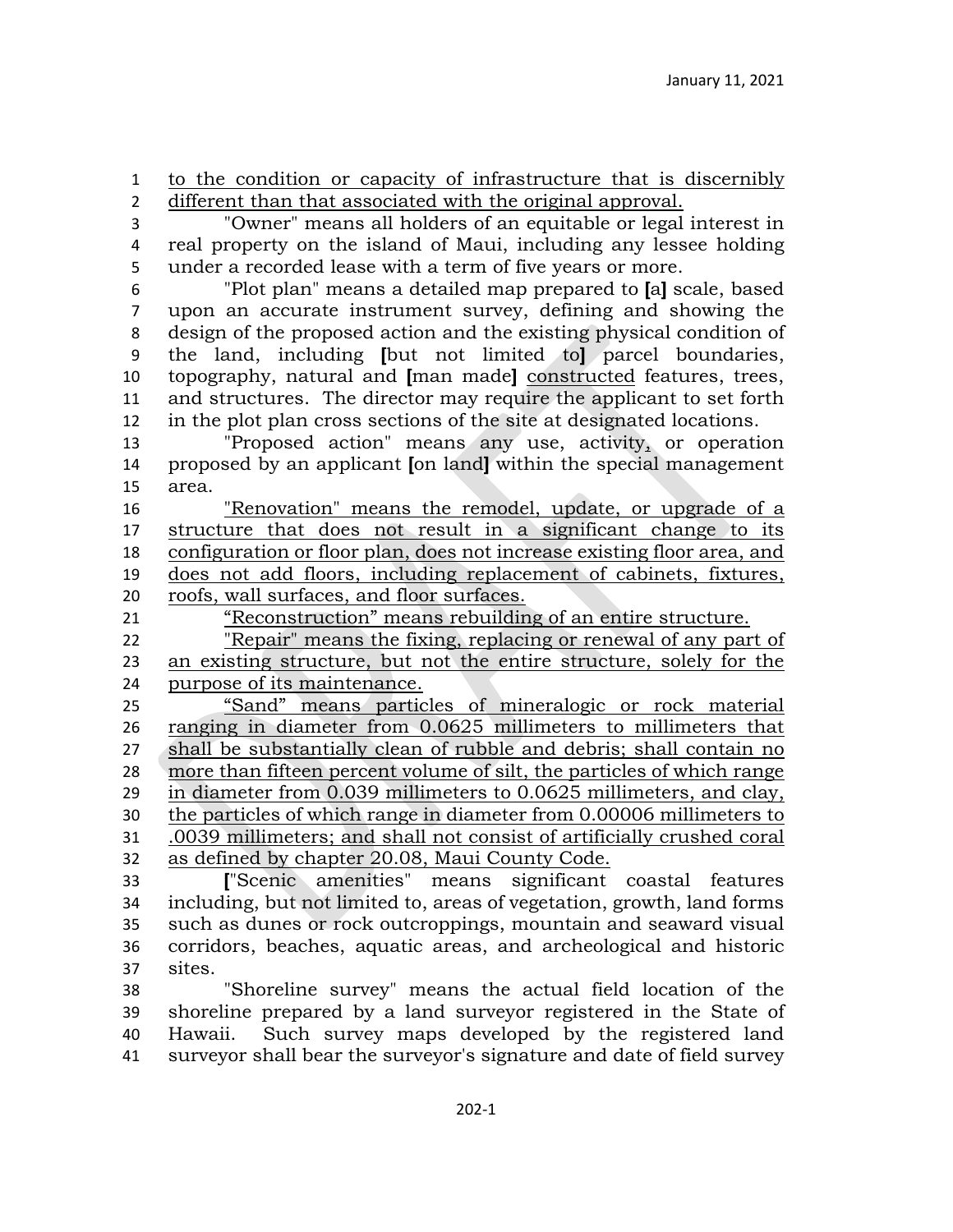and the certifying signature and date of the chairman of the board of land and natural resources.**]**

 "Single-family residence" means **[**a**]** one single-family dwelling and **[**any accessory dwelling**]** all accessory structures thereto, including one accessory dwelling as defined in and provided by title 19 of the Maui County Code, as amended**[**.**]**, that together can be considered an exempt action pursuant to section 205A-22, HRS.

 "Urban design review board" means the Maui County urban design review board as established under chapters 2.26 and 2.40 of the Maui County Code, as amended.

 "Use" means a use as defined in title 19 of the Maui County Code, as amended.

 **[**"Vegetation growth" means any plant, tree, shrub, grass, or groups, clusters, or patches of the same naturally rooted and growing.

 "Vegetation line" means a line marking the seaward limit of vegetation growth.**]** [Eff 1/1/94; am 9/28/97, am and comp 9/25/03, am and comp 4/21/08] (Auth: HRS §§91-2, 205A-29) (Imp: HRS §205A-29)

 **§12-202-5 Severability.** If any provision of these rules or the application thereof to any person is held invalid, the invalidity shall not affect other provisions or applications of these rules **[**which**]**  that can be given effect without the invalid provision or application. To that extent the provisions of these rules are severable. [Eff 1/1/94] (Auth: HRS §§91-2, 205A-29) (Imp: HRS §§91-2, 205A-9) 

 **§12-202-6 Special management area boundaries and maps.** The special management area shall be all lands so designated on the maps adopted by the commission as of November 19, 1975, or as amended pursuant to section 205A-23, HRS, which maps are in the keeping of the department. These maps shall be the official special management area to be administered and enforced under these rules. [Eff 1/1/94] (Auth: HRS §§91-2, 205A-23, 205A-27, 205A-29) (Imp: HRS §205A-23) 

 **§12-202-7 Implementation of rules.** The director shall provide such applications in a form as may be necessary to accomplish the intent of these rules, and shall provide upon request, a copy of sections of Hawaii Revised Statutes referenced in these rules. Such copies shall be provided as a convenience to the public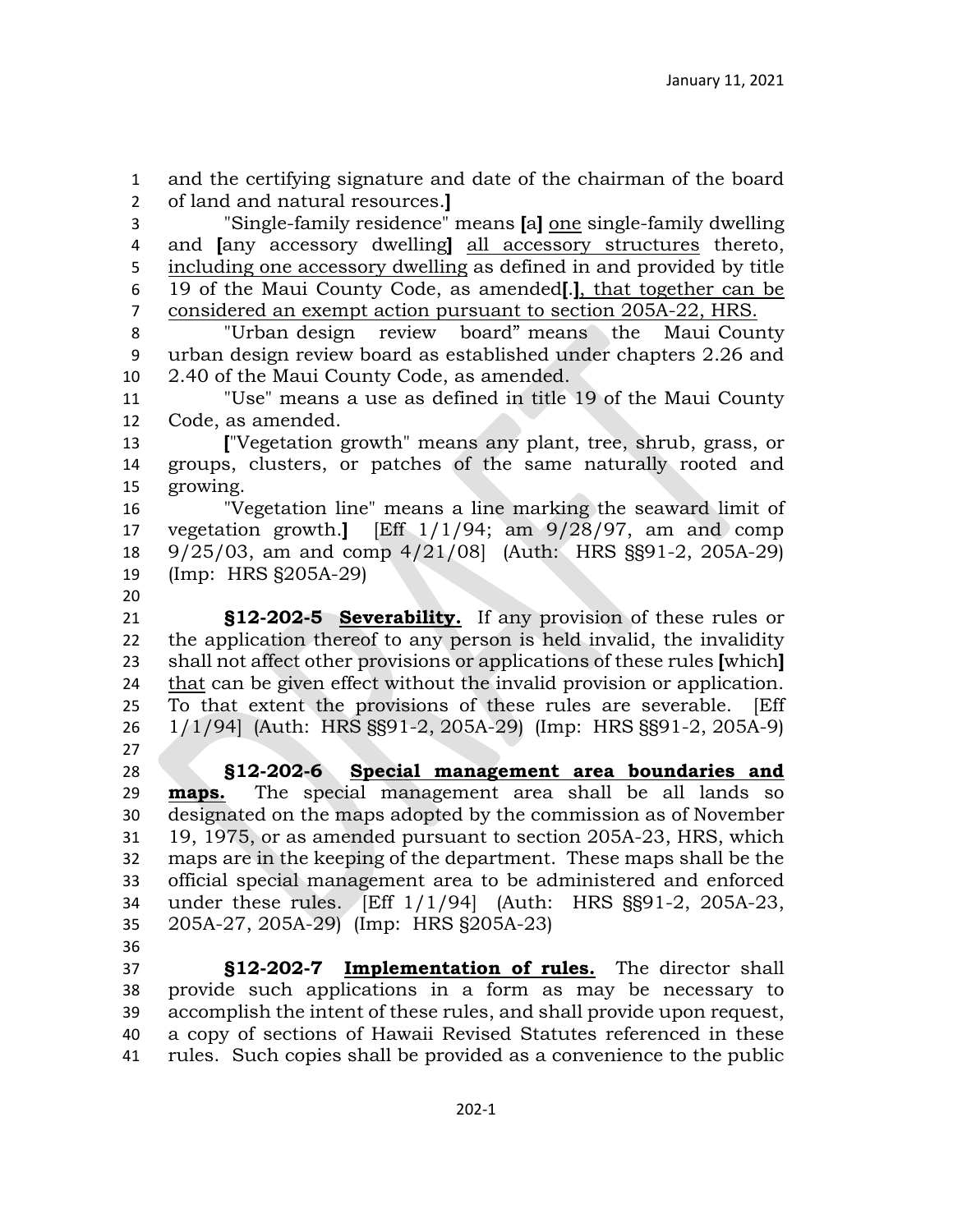and shall be accompanied with a disclosure cautioning readers that reproduced sections should not be relied upon to be accurate, complete, or applicable to any particular application and that reference should be made to the Hawaii Revised Statutes, all supplements thereto and **[**Acts**]** acts of the **[**state**]** State legislature. The director may also publish with the rules, or separately, tables, charts, or other graphics that will serve to clarify or illustrate various provisions. A charge may be imposed for copying costs. [Eff 1/1/94, am and comp] (Auth: HRS §§91-2, 205A-290) (Imp: HRS §205A- 29) **[**§12-202-8 (Reserved) §12-202-9 (Reserved)**] SUBCHAPTER 2 SPECIAL MANAGEMENT AREA PERMIT PROCEDURES §12-202-10 Special management area objectives and policies.** (a) The objectives and policies of this chapter shall be those set forth in section 205A-2, HRS, as amended. (b) In implementing these objectives and policies, the department or the commission, as appropriate, shall fully consider ecological, environmental, recreational, cultural, historic, and **[**aesthetic values**]** scenic resources as well as needs for economic development**[**.**]** and hazard mitigation. [Eff 1/1/94] (Auth: HRS §§91-2, 91-4.2, 205A-27, 205A-29) (Imp: HRS §§205A-2, 205A-4) **§12-202-11 Special management area review guidelines.** The review guidelines set forth in section 205A-26, HRS, as amended, shall be used by the director and the commission, as appropriate, for the review of developments proposed in the special management area. [Eff 1/1/94] (Auth: HRS §§91-2, 91-4.2, 205A- 29) (Imp: HRS §§205A-2, 205A-4, 205A-26) **§12-202-11.5 Special management area categorical exemptions.** Pursuant to HRS 205A-22 and 205A-26(2), it is hereby assessed and determined that any use, activity, or operation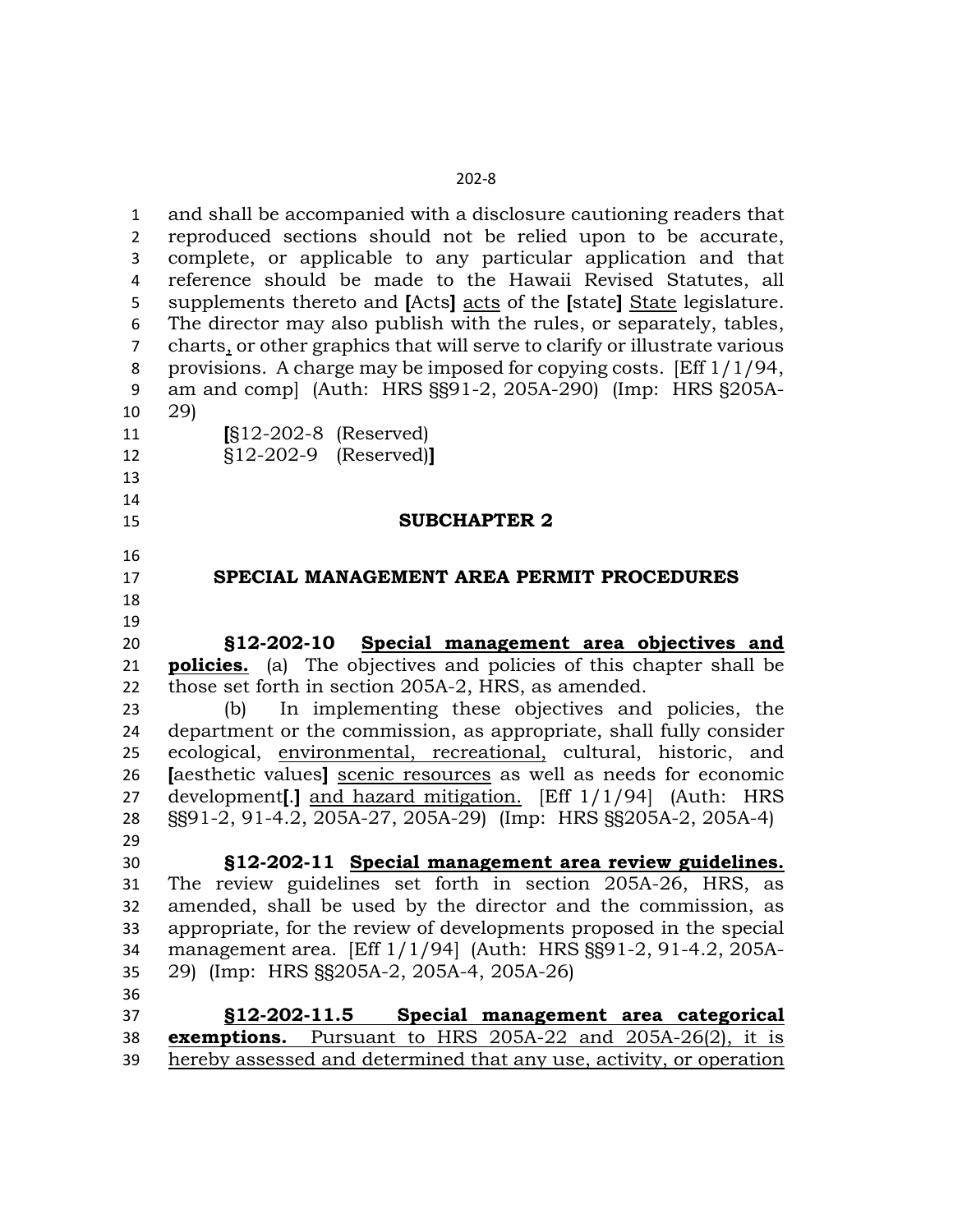listed below is not considered "development" pursuant to section 205A-22, HRS; by its minimal nature, does not have a cumulative impact or a significant environmental or ecological effect on the special management area; and therefore is exempt from any requirements for a special management area assessment or permit. However, such uses, activities, or operations may be subject to other assessment or permitting requirements, such as a building permit, a historic district permit, or a flood development permit, and may require a shoreline setback approval if the action is located within the shoreline area. Those who intend to conduct any use, activity or operation listed below must complete a declaration form as provided by the department and made accessible to the public. (a) Transfer of land title; creation or termination of easements, covenants, or other rights in structure or land; (b) Normal and customary agricultural activities on land currently or historically used for such activities, provided that appropriate best management practices to control or minimize pesticide and sediment runoff are implemented to minimize impacts to nearshore waters; (c) Changes in uses or operations, including changes between short-term and long-term occupancy of dwelling units and various uses of beach parks that are under county or state jurisdiction, that do not increase the density or intensity of use as determined by the director. Increases in the density or intensity of use can be demonstrated by increased off-street parking requirements, pursuant to Title 19, Maui County Code, or increased storage needs; (d) On private property, one temporary event and its signage, such as a fundraiser, community event, festival, fair, luau, and family celebration, occurring not more than once in a thirty-day period, and limited to ninety-six hours including setup and takedown, and involving no new ground altering activity; on public property, such temporary events and signage under a county or state permitting authority; provided that if any event is on the shoreline, then shoreline setback approval is required; (e) Archaeological, geophysical, percolation, engineering, soils, and other scientific testing conducted by a licensed archaeological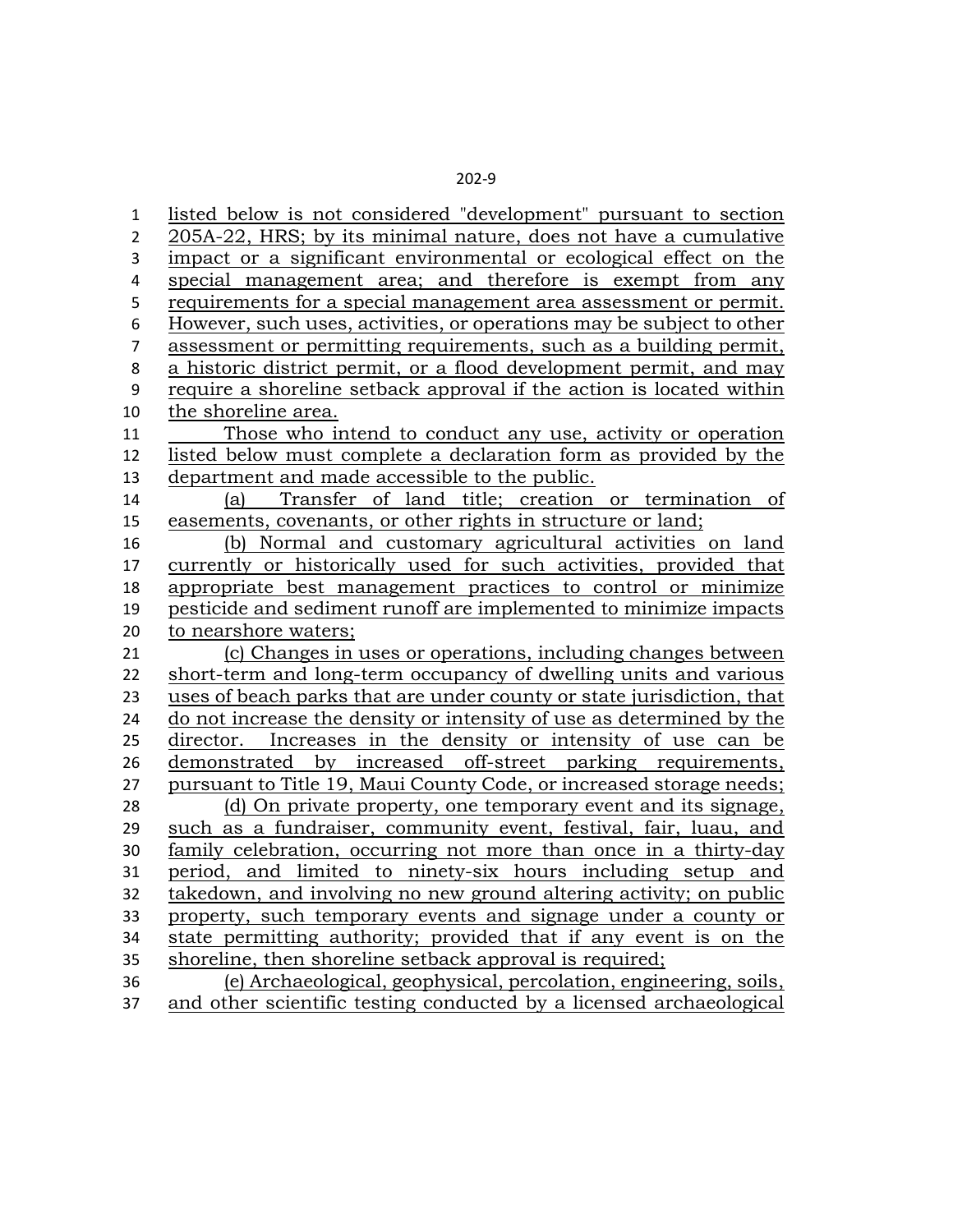or scientific professional involving temporary excavation limited to the minimum extent determined necessary and appropriate or as approved by the State Historic Preservation Division, and employing best management practices protective of the environment and natural and cultural resources; (f) Nonstructural interior maintenance, repairs, and renovations to existing, lawfully established structures that involve no expansion or ground disturbance, and do not increase the density or intensity of use, such as paint, floors, carpets, cabinets, and interior walls and doors, limited to a cumulative valuation of less than \$500,000 in any 12-month period for a single ownership on a single lot or set of lots composing a unified building site. Increases in the density or intensity of use can be demonstrated by increased off-street parking requirements, pursuant to Title 19, Maui County Code, or increased storage needs; (g) Nonstructural exterior maintenance, repairs and renovations to existing, lawfully established structures that involve no ground disturbance, such as doors, windows, shutters, siding or roofs and, for structures erected in 1981 or after, to protect against impacts from lead-based paint, painting with related preparatory work; such activities are limited to a cumulative valuation of less than \$500,000 in any 12-month period for a single ownership on a single lot or set of lots composing a unified building site; (h) Driveway and parking lot patching and repairs, but not resurfacing over three hundred square feet; (i) Exterior installation on and maintenance, repairs, and renovations to existing, lawfully established structures that involve no ground disturbance and that are nonstructural, such as signage, wireless antennae and other transmission equipment, satellite dishes, and roof mounted equipment, such as photovoltaic and solar panels; (j) Nonstructural single-story enclosures of existing, lawfully established roofed residential lanais, decks, patios, balconies, carports or similar structures that are accessory to single-family dwellings and multi-family dwellings and that are included in the definition of "floor area" in Title 19 of the Maui County Code, provided that those enclosures will not result in the total floor area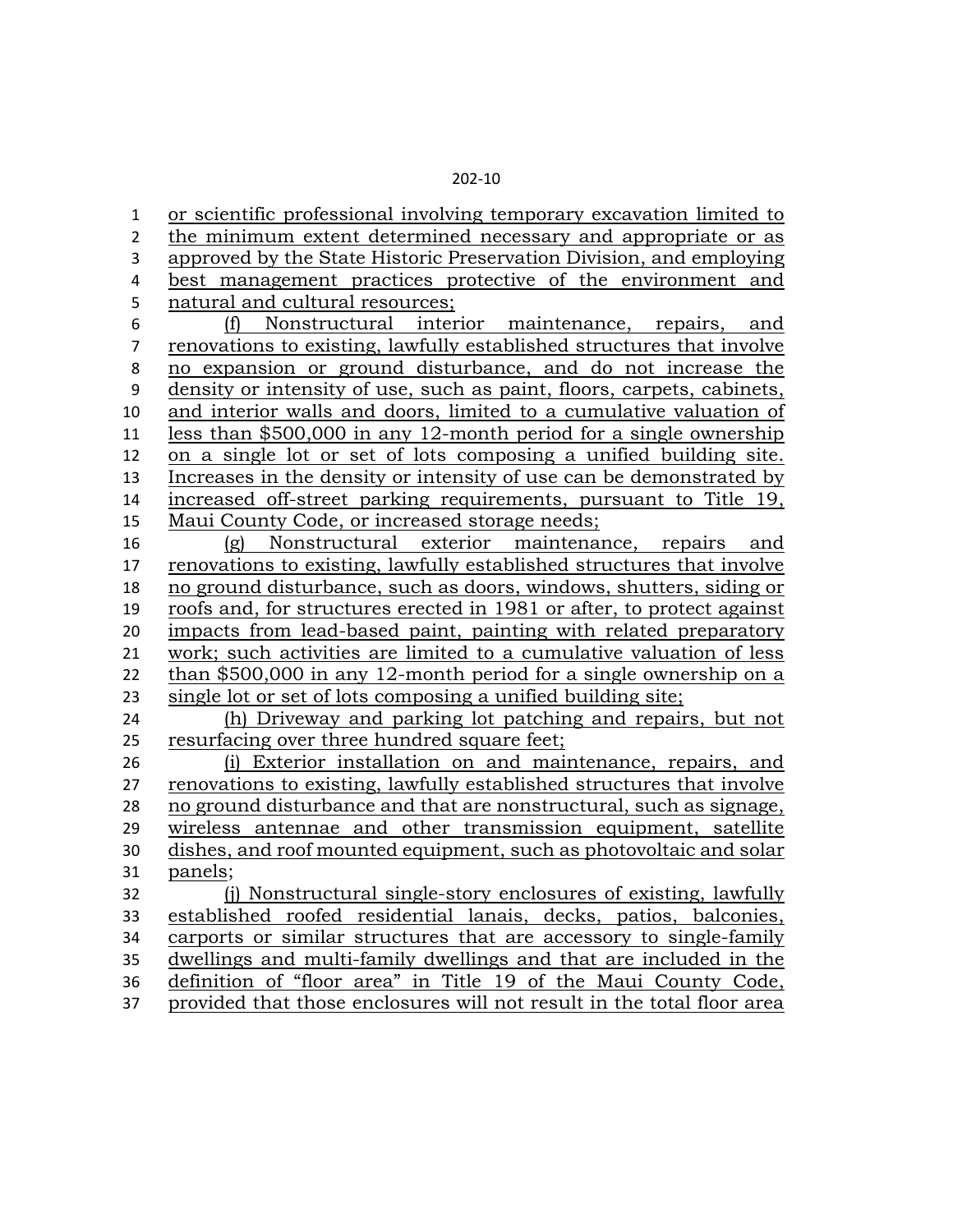of a single family residence exceeding 7,500 square feet, limited to a cumulative valuation of less than \$500,000 in any 12-month period for a single ownership on a single lot or set of lots composing a unified building site; (k) Site improvements, except in coastal dunes, involving limited ground disturbance, such as minor surface grading and grubbing, installation of turf, shallow landscaping, and irrigation, and installation of asphalt or concrete slabs and driveways, up to six inches deep, up to three hundred square feet, and no more than once in a 12-month period; (l) Site improvements, except in coastal dunes, involving limited ground disturbance more than six inches deep and up to sixteen square feet no more than once in a 12-month period for holes or trenching, such as the installation, removal, or maintenance of trees and shrubs, utility pedestals, ground signs, water, sewer, and conduit lines, walls and fences up to four feet in height, telephone 17 and light poles, mailbox posts, and solar panels, provided that the improvements may be subject to shoreline setback approval pursuant to the Shoreline Rules, and provided that this does not include new wireless telecommunications towers, windmills and wind turbines. (m) Operation and maintenance activities for existing public roadways and drainage systems, subject to approval by the applicable state or county agency, such as vegetation management activities, including tree trimming and cutting and vegetation removal, and clearing obstructions including beach sand accumulations that block publicly-owned drainage ways, provided that beach sand is placed on adjacent beaches or dunes, and the obstruction consists solely of beach sand that is removed to the minimum volume and depth necessary to allow for passage of flood waters. (n) With the application of best management practices to protect the marine and land environment, emergency protection of Department of Environmental Management wastewater infrastructure or Department of Water Supply infrastructure at imminent risk of failure which would substantially affect public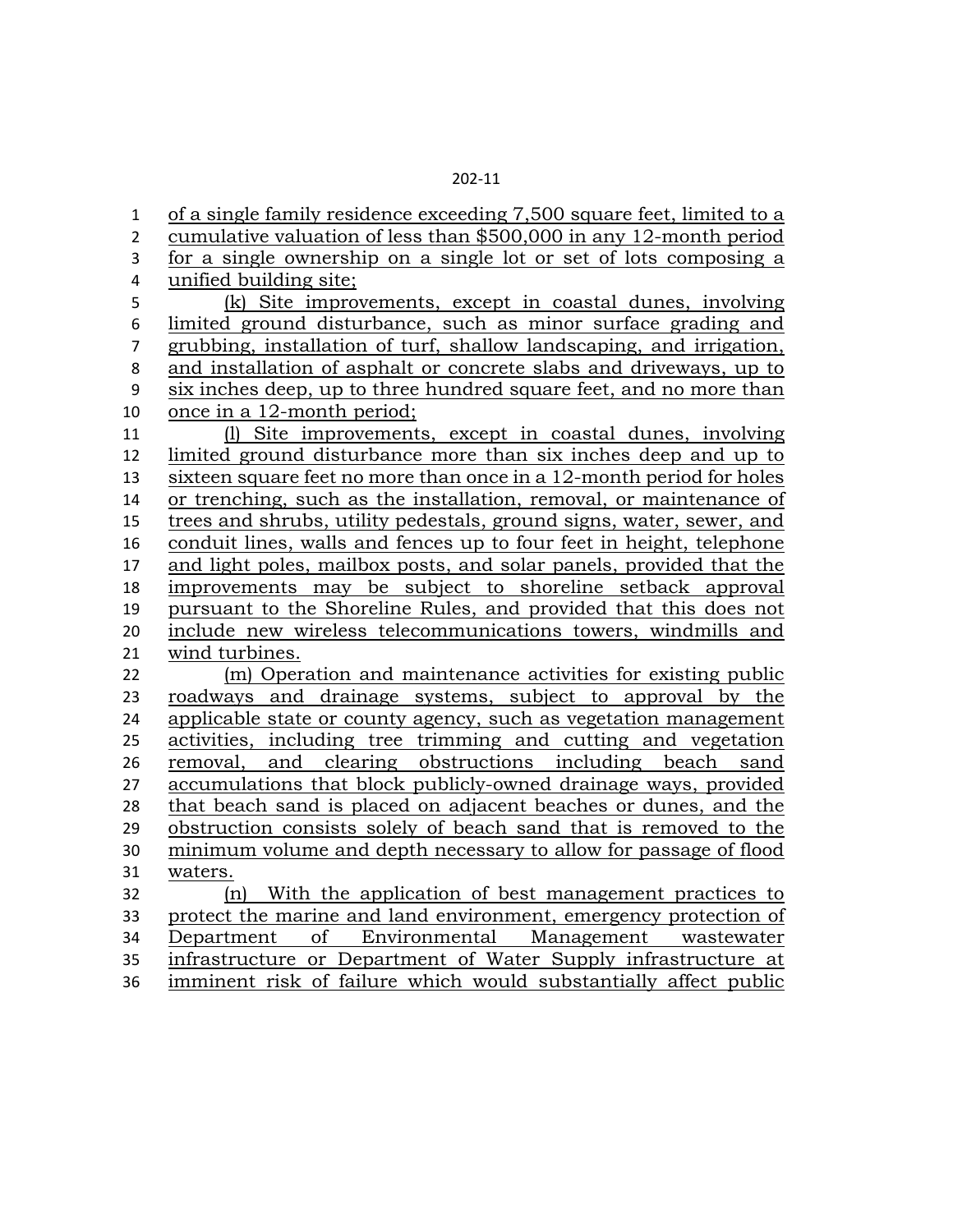health or safety, including significant water loss, or contamination of surface water, land, or water supply.

 **§12-202-12 Assessment and determination procedures.** (a) [All] Any proposed [actions] action within the special management

 area that could be determined to be a development and that does not fully fall within any of the categorical exemptions listed in section 12-202-11.5 shall be subject to an assessment and a determination made by the director as to whether it is a development and requires a special management area use permit or minor permit or is an exempt action. Such assessment shall be pursuant to sections 205A-22 and HRS 205A-26, HRS, and the significance criteria set forth in this section.

 (b) The applicant or the director may waive assessment and determination, and the applicant may apply for a special management area use permit pursuant to the provisions of sections 12-202-13 and 12-202-15.

 (c) Assessment applications shall be **[**filed in accordance with the following**]** submitted in a format prescribed by the department and shall include the following information and documentation:

| 21 | $\mathbf{I}(1)$ | Any applicant for a proposed action which has been                |
|----|-----------------|-------------------------------------------------------------------|
| 22 |                 | assessed under the National Environmental Policy Act              |
| 23 |                 | $(42 \text{ U.S.C.}$ \$4321, et. seq.) or under chapter 343, HRS, |
| 24 |                 | and for which a findings of no significant impact                 |
| 25 |                 | (FONSI) has been filed or a required EIS has been                 |
| 26 |                 | accepted, may apply directly for a special management             |
| 27 |                 | area use permit or special management area minor                  |
| 28 |                 | permit.                                                           |
|    |                 |                                                                   |

- (2) Any applicant seeking an assessment shall submit an application form, provided by the department, to the central coordinating agency. The application shall require the following information and documentation:
- (A)**]** (1) Identification of the applicant **[**along with**]** and documentation of ownership or tenancy and, if the applicant is not the owner, authorization by the **[**owners**]** owner of the parcel on which the proposed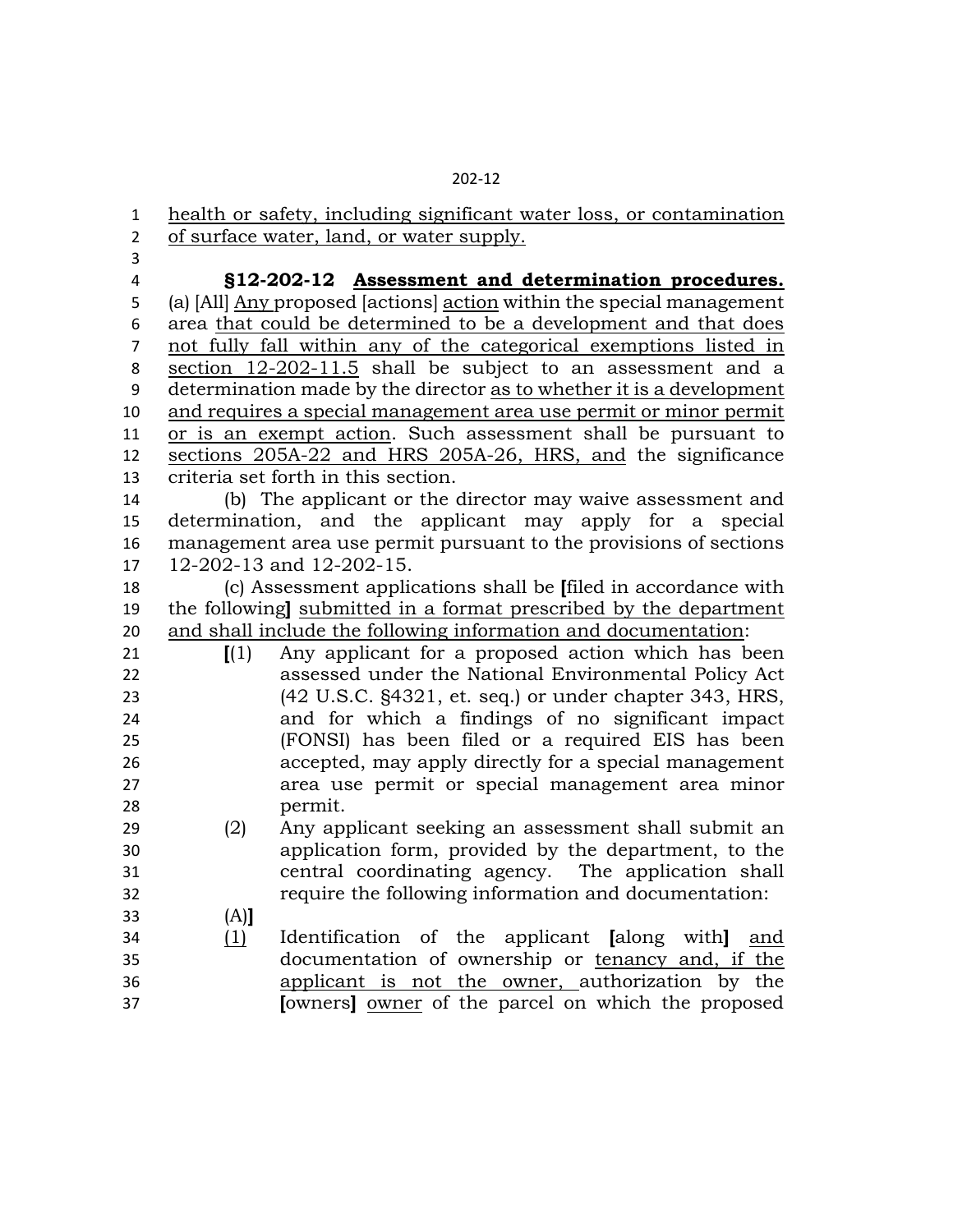| ×<br>۰. |  |
|---------|--|
|---------|--|

| 1              |                           | action is to occur; if the subject parcel has more than    |
|----------------|---------------------------|------------------------------------------------------------|
| $\overline{2}$ |                           | one owner and does not have a managing association         |
| 3              |                           | authorized to submit the application, evidence of          |
| 4              |                           | notification to all owners shall also be provided;         |
| 5              | [(B)]                     |                                                            |
| 6              | (2)                       | Tax map key number and acreage or square footage of        |
| $\overline{7}$ |                           | the parcel on which the proposed action is to occur;       |
| 8              | (3)                       | A location map;                                            |
| 9              | [(C)]                     |                                                            |
| 10             | $\left(4\right)$          | A plot plan, drawn to scale, of the parcel upon which      |
| 11             |                           | the proposed action is to occur [, and photographs or      |
| 12             |                           | VHS format video tape identifying the area where the       |
| 13             |                           | proposed action is to occur]; the plot plan shall identify |
| 14             |                           | any special flood hazard area, 3.2-foot sea level rise     |
| 15             |                           | exposure area, and the erosion hazard line within the      |
| 16             |                           | parcel, if applicable;                                     |
| 17             | (5)                       | If the proposed action involves new structures, the        |
| 18             |                           | applicant shall provide dimensioned floor<br>plans,        |
| 19             |                           | sections, and elevations;                                  |
| 20             | <u>(6)</u>                | Photographs identifying the area where the action is to    |
| 21             |                           | <u>occur; video may also be provided;</u>                  |
| 22             | $\left[\text{(D)}\right]$ | A shoreline survey if the land abuts the shoreline;        |
| 23             |                           | provided, if the proposed action will occur outside of the |
| 24             |                           | shoreline setback area, the director may waive a survey    |
| 25             |                           | if:                                                        |
| 26             |                           | the shoreline is fixed by a manmade structure or<br>(i)    |
| 27             |                           | which<br>have<br>been<br>approved by<br>structures         |
| 28             |                           | appropriate government agencies and for which              |
| 29             |                           | engineering drawings exist to locate the interface         |
| 30             |                           | between the shoreline and the structure;                   |
| 31             |                           | the shoreline is fixed by natural stabilized<br>(ii)       |
| 32             |                           | geographic features such as cliffs and rock                |
| 33             |                           | formations; or                                             |
| 34             |                           | the parcel is not abutting the shoreline.<br>(iii)         |
| 35             | (E)                       |                                                            |
| 36             | (7)                       | A written description of the proposed action, including    |
| 37             |                           | [but not limited to] the use, length, width, height,       |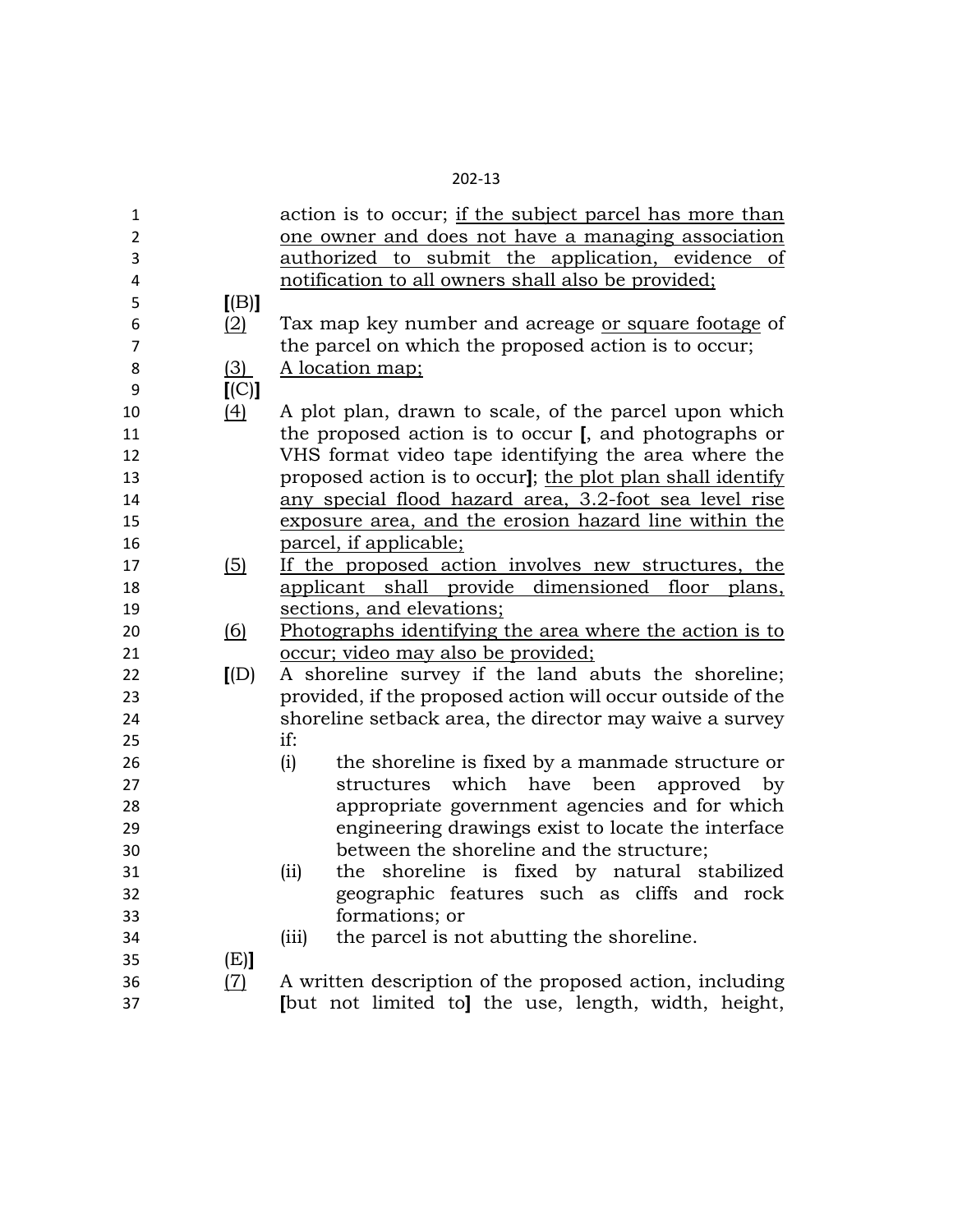| ×<br>ı |
|--------|
|--------|

| $\mathbf{1}$   | [depth,] building materials, [and<br>statement<br>οf           |
|----------------|----------------------------------------------------------------|
| $\overline{2}$ | objectives; size of structures in square feet and, if          |
| 3              | applicable, area, depth, or volume of grubbing, grading,       |
| 4              | fill, and any other ground-altering activity such as           |
| 5              | utility installation;                                          |
| 6              | [(F)]                                                          |
| $\overline{7}$ | (8)<br>A written description of the anticipated impacts of the |
| 8              | proposed action on the special management area that            |
| 9              | addresses or describes:                                        |
| 10             | [(i)]                                                          |
| 11             | (A)<br>The environmental setting of the parcel that is the     |
| 12             | subject of the proposed action;                                |
| 13             | [(ii)]                                                         |
| 14             | The relationship of the proposed action to [land]<br>(B)       |
| 15             | use plans, policies, and control of the affected               |
| 16             | areal the objectives and policies of chapter 205A,             |
| 17             | HRS; zoning; and the general plan;                             |
| 18             | [(iii)]                                                        |
| 19             | (C)<br>probable impact, including cumulative<br>The            |
| 20             | impacts, of the proposed action<br>the<br>on                   |
| 21             | [environment;] special management area; and                    |
| 22             | [(iv) Any probable adverse environmental effects that can be   |
| 23             | avoided;                                                       |
| 24             | (v)<br>Alternatives to the proposed action;                    |
| 25             | $(vi)$ ]                                                       |
| 26             | (D)<br>[Mitigating measures] Measures proposed to              |
| 27             | minimize [impact] potential impacts, including                 |
| 28             | best management practices.[; and                               |
| 29             | Any irreversible or irretrievable commitment of<br>(vii)       |
| 30             | resources.                                                     |
| 31             | A plan of the proposed action designating in<br>(G)            |
| 32             | dimensions the location of the proposed action on the parcel.  |
| 33             | If structures are included, the plan shall also show a         |
| 34             | dimensioned floor plan, sections, elevations, and other        |
| 35             | physical features;                                             |
| 36             | (H)]                                                           |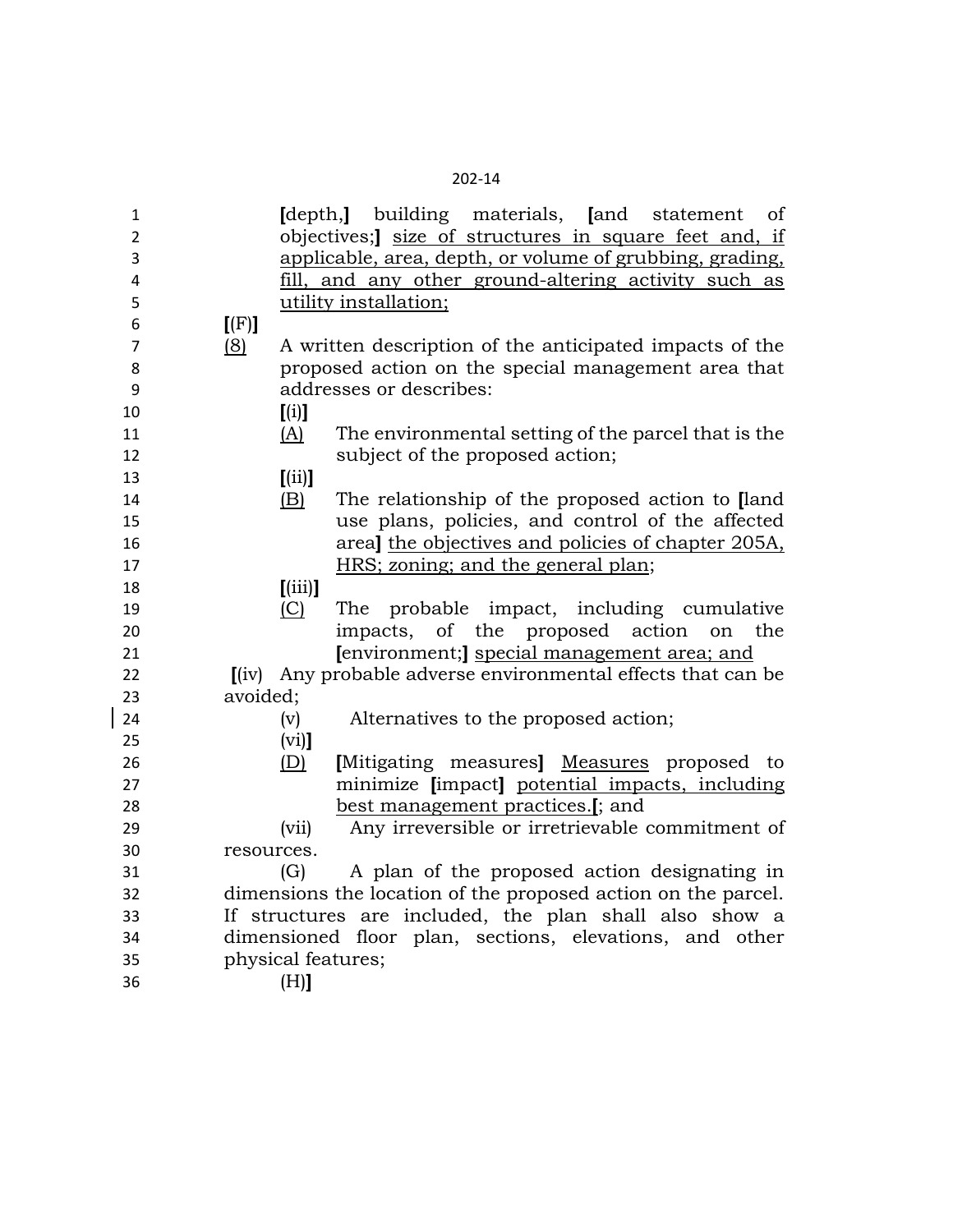| 1              | (9)               | A written estimated valuation of the proposed action;      |
|----------------|-------------------|------------------------------------------------------------|
| $\overline{2}$ |                   | the director may require an estimated valuation [as        |
| 3              |                   | estimated] by an architect, engineer, or contractor        |
| 4              |                   | licensed by the department of commerce and consumer        |
| 5              |                   | affairs, State of Hawaii, or [written valuation of the     |
| 6              |                   | proposed action as estimated by] the administrator of      |
| $\overline{7}$ |                   | the development services administration, department of     |
| 8              |                   | public works, County of Maui;                              |
| 9              | $\overline{I}(I)$ | The state land use district boundary designation,          |
| 10             |                   | community plan designation, county zoning designation, and |
| 11             |                   | any other special designation, if applicable.              |
| 12             | (10)              | A zoning and flood confirmation form, completed and        |
| 13             |                   | signed by the department unless the Department ceases      |
| 14             |                   | the use of such form;                                      |
| 15             | [(J)]             |                                                            |
| 16             | (11)              | [An] A draft environmental assessment [and findings of     |
| 17             |                   | no significant impact or an] or a draft environmental      |
| 18             |                   | impact statement, if the proposed action is subject to     |
| 19             |                   | chapter 343, HRS, and the department or commission         |
| 20             |                   | is the accepting agency; [if required, pursuant] or the    |
| 21             |                   | agency decision letter and any final environmental         |
| 22             |                   | document, if the proposed action is subject to chapter     |
| 23             |                   | 343, HRS, and a government agency has determined           |
| 24             |                   | that the action is exempt, issued a finding of no          |
| 25             |                   | significant impact, or accepted a final environmental      |
| 26             |                   | impact statement;                                          |
| 27             | K(K)              |                                                            |
| 28             | (12)              | Any oral or written comments received by the applicant     |
| 29             |                   | governmental<br>[non-governmental]<br>from<br><b>or</b>    |
| 30             |                   | nongovernmental agencies, community organizations,         |
| 31             |                   | applicable design review committees, or individuals        |
| 32             |                   | with regard to the proposed action, and a summary of       |
| 33             |                   | the dates and attendance of public meetings held on the    |
| 34             |                   | proposed action;                                           |
| 35             | [L]               |                                                            |
| 36             | (13)              | Any other information and documentation required by        |
| 37             |                   | the department to properly process the application; and    |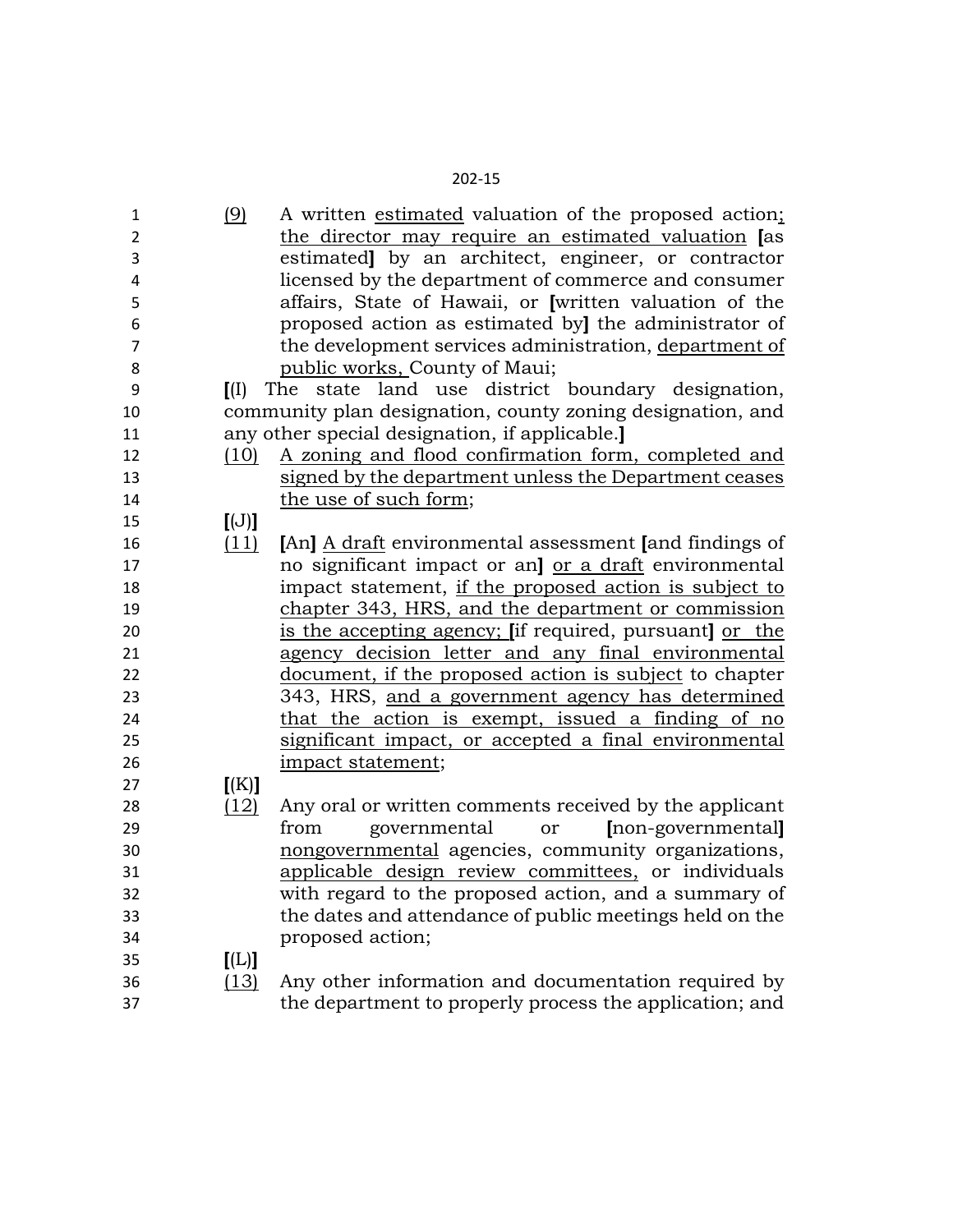| 1              | [M]      |                                                         |
|----------------|----------|---------------------------------------------------------|
| $\overline{2}$ | (14)     | An administrative fee as established in the [county]    |
| 3              |          | County budget.                                          |
| 4              | (d)      | The assessment application shall be reviewed as         |
| 5              | follows: |                                                         |
| 6              | (1)      | Upon submission of [a completed] an application that    |
| $\overline{7}$ |          | contains all required information, the director may     |
| 8              |          | submit the application to appropriate agencies for      |
| 9              |          | review and comment. The director shall request such     |
| 10             |          | agencies to provide their comments on the application   |
| 11             |          | within thirty days from the date on which the           |
| 12             |          | application was distributed for review, or as otherwise |
| 13             |          | specified by the director. The director shall determine |
| 14             |          | that the application is complete when adequate agency   |
| 15             |          | comments and, if applicable, applicant responses have   |
| 16             |          | received. Upon a determination<br>been<br>that<br>an    |
| 17             |          | application is complete, the director shall review the  |
| 18             |          | proposed action and make a written evaluation as to:    |
| 19             |          | The valuation of the proposed action.<br>(A)<br>The     |
| 20             |          | director may request that the<br>applicant's            |
| 21             |          | estimates of the total cost or fair market value        |
| 22             |          | [may] be verified by the director of public works       |
| 23             |          | [and environmental management]. The director            |
| 24             |          | of public works [and environmental management]          |
| 25             |          | shall use the most recent building valuation data       |
| 26             |          | provided by the International Conference of             |
| 27             |          | Building Officials. In the event of a conflict          |
| 28             |          | between the estimates of the applicant and the          |
| 29             |          | director of public works, [and environmental            |
| 30             |          | management, the higher estimate amount shall            |
| 31             |          | be used by the director for the purposes of an          |
| 32             |          | assessment of the proposed action; [and]                |
| 33             |          | Whether the proposed action is [or is not] a<br>(B)     |
| 34             |          | development or is an exempt action or, upon             |
| 35             |          | further consideration, the proposed action did not      |
| 36             |          | require a special management area assessment            |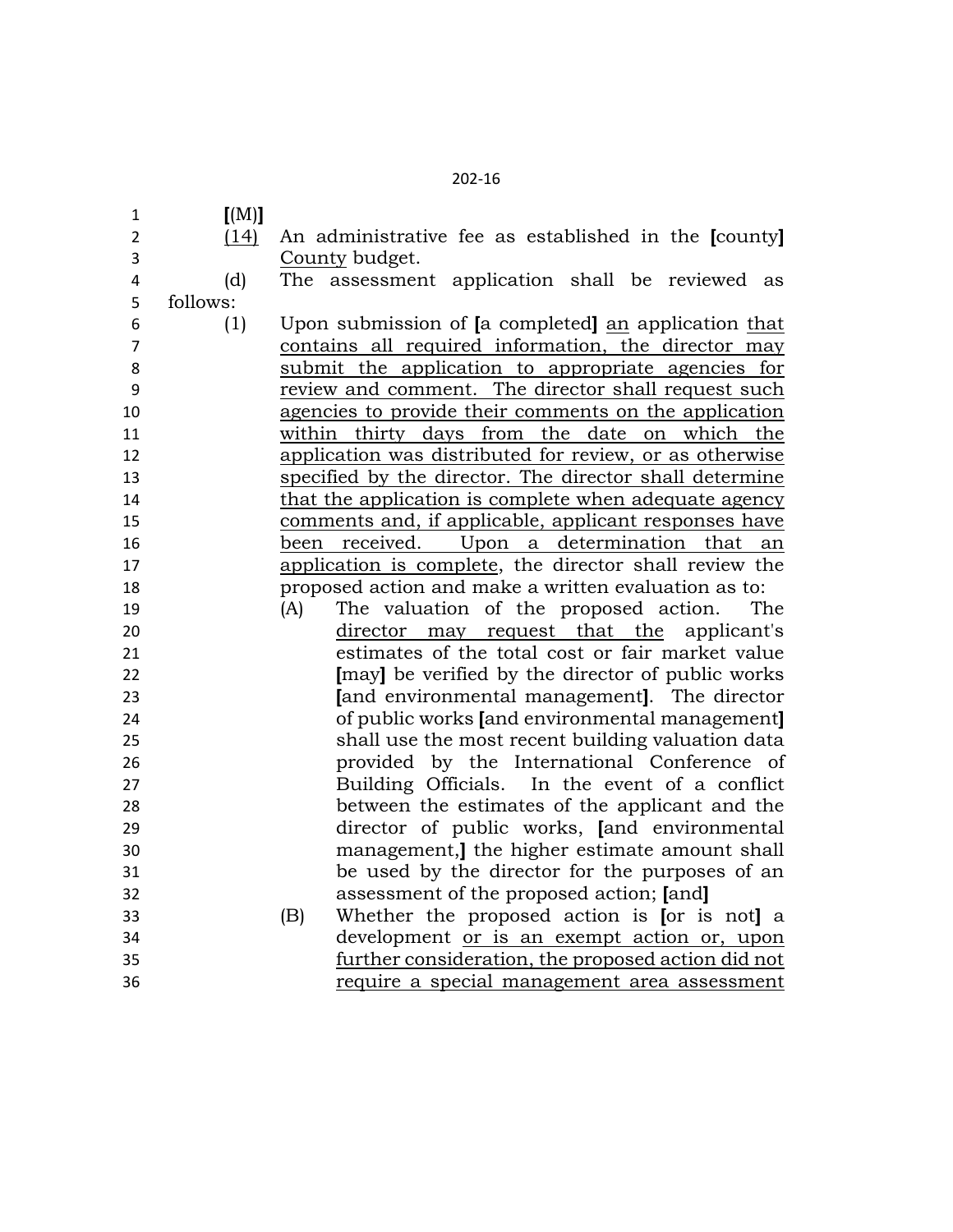| ۰.<br>× |
|---------|
|---------|

| $\mathbf{1}$   |         |     | and is a categorical exemption pursuant to                         |
|----------------|---------|-----|--------------------------------------------------------------------|
| $\overline{2}$ |         |     | section 12-202-11.5; and                                           |
| 3              |         | (C) | adverse environmental<br>potential<br>The<br>and                   |
| 4              |         |     | ecological effects based upon the following                        |
| 5              |         |     | significance criteria [set forth in subsection (e).]:              |
| 6              | $[$ (e) | In  | considering the significance of potential                          |
| $\overline{7}$ |         |     | environmental and ecological effects, the director shall evaluate: |
| 8              | $(1)$ ] |     |                                                                    |
| 9              |         | (i) | The sum of those effects that adversely affect the                 |
| 10             |         |     | quality of the environment and the ecology, and                    |
| 11             |         |     | [shall evaluate] the overall and cumulative                        |
| 12             |         |     | adverse effects of the proposed action[.];                         |
| 13             |         |     | [(2)]                                                              |
| 14             |         | (i) | Every phase of a proposed action, its expected                     |
| 15             |         |     | primary and secondary consequences, and its                        |
| 16             |         |     | cumulative and [short] short-term or long-term                     |
| 17             |         |     | effects, including previous and other proposed or                  |
| 18             |         |     | completed actions on the same parcel or on                         |
| 19             |         |     | related adjacent parcels within the preceding                      |
| 20             |         |     | twelve months. A proposed action may have a                        |
| 21             |         |     | significant adverse effect on the environment                      |
| 22             |         |     | when the proposed action potentially:                              |
| 23             |         |     | (A) Involves an irrevocable [commitment to loss or                 |
| 24             |         |     | destruction of or substantial and detrimental                      |
| 25             |         |     | effect on any natural or cultural resources;                       |
| 26             |         |     | (B) Significantly curtails the range of beneficial                 |
| 27             |         |     | uses of the environment;                                           |
| 28             |         |     | (C) Conflicts with the [county's] County's or the                  |
| 29             |         |     | [state's] State's long-term environmental policies                 |
| 30             |         |     | or goals;                                                          |
| 31             |         |     | Substantially and detrimentally affects the<br>(D)                 |
| 32             |         |     | economic or social welfare [and activities] of the                 |
| 33             |         |     | community, [county,] County, or [state] State;                     |
| 34             |         |     | Involves substantial [secondary impacts,<br>(E)                    |
| 35             |         |     | such as population changes and increased effects                   |
| 36             |         |     | on] and detrimental effects on public facilities,                  |
| 37             |         |     | [streets,] such as increased demand on drainage,                   |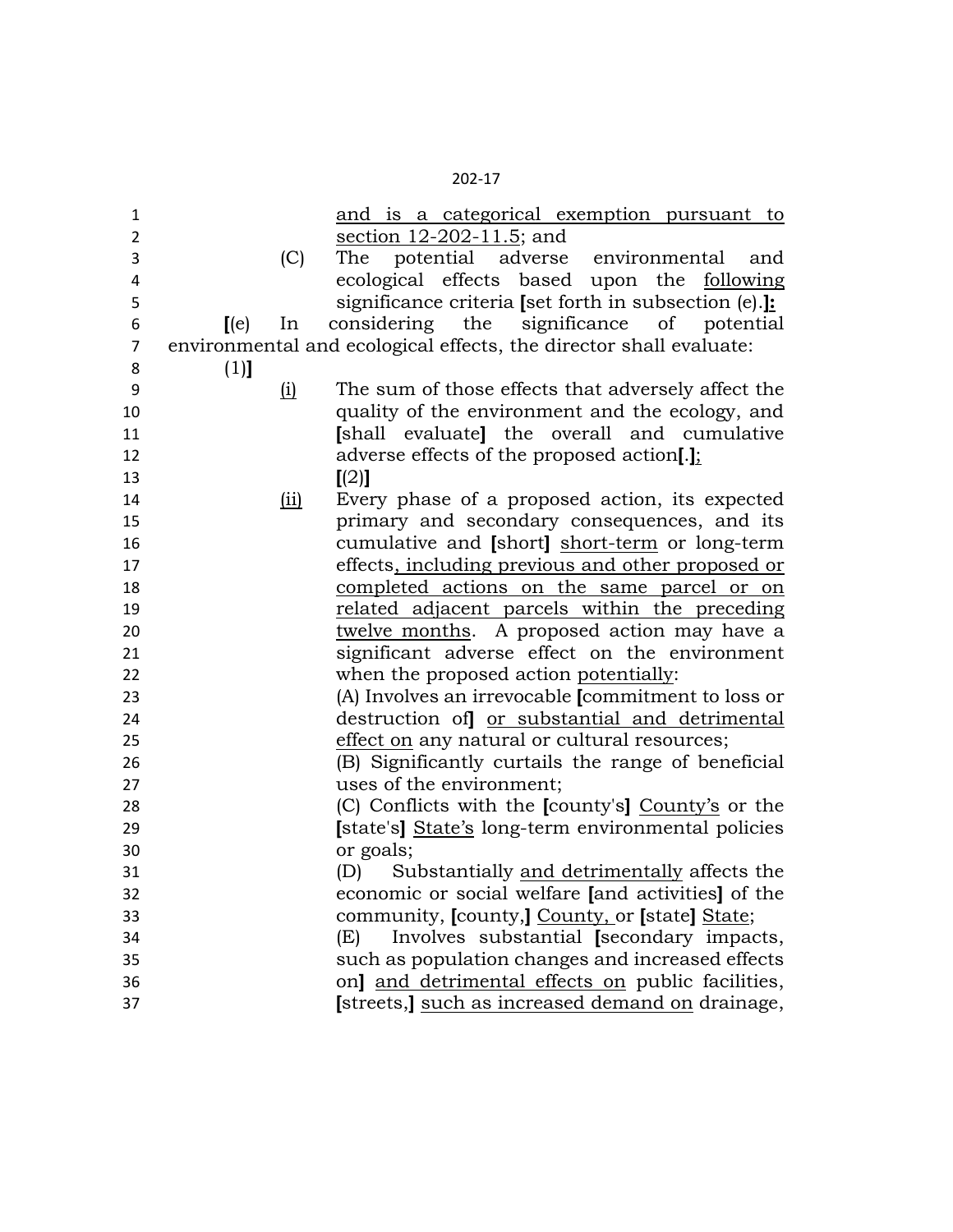| 1              | sewage, and water systems, beach access,                                 |
|----------------|--------------------------------------------------------------------------|
| $\overline{2}$ | recreational opportunities, and pedestrian                               |
| 3              | walkways;                                                                |
| 4              | In itself has no [significant adverse]<br>(F)                            |
| 5              | substantial and detrimental<br>effects<br>but                            |
| 6              | cumulatively has [considerable effect] substantial                       |
| $\overline{7}$ | and detrimental effects upon the environment [or                         |
| 8              | involves a commitment for larger actions];                               |
| 9              | Substantially and detrimentally affects a<br>(G)                         |
| 10             | rare, threatened, or endangered species of animal                        |
| 11             | or plant, or its habitat;                                                |
| 12             | Is inconsistent with the [state] State plan,<br>(H)                      |
| 13             | [county's] County general plan[,] including the                          |
| 14             | Maui Island Plan and appropriate community                               |
| 15             | plans, zoning, and subdivision ordinances;                               |
| 16             | [Detrimentally] Substantially and<br>(I)                                 |
| 17             | detrimentally affects air or water quality [or                           |
| 18             | ambient noise levels];                                                   |
| 19             | [Affects] Substantially and detrimentally<br>(J)                         |
| 20             | affects or is likely to suffer damage by being                           |
| 21             | located in an environmentally sensitive area,                            |
| 22             | such as flood plain, shoreline, coastal dune,                            |
| 23             | tsunami zone, erosion-prone area, sea level rise                         |
| 24             | exposure area, wetland, geologically hazardous                           |
| 25             | land, estuary, fresh waters, or coastal waters;                          |
| 26             | (K) Substantially and detrimentally alters                               |
| 27             | natural land forms and existing public views, or                         |
| 28             | curtails or forecloses potential improvements to                         |
| 29             | public views, to and along the shoreline; or                             |
| 30             | (L) Is inconsistent with the objectives and                              |
| 31             | policies of chapter 205A, HRS.                                           |
| 32             | (e) An application is automatically incomplete, at any stage             |
| 33             | of the application process, if it is for or relates to land use on a lot |
| 34             | or on a unit in a condominium property regime that is the subject        |
| 35             | of an unresolved enforcement action by the department, pursuant          |
| 36             | to section 12-202-23, if the department has sent a notice of warning     |
| 37             | or notice of violation for the enforcement action. However, an           |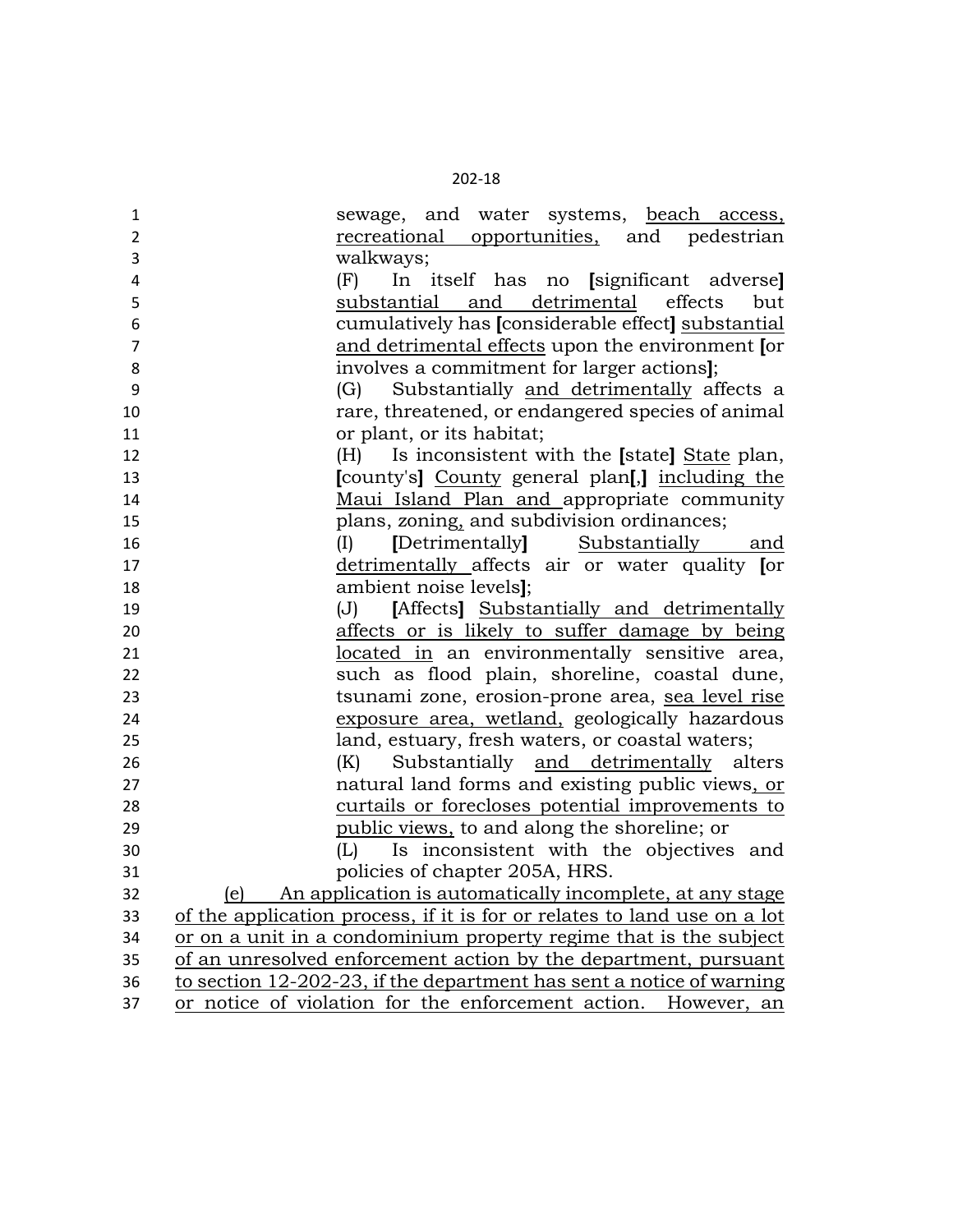| $\mathbf{1}$   |         | application is not automatically incomplete if the applicant pays all                                       |
|----------------|---------|-------------------------------------------------------------------------------------------------------------|
| $\overline{2}$ |         | fines associated with the unresolved enforcement action as required                                         |
| 3              |         | by the director, and approval of the application would resolve the                                          |
| 4              |         | enforcement action. An enforcement action is unresolved until all                                           |
| 5              |         | fines as determined by the director have been paid.                                                         |
| 6              | [el(f)] | Based upon the assessment and review of the                                                                 |
| $\overline{7}$ |         | application, and considering previous and other proposed actions                                            |
| 8              |         | on the same parcel or on related adjacent parcels within the                                                |
| 9              |         | preceding twelve months, the director shall make a determination                                            |
| 10             |         | and notify the applicant in writing within thirty calendar days after                                       |
| 11             |         | the application is complete that the proposed action either:                                                |
| 12             | (1)     | Is exempt from the requirements of this chapter                                                             |
| 13             |         | because it is not a development pursuant to section                                                         |
| 14             |         | 205A-22, HRS, as amended;                                                                                   |
| 15             | (2)     | [Requires] Is a development and requires a special                                                          |
| 16             |         | management area minor permit pursuant to section                                                            |
| 17             |         | 205A-22, HRS, as amended, which shall be processed                                                          |
| 18             |         | in accordance with section 12-202-14; or                                                                    |
| 19             | (3)     | [Requires] Is a development and requires a special                                                          |
| 20             |         | management area use permit pursuant to section 205A-                                                        |
| 21             |         | 22, HRS, as amended, which shall be processed in                                                            |
| 22<br>23       |         | accordance with sections 12-202-13 and 12-202-15[;].<br>Requires a special management area emergency permit |
| 24             | [(4)]   | pursuant to section 205A-22, HRS, as amended, which                                                         |
| 25             |         | shall be processed in accordance with section 12-202-                                                       |
| 26             |         | 16; or                                                                                                      |
| 27             | (5)(g)  |                                                                                                             |
| 28             |         | (f)[Cannot be processed because] If the director determines                                                 |
| 29             |         | that the proposed action is a development and requires a special                                            |
| 30             |         | management use or minor permit, and if the proposed action is not                                           |
| 31             |         | consistent with the [county] County general plan, including the                                             |
| 32             |         | Maui Island Plan and applicable community plan, [and] or zoning,                                            |
| 33             |         | [unless] the director shall notify the applicant that a general plan,                                       |
| 34             |         | community plan, or zoning [application for an appropriate]                                                  |
| 35             |         | amendment is required and that an amendment application can be                                              |
| 36             |         |                                                                                                             |
|                |         | processed concurrently with the SMA permit application.<br>[Eff                                             |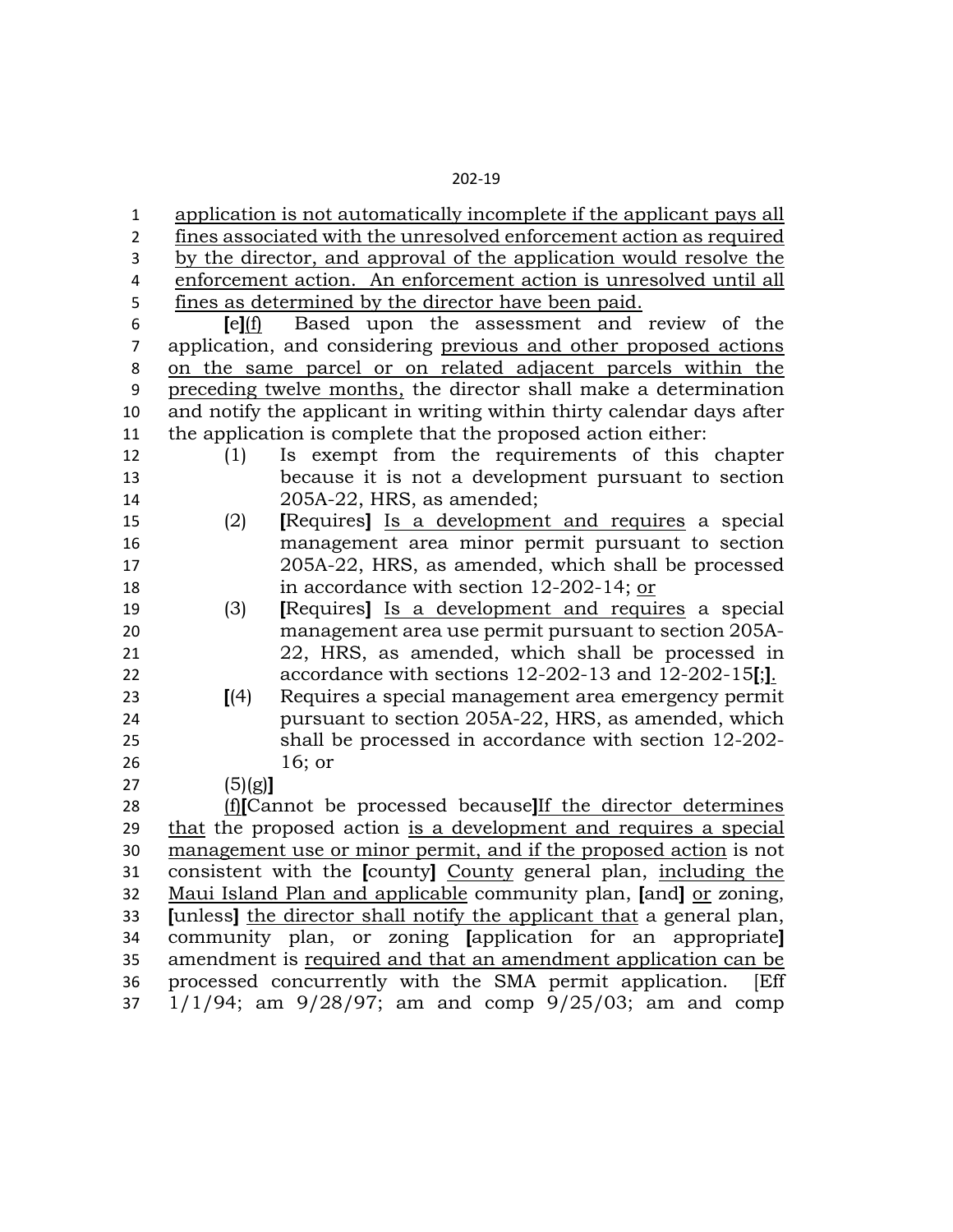10/10/03; am and comp 12/20/04) (Auth: HRS §§91-2, 205A-27, 205A-29) (Imp: HRS §§205A-2, 205A-4, 205A-29, 205A-30.)

 **§12-202-13 Notice of application and notice of public hearing; adequacy of notice.** (a) **[**Where a public hearing is required to be held pursuant to these rules, the applicant shall prepare a notice of application and legible map. The form of the notice shall be provided to the applicant by the department.**]** Where these rules require a public hearing, the applicant shall prepare for the department's review a notice of application with a legible location map using a form provided by the department. Prior to publication, the department shall review the notice of application for completeness. **[**The**]** Within ten calendar days of departmental approval, the applicant shall submit the notice of application to a newspaper for publication **[**to a newspaper within ten days of departmental approval**]**. The applicant shall publish the notice of application once in a newspaper printed and issued at least twice weekly in the County and which is generally circulated throughout the County.

 (b) **[**A public hearing before the commission shall commence within one hundred twenty calendar days, or as soon thereafter,**]** When required by these rules, the commission shall hold a public hearing after the director has determined the application is **[**complete.**]** ready for public hearing.

 (c) **[**Where a public hearing is required to be held pursuant to these rules, the**]** When these rules require a public hearing, the applicant shall prepare for the department's review a notice of public hearing with a legible location map using a form provided by the department. The department shall notify the applicant of the date of the public hearing at least forty-five days prior to the public hearing date. The department shall approve the applicant's notice of public hearing before mailing. **[**The applicant's mailed notice of public hearing shall be approved by the department before mailing and shall include:

 (1) The applicant's name, mailing address, and the nature of the proposed development;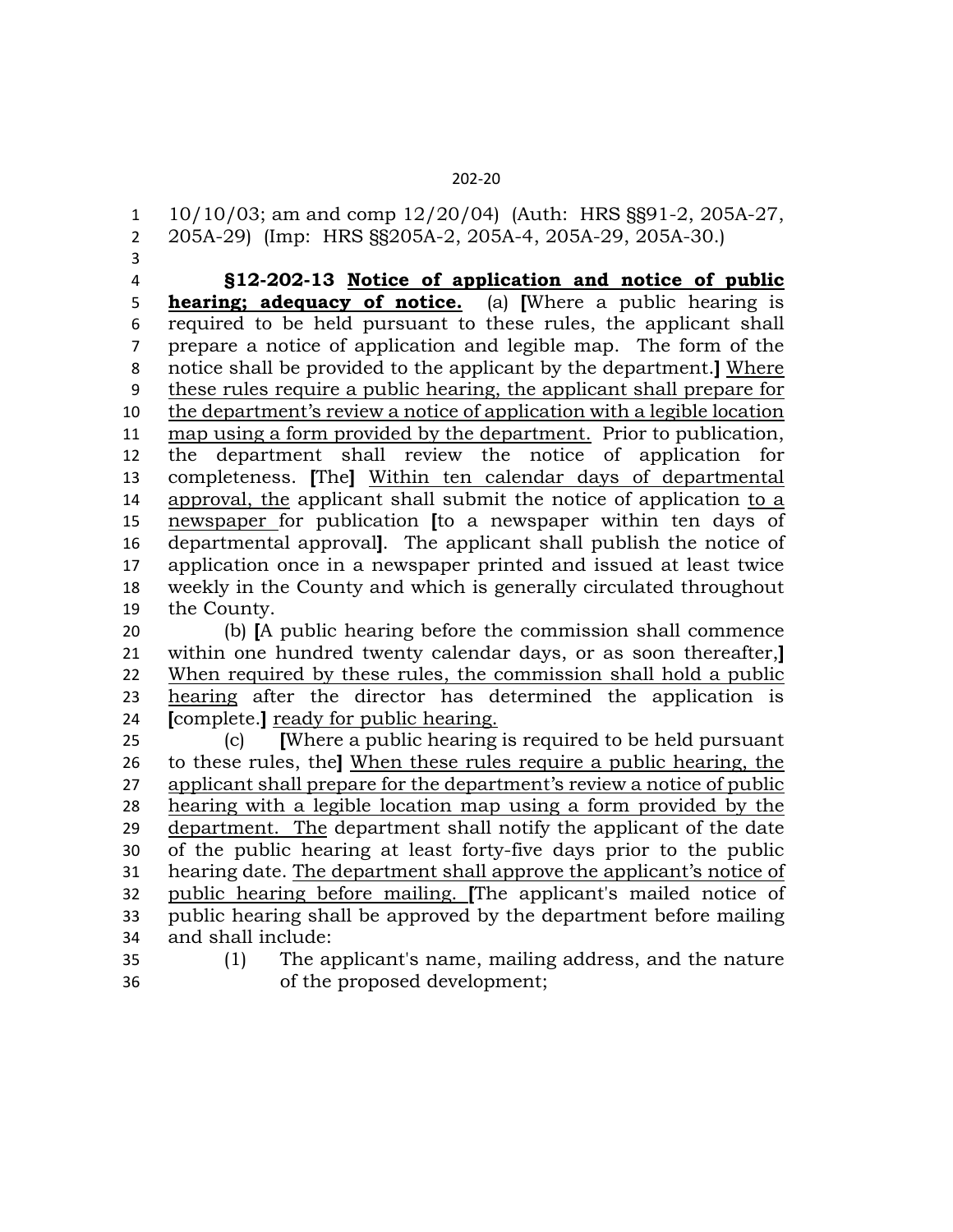(2) The street address of the parcel that is the subject of 2 the application (if available); (3) The tax map key number(s) of the parcel; (4) A location map; (5) The name of the applicant's agent and mailing address (if applicable); (6) The date, time, and place of the public hearing; and (7) A statement that additional information may be obtained at the department's office, providing the department's address and telephone number.**]** (d) The **[**applicant's mailed] applicant shall mail the notice of public hearing **[**shall be mailed**]** not less than thirty calendar days before the hearing date by certified or registered mail or with delivery confirmation, postage prepaid, to owners of record of real property situated within five hundred feet of the boundaries of the parcel that is the subject of the application. The applicant shall obtain the addresses of the owners of record from the real property tax division, department of finance, within thirty calendar days prior to the mailing of the notice of public hearing. The applicant shall also send notice to all persons who have requested the commission in writing to be notified of the subject special management area proceedings. (e) Not less than thirty calendar days prior to the public hearing date, the director shall publish a notice of public hearing, once, in a newspaper that is printed and issued at least twice weekly in the County and which is generally circulated throughout the County,**[**and**]** pursuant to section 1-28.5, HRS. The notice shall state the nature of the proposed development, the date, time, and place of the hearing, and all other matters required by law. (f) The director may authorize the consolidation of the

 hearing with any other hearing required pursuant to law, or pursuant to any rules adopted thereunder.

 (g) The mailed notice of public hearing shall be deemed adequate, and the failure of any owner to receive such notice shall not invalidate any application, proceedings, assessment, or determination by the commission if the applicant, by affidavit, verifies that the names and addresses of owners of real property situated within five hundred feet of the subject parcel were obtained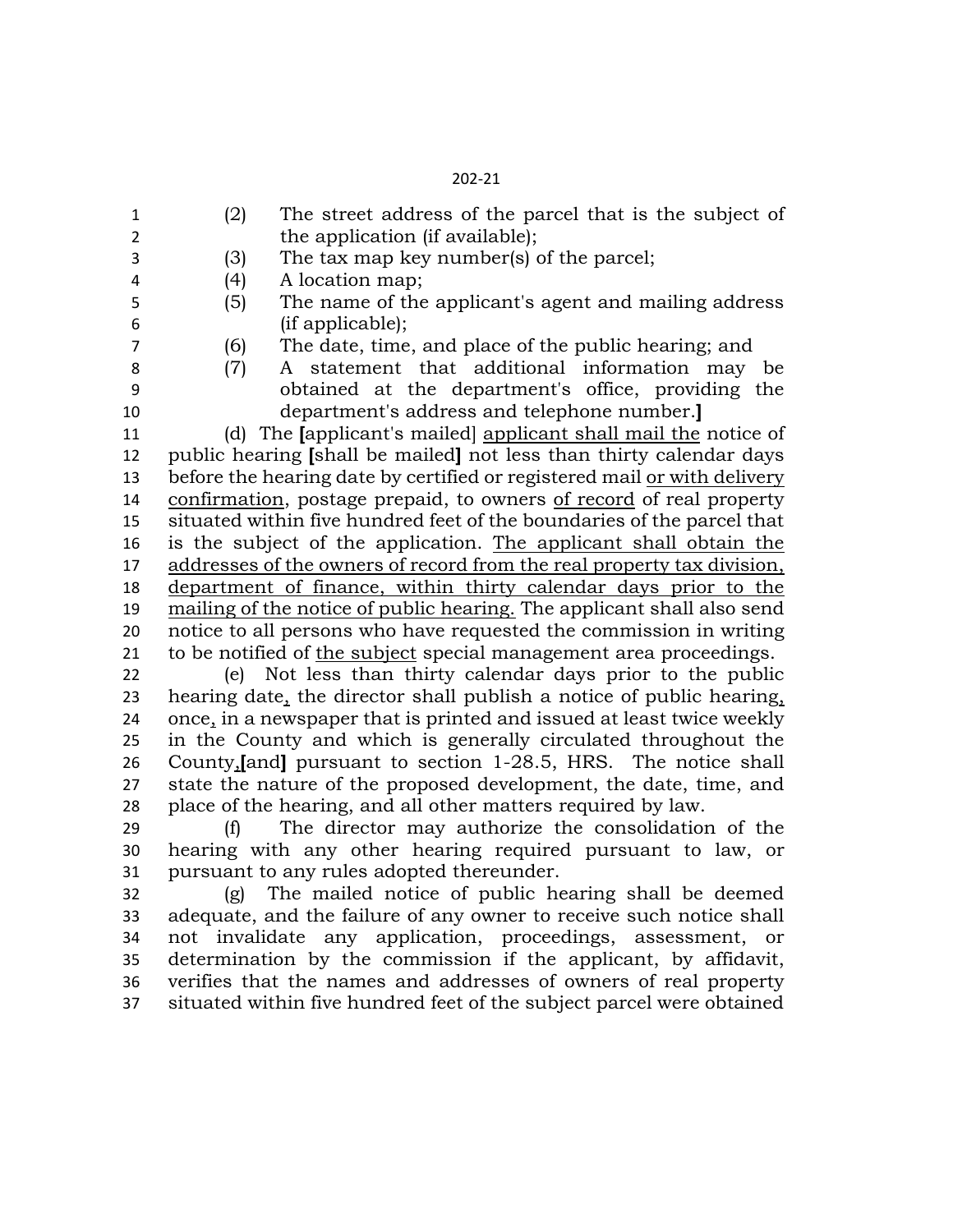from the County of Maui real property tax **[**roll,**]** division, department of finance, **[**and that current ownership was verified with the records of the County's real property tax division,**]** within thirty days of the mailing of the notice of public hearing, stating both the date the addresses were obtained and the date notice was mailed, accompanied by receipts of certified or registered mail**[**.**]** or evidence of delivery confirmation. If there are multiple owners of **[**the**]** a property, notification of **[**the person(s)**]** all persons listed by name **[**on**]** in the records of the County of Maui real property tax **[**roll**]** division, department of finance, shall be deemed adequate notice as to all owners. [Eff 1/1/94; am 9/28/97; am 11/13/00] (Auth: HRS §§91-2, 205A-27) (Imp: HRS §§1-28.5, 205A-29)

 **§12-202-14 Special management area minor permit procedures.** (a) If [it] the director has [been] determined that the proposed action is a development and requires a special management area minor permit, the assessment application submitted pursuant to section 12-202-12 may be deemed the minor permit application.**[**, provided that when development for which a minor permit is required is started before obtaining a permit, an additional fee of \$100 shall be paid by the applicant. The payment of said fee shall not relieve any persons from fully complying with the requirements of these rules nor from any penalties prescribed in section 12-202-25.**]**

 (b) The director shall approve, approve with conditions, or deny such permit in accordance with the guidelines in section 205A- 26, HRS, as amended. The director may ask the commission to approve standard conditions that shall thereafter apply to all minor permits, in addition to any project-specific conditions, to ensure that permitted activities comply with chapter 205A, HRS. Any final decision shall be transmitted to the applicant in writing and shall be appealable pursuant to section 12-202-26.

 (c) The director shall notify the commission, at the commission's next regularly scheduled meeting, of **[**the issuance by the director**]** the director's approval of special management area minor permits, receipt of which shall be acknowledged by the commission. Such notification shall include **[**, but not be limited to,**]** the name of each applicant, the proposed development,**[**authorized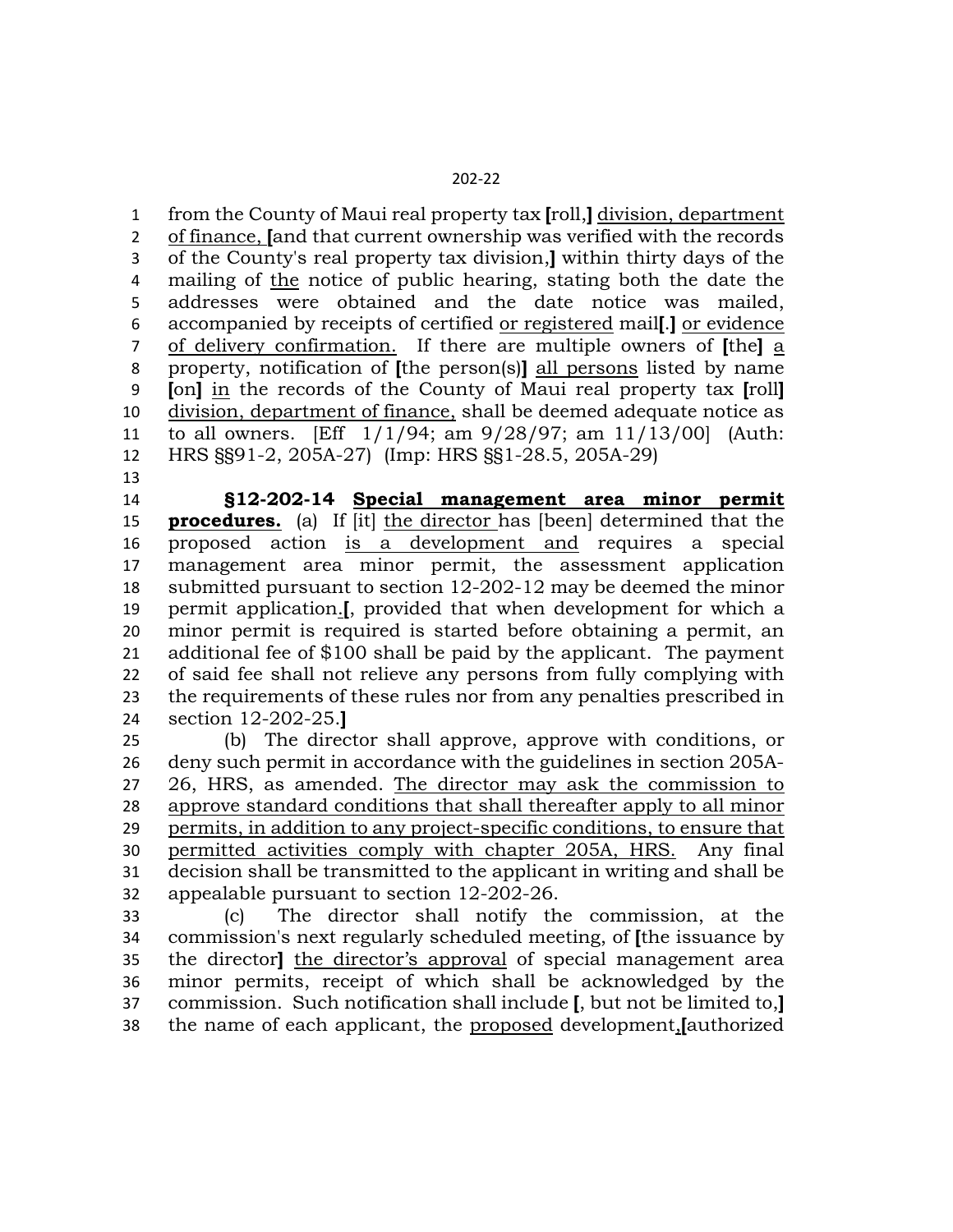by the permit,**]** and the location and purpose of the development. [Eff 1/1/94; am 9/28/97, am and comp 12/28/02] (Auth: HRS §§91-2, 91-4.2, 205A-27, 205A-29) (Imp: HRS §§205A-26, 205A-29, 205A-30) **§12-202-15 Special management area use permit procedures.** (a) Any person whose proposed **[**development**]** action is a development and requires a special management area use permit, or who has waived an assessment by the department, shall file an application with the department on a form provided by the department, which may be required to be filed electronically, and which shall require: (1) All information and documentation required pursuant to section 12-202-12c, **[**excluding valuation of the development;**]** and (2) **[**The real property tax map key number of parcels and the names and addresses of owners of real property for real property situated within five hundred feet of the boundaries of the parcel on which the proposed development is to occur, obtain from the County of Maui 21 real property tax division; (3)**]** An administrative fee as established in the **[**county**]**  County budget.**[**When development for which a fee is required is started before obtaining a permit, the fee shall be doubled.**]** The payment of the fee for development without a permit shall not relieve any persons from fully complying with the requirements of these rules nor from any penalties prescribed in section 12-202-25. **[**(4) Any other relevant information and documentation required by the director.**]** (b) Upon receipt of the application, the director shall review the application based on the policies, objectives, and guidelines as provided in sections 12-202-10 and 12-202-11 and, if necessary, request that the applicant provide any additional data or information as may be required for review of the proposed development. The application shall not be **[**deemed complete**]** transmitted for agency

**[**transmittal**]** review until the director is satisfied that the application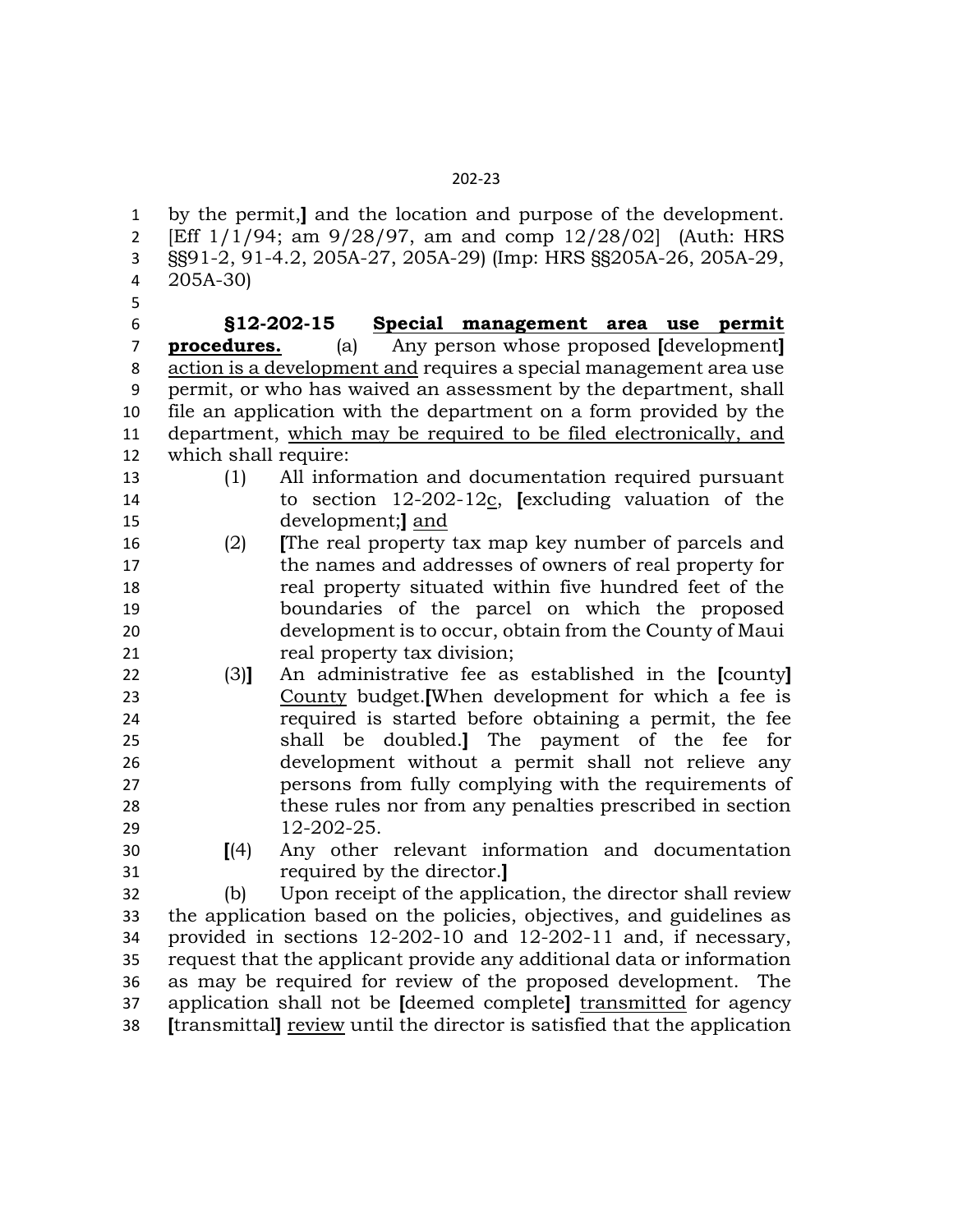has fulfilled all application requirements and has addressed the policies, objectives, and guidelines.

 (c) The director shall submit the application, with all relevant information, to appropriate agencies for review and comment. The director shall request such agencies **[**, boards, and commissions**]** to review and comment on the proposed development within thirty days from the date on which the application was distributed for review**.[**, and shall request such agencies to address the maintenance, restoration, and enhancement of the special management area consistent with the objectives, policies and guidelines of chapter 205A, HRS, as amended.**]**

 (d) The director shall **[**inform the applicant of any legal requirement to**]** present the proposed development, if applicable, to the urban design review board **[**, the cultural resources commission and the NBCIDAC or the Hana advisory committee**]** for comment and recommendations to the commission. **[**The urban design review board and the cultural resources commission shall address the maintenance, restoration and enhancement of the special management area consistent with the objectives, policies, and guidelines of chapter 205A, HRS, as amended.**]** The **[**commission may designate the NBCIDAC or the**]** Hana advisory committee is hereby designated by the commission to conduct the public hearing for applications in the Hana Community Plan region.

 (e) **[**Upon receipt of final agency comments, the application shall be deemed complete by the director and shall be scheduled for public hearing.**]** Upon receipt of agency comments and, if applicable, adequate applicant responses, the director shall schedule the application for public hearing.

 (f) The commission shall approve a special management area use permit, subject to terms and conditions as permitted in sections 205A-26(1) and 205A-26(3), HRS, as amended, and any standard conditions approved by the commission if it finds the criteria set forth in sections 205A-26(2) and 205A-26(3), HRS, as amended, have been met. The commission shall deny a special management area use permit if it finds these criteria have not been met.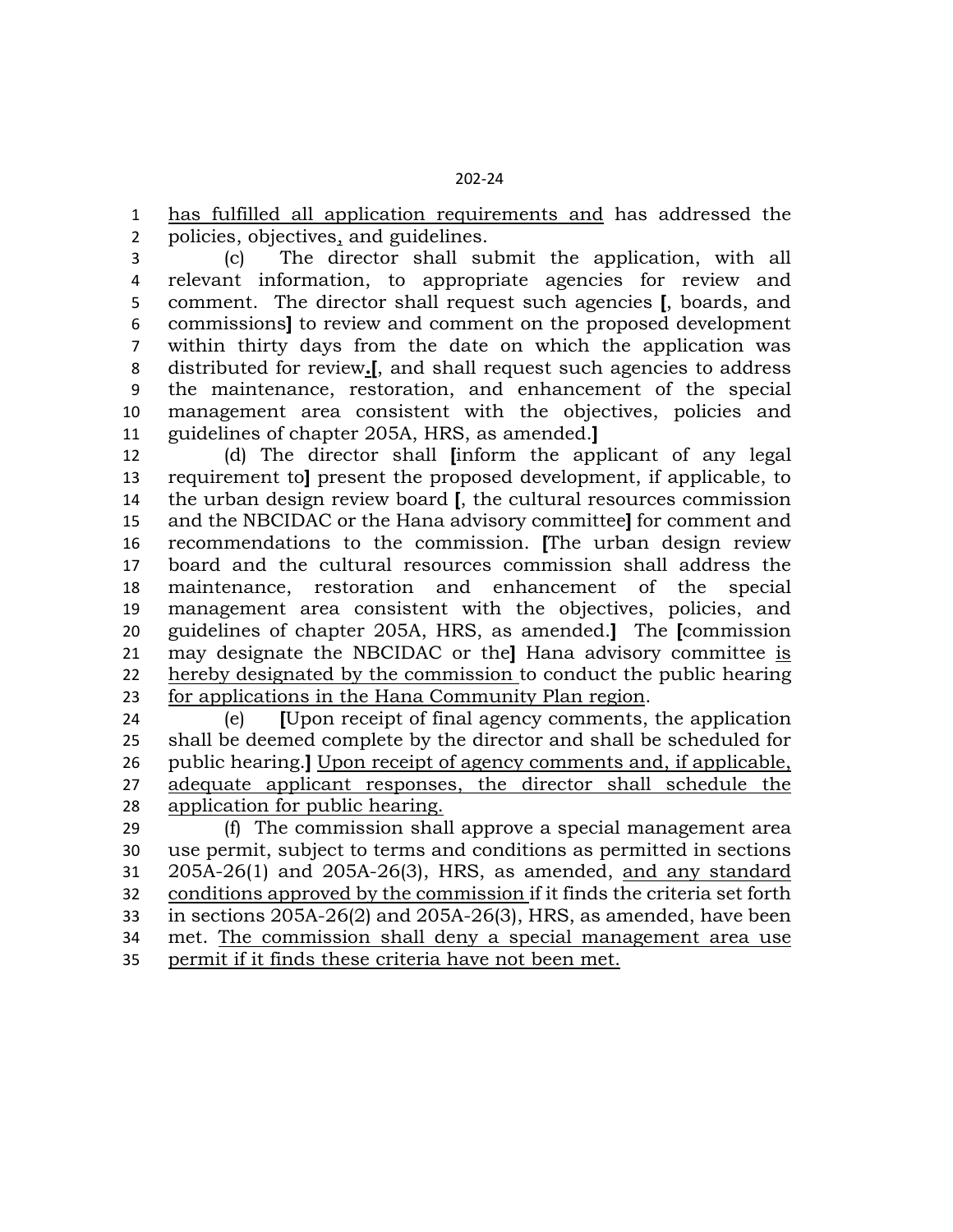(g) Findings of fact, conclusions of law, and decision and order shall be issued in accordance with the rules of practice and procedure for the commission in effect when action is taken.

 (h) The director may ask the commission to approve standard conditions that shall thereafter apply to all permits, in addition to any project-specific conditions, to ensure that permitted activities comply with chapter 205A, HRS. [Eff 1/1/94; am 9/28/97, am and comp 12/28/02, am and comp 4/21/08] (Auth: HRS §§91-2, 91- 4.2, 205A-26, 205A-27, 205A-29) (Imp: HRS §§205A-4, 205A-26, 205A-28, 205A-29)

 **§12-202-16 Special management area emergency permit procedures.**(a) An owner or authorized representative may apply for a special management area emergency permit when the owner or representative has concluded that danger or substantial harm to property, any person, or the public health, safety, and welfare is imminent. The director will consider the application, including best management practices to protect the environment, and determine whether the project is a development and therefore requires a permit, and whether conditions justify issuance of a permit to begin work immediately. The purpose of an emergency permit is to allow an urgently needed protective measure, principally of a temporary nature. The temporary measure may also be allowed as a permanent measure only after the director has determined it is the best environmentally sound alternative. A temporary measure may be allowed for no more than one hundred eighty days while, if necessary, a permanent measure is formulated, permitted, and completed. The 28 director may approve a time extension for a temporary measure when the director determines the permit holder is making adequate progress toward completing a permanent measure, but cannot reasonably do so within the time the emergency permit, or an extension thereof, allows. (b) Any person seeking a special management area emergency

 permit shall file an application with the director**[.]** before commencing any emergency work. The application, provided by the department, shall require: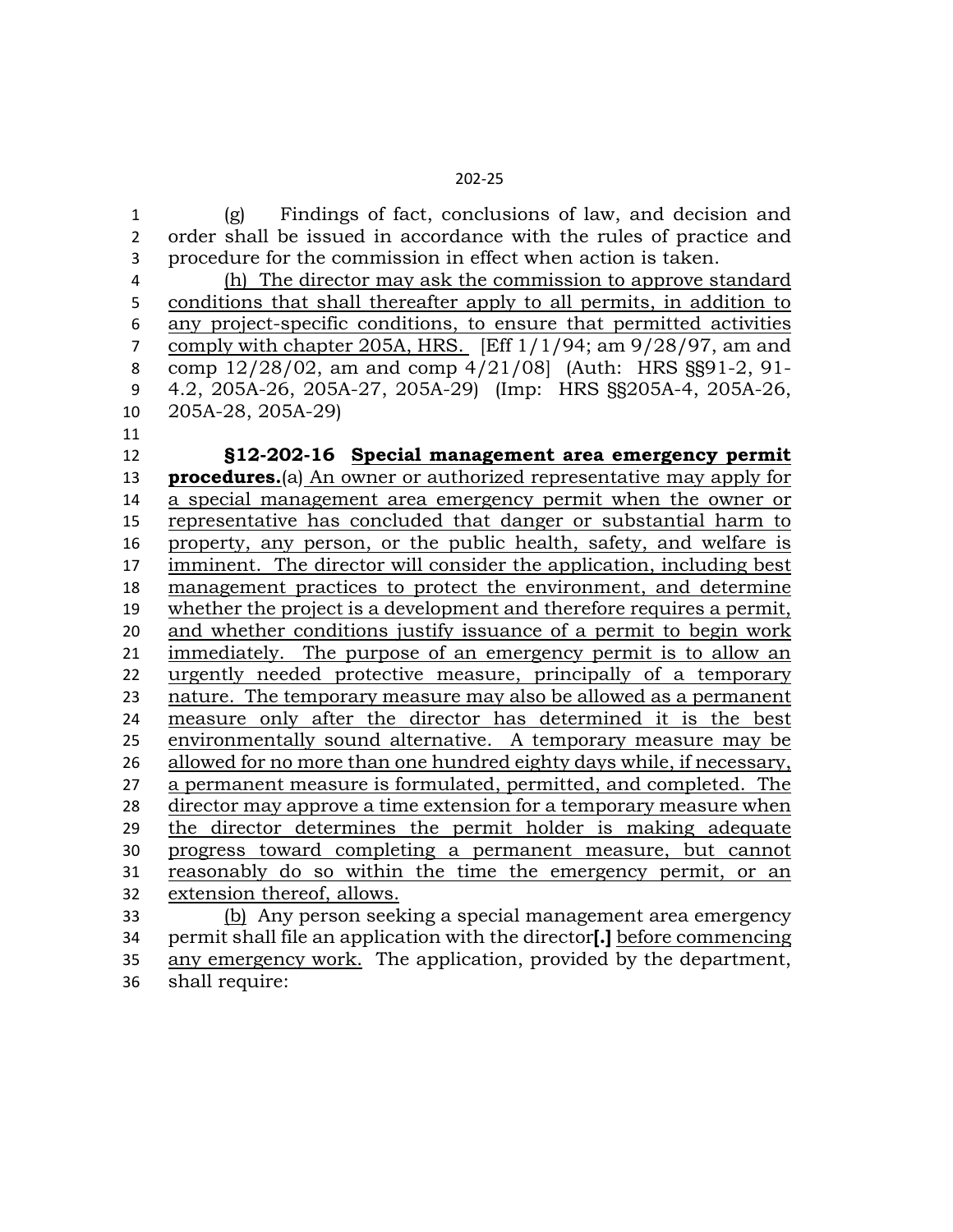| $\mathbf{1}$   | (1)        | Identification of the applicant [along with] and            |
|----------------|------------|-------------------------------------------------------------|
| $\overline{2}$ |            | documentation of ownership or tenancy and, if the           |
| 3              |            | applicant is not the owner, authorization by the [owners]   |
| 4              |            | owner of the parcel on which the proposed action is to      |
| 5              |            | occur; if the parcel has more than one owner and does       |
| 6              |            | not have a managing association authorized to submit        |
| $\overline{7}$ |            | the application, evidence of notification to all owners     |
| 8              |            | shall be provided.                                          |
| 9              | (2)        | The tax map key [number(s)] number and acreage or           |
| 10             |            | square footage of the parcel on which the proposed          |
| 11             |            | action is to occur;                                         |
| 12             | (3)        | A written description of the proposed action, including [,  |
| 13             |            | but not limited to, the length, width, height, [depth,] and |
| 14             |            | type of materials, for any proposed action size of          |
| 15             |            | structures in square feet and, if applicable, area, depth,  |
| 16             |            | or volume of grubbing, grading, or fill and any other       |
| 17             |            | ground-altering activity;                                   |
| 18             | (4)        | A written statement of the emergency or imminent            |
| 19             |            | danger[and] or substantial harm to property, any            |
| 20             |            | person, or the public health, safety, or welfare; and why   |
| 21             |            | the proposed development would be<br>immediately            |
| 22             |            | required to prevent danger or substantial [physical]        |
| 23             |            | harm <i>to</i> persons or property, or to allow the         |
| 24             |            | reconstruction of structures damaged by natural             |
| 25             |            | hazards to their original form];                            |
| 26             | (5)        | The most current shoreline survey, if available and         |
| 27             |            | applicable;                                                 |
| 28             | (6)        | Photographs [or VHS format video tape] identifying [the     |
| 29             |            | emergency at the affected area and shoreline property       |
| 30             |            | boundaries] where the emergency exists and where the        |
| 31             |            | action is to occur; video may also be provided;             |
| 32             | (7)        | Any other relevant information requested by the director;   |
| 33             |            | [and]                                                       |
| 34             | (8)        | Electronic copies of all application documents; and         |
| 35             | <u>(9)</u> | An administrative fee as established in the County          |
| 36             |            | budget.                                                     |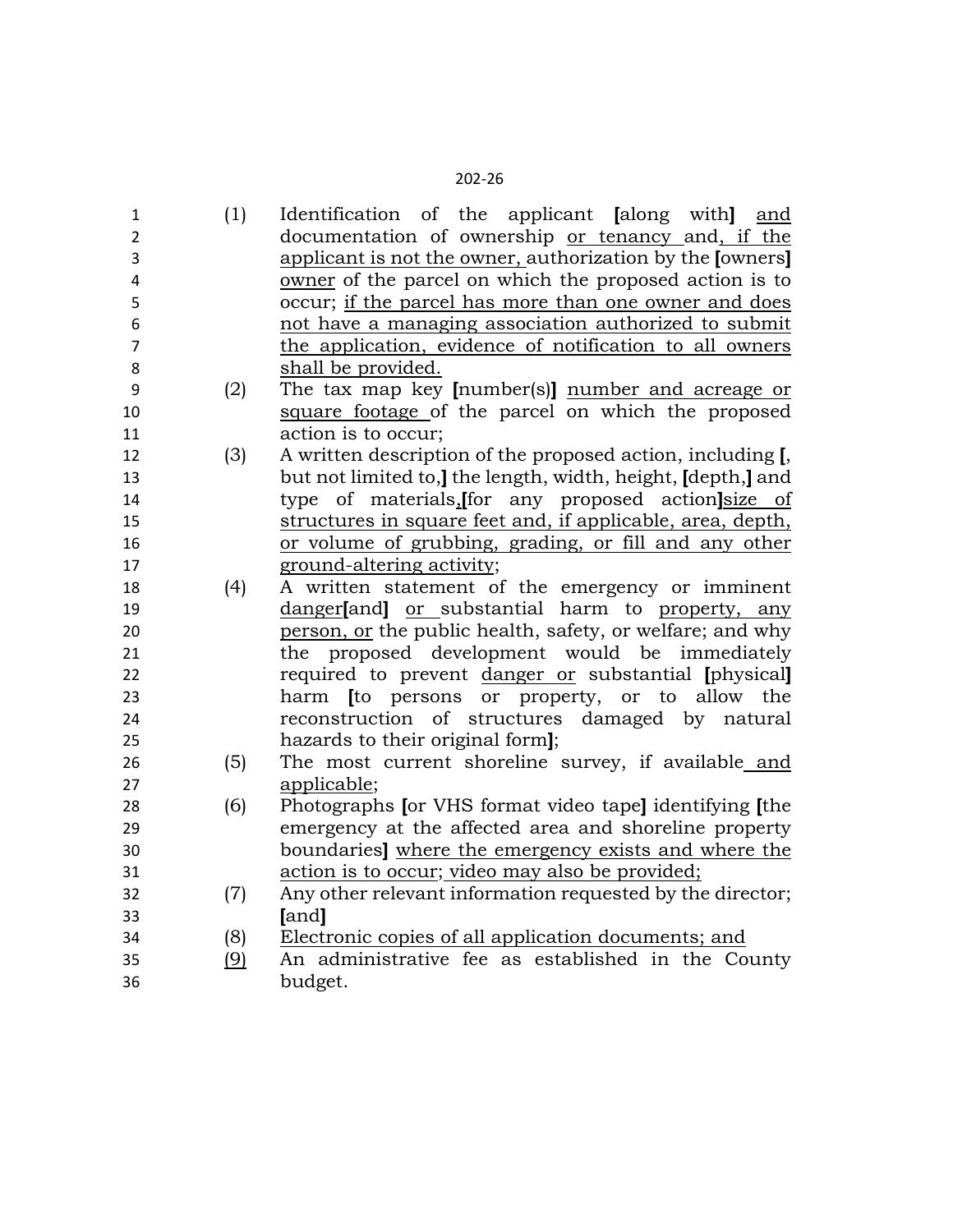| 1<br>$\overline{2}$<br>3 |                           | $[(b)](c)$ The director may [waive] allow the deferral of the filing of<br>a written application [where] if the applicant demonstrates to the<br>satisfaction of the director that imminent danger [and] or substantial |
|--------------------------|---------------------------|-------------------------------------------------------------------------------------------------------------------------------------------------------------------------------------------------------------------------|
| 4                        |                           | harm to a habitable structure, any person, or the public health,                                                                                                                                                        |
| 5                        |                           | safety, or welfare would result from the delay in filing a written                                                                                                                                                      |
| 6                        |                           | application. After giving verbal approval [of an oral] to such a                                                                                                                                                        |
| $\overline{7}$           |                           | request, the director shall issue a written [permit,] confirmation of<br>the verbal approval, which shall contain:                                                                                                      |
| 8<br>9                   | (1)                       | The date and time the request was made;                                                                                                                                                                                 |
| 10                       | (2)                       | The date the permit was issued;                                                                                                                                                                                         |
| 11                       | (3)                       | Applicant's and project names, address, email address,                                                                                                                                                                  |
| 12                       |                           | and telephone number;                                                                                                                                                                                                   |
| 13                       | (4)                       | Tax map key number (if available);                                                                                                                                                                                      |
| 14                       | (5)                       | Statement of the imminent danger posed and the                                                                                                                                                                          |
| 15                       |                           | substantial harm that [would] could occur [to the                                                                                                                                                                       |
| 16                       |                           | habitable structure] if the permit were not granted; [and]                                                                                                                                                              |
| 17                       | (6)                       | The permitted temporary measures;                                                                                                                                                                                       |
| 18                       | <u>(7)</u>                | The requirement that not more than thirty calendar days                                                                                                                                                                 |
| 19                       |                           | after the approval of the request, the permit holder shall                                                                                                                                                              |
| 20                       |                           | submit a written emergency permit application as                                                                                                                                                                        |
| 21                       |                           | provided in subsection (b), and that if the applicant fails                                                                                                                                                             |
| 22                       |                           | to do so, the director may require that any temporary                                                                                                                                                                   |
| 23                       |                           | measure be removed; and                                                                                                                                                                                                 |
| 24                       | (8)                       | The statement that other permits may be required.                                                                                                                                                                       |
| 25                       | $\lceil$ (c) $\lceil$ (d) | [Not more than ten calendar days after the date of                                                                                                                                                                      |
| 26                       |                           | the oral request, the applicant shall submit the required written                                                                                                                                                       |
| 27                       |                           | emergency permit application. If the applicant fails to submit such                                                                                                                                                     |
| 28                       |                           | application, information, and documentation within the ten day                                                                                                                                                          |
| 29                       |                           | period, the director may require that the temporary measures be                                                                                                                                                         |
| 30                       |                           | removed.] No special management area emergency permit shall allow                                                                                                                                                       |
| 31                       |                           | the reconstruction of structures if such structures were not lawfully                                                                                                                                                   |
| 32                       | constructed.              |                                                                                                                                                                                                                         |
| 33                       |                           | $\lceil$ (d)] (e) Except as provided in subsection (e), After reviewing a                                                                                                                                               |
|                          |                           |                                                                                                                                                                                                                         |
|                          |                           |                                                                                                                                                                                                                         |
| 34<br>35<br>36           |                           | written application, the director shall issue a written special<br>management area emergency permit where the applicable provisions<br>of this section have been met and[:                                              |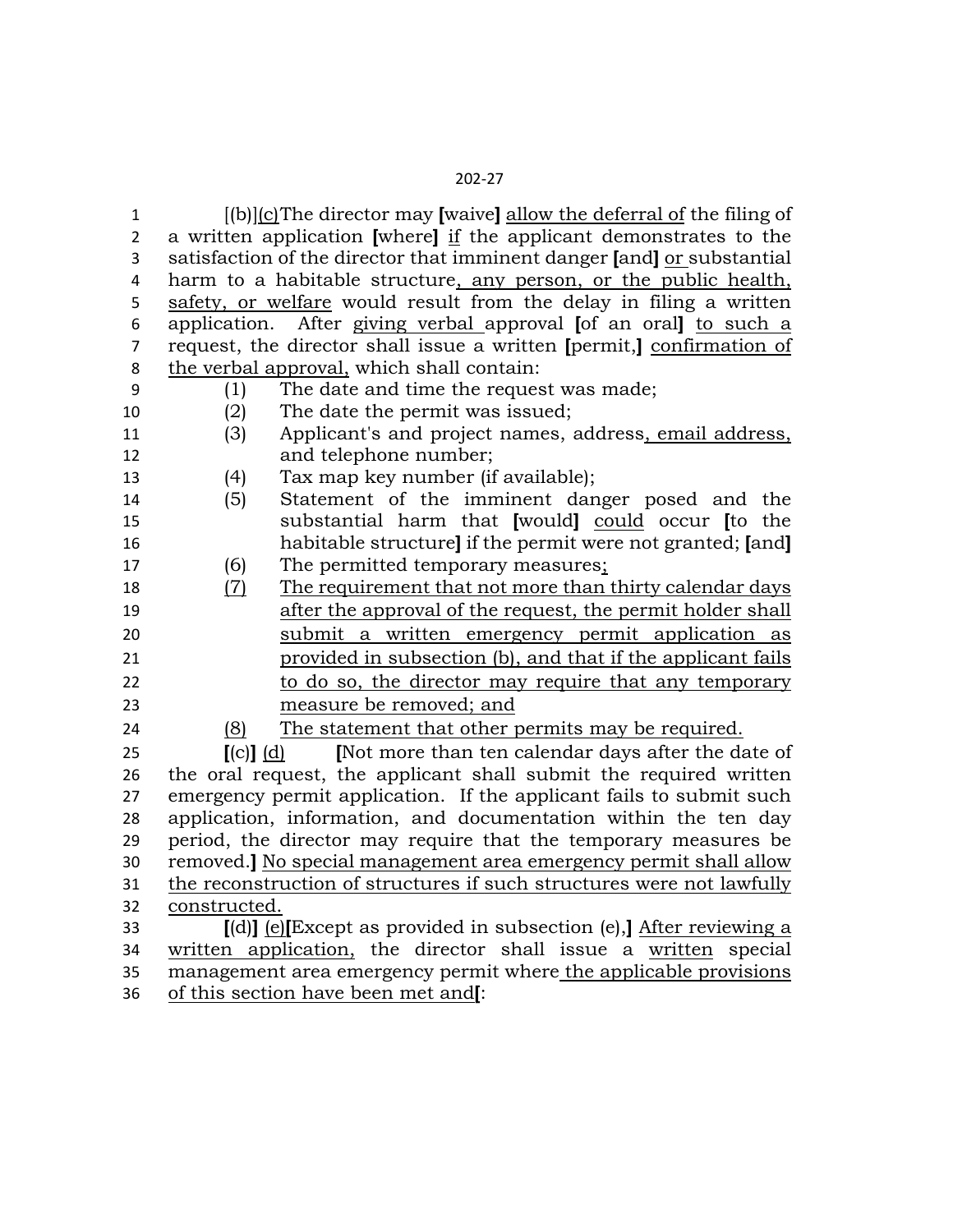| $\mathbf{1}$            | (1)                  | The the director finds the criteria set forth in sections                |
|-------------------------|----------------------|--------------------------------------------------------------------------|
| $\overline{2}$          |                      | 205A-22 and 205A-30, HRS, as amended, have been                          |
| 3                       |                      | $met.$ [;                                                                |
| $\overline{\mathbf{4}}$ | $(2)$ ]              | In the event of impending or presently occurring                         |
| 5                       |                      | disaster, the mayor [has waived] may waive the                           |
| 6                       |                      | requirements of sections 12-202-12, 12-202-14, or 12-                    |
| $\overline{7}$          |                      | 202-15, but not this section.[; or                                       |
| 8                       | (3)                  | In the event of a state-declared emergency, the governor,                |
| 9                       |                      | after conferral with and the recommendation of the                       |
| 10                      |                      | mayor, has waived the requirements of sections 12-202-                   |
| 11                      |                      | 12, 12-202-14, or 12-202-15.                                             |
| 12                      |                      | (e) No special management area emergency permit shall allow              |
| 13                      |                      | the reconstruction of structures damaged by natural hazards to their     |
| 14                      |                      | original form if such structures were previously found not to be in      |
| 15                      |                      | compliance with the federal flood insurance program or were not          |
| 16                      | legally constructed. |                                                                          |
| 17                      |                      | (f) The director may place reasonable terms, conditions, and             |
| 18                      |                      | time stipulations upon such permit.                                      |
| 19                      |                      | (g) The director shall set [an expiration] a date [for the permit,       |
| 20                      |                      | not to exceed one hundred eighty days, and set a time limitation         |
| 21                      |                      | within] by which the applicant shall [apply] submit an application for   |
| 22                      |                      | a permit pursuant to sections 12-202-14 or 12-202-15[.], or by which     |
| 23                      |                      | the applicant must remove or terminate any temporary measures.           |
| 24                      |                      | (h) For an emergency permit request that is the result of or that        |
| 25                      |                      | otherwise involves coastal erosion, the director shall consult with the  |
| 26                      |                      | State department of land and natural resources, office of                |
| 27                      |                      | conservation and coastal lands, or other relevant State agency, on       |
| 28                      |                      | whether to approve any temporary measure in order to benefit both        |
| 29                      |                      | the applicant and neighboring shoreline properties, to resolve the       |
| 30                      |                      | emergency situation expeditiously, and to minimize the                   |
| 31                      |                      | environmental impact to the coastal zone. Any such approval, in          |
| 32                      |                      | addition to any project-specific conditions, shall include the following |
| 33                      | conditions:          |                                                                          |
| 34                      | (1)                  | Within ninety days, the applicant shall provide the                      |
| 35                      |                      | department a description of potential long-term                          |
| 36                      |                      | alternatives designed to alleviate<br>the<br>emergency                   |
| 37                      |                      | situation, which shall include:                                          |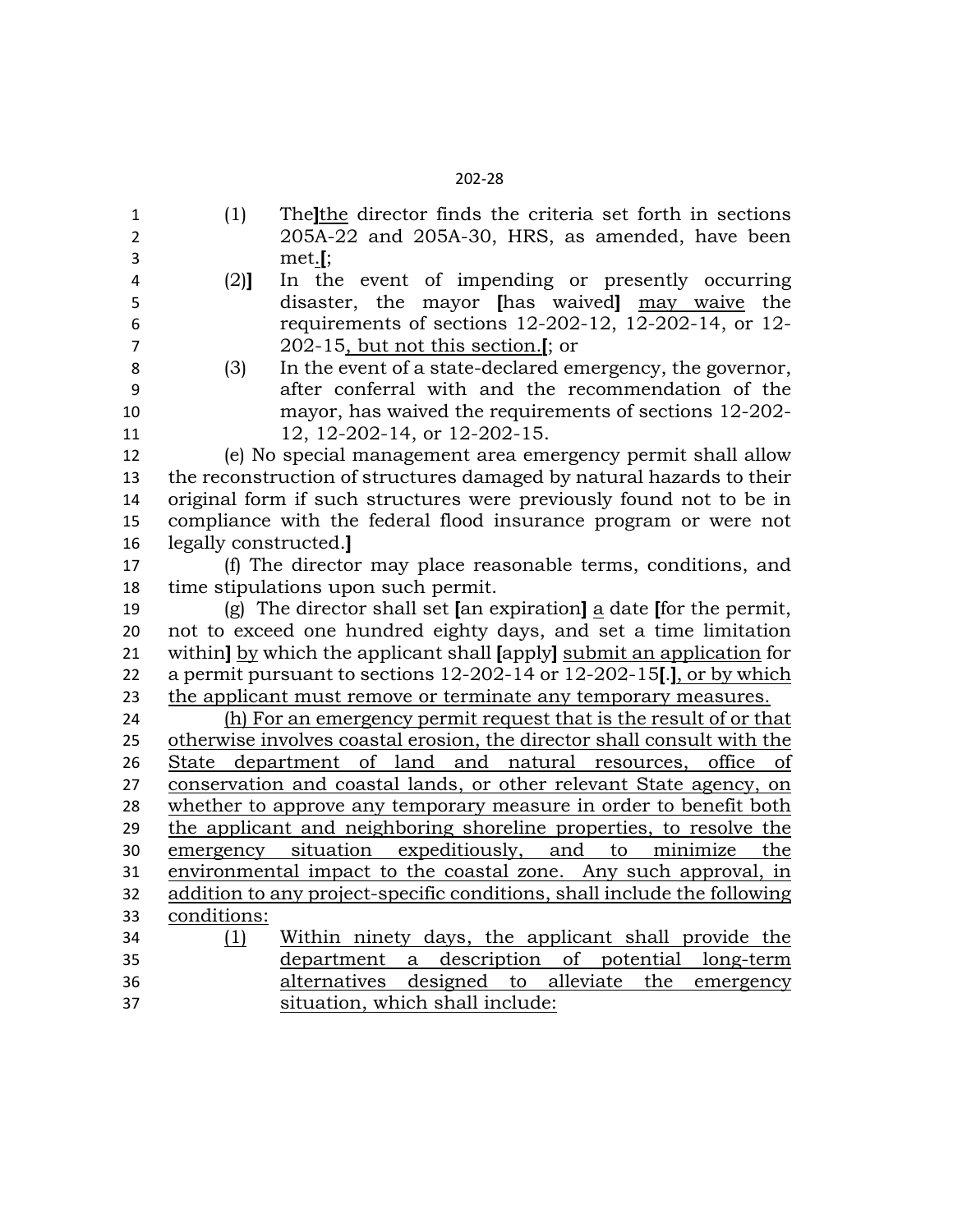| 1              |     | (A) alternatives, including relocation of threatened                 |
|----------------|-----|----------------------------------------------------------------------|
| 2              |     | structures or elevation of structures, and dune or beach             |
| 3              |     | restoration;                                                         |
| 4              |     | (B) assessment of other viable alternatives, which may               |
| 5              |     | include protective or erosion control measures, such as              |
| 6              |     | groins, and offshore structures such as breakwaters;                 |
| $\overline{7}$ |     | (C) a description of how each alternative complies with              |
| 8              |     | chapter 12-203 of the commission's shoreline rules, if               |
| 9              |     | applicable;                                                          |
| 10             |     | (C) a draft timeline to plan, design and complete each               |
| 11             |     | long-term alternative; and                                           |
| 12             |     | (D) a list of potential federal, State, and County permits           |
| 13             |     | required to achieve each long-term alternative.                      |
| 14             | (2) | Within ninety days of the permit's approval, the permit              |
| 15             |     | holder shall consult with the department about                       |
| 16             |     | identified long-term alternatives to understand the                  |
| 17             |     | requirements and restrictions for work permitted in the              |
| 18             |     | shoreline area, as defined in the commission's shoreline             |
| 19             |     | rules, if applicable.                                                |
| 20             | (3) | The temporary measure must be removed unless the                     |
| 21             |     | permit holder submits an application by the date                     |
| 22             |     | specified by the emergency permit to allow the temporary             |
| 23             |     | measure to remain, pursuant to subsection (i).                       |
| 24             |     | (i) No less than thirty days prior to the expiration date of an      |
| 25             |     | emergency permit, the permit holder may apply for a time extension   |
| 26             |     | for any permit provision on a form provided by the department. Such  |
| 27             |     | application shall include, at a minimum:                             |
| 28             | (1) | a description of the permit holder's preferred alternative;          |
| 29             | (2) | evidence that the permit holder is making adequate                   |
| 30             |     | progress toward completing permanent measures, but                   |
| 31             |     | reasonably cannot do so within the time allowed by the               |
| 32             |     | emergency permit; and                                                |
| 33             | (3) | a plan and timeline for obtaining all required permits.              |
| 34             |     | The director may approve a time extension for no more than           |
| 35             |     | one hundred eighty days at a time.                                   |
| 36             | (i) | If the director finds there is no imminent danger or                 |
| 37             |     | substantial harm to a habitable structure, any person, or the public |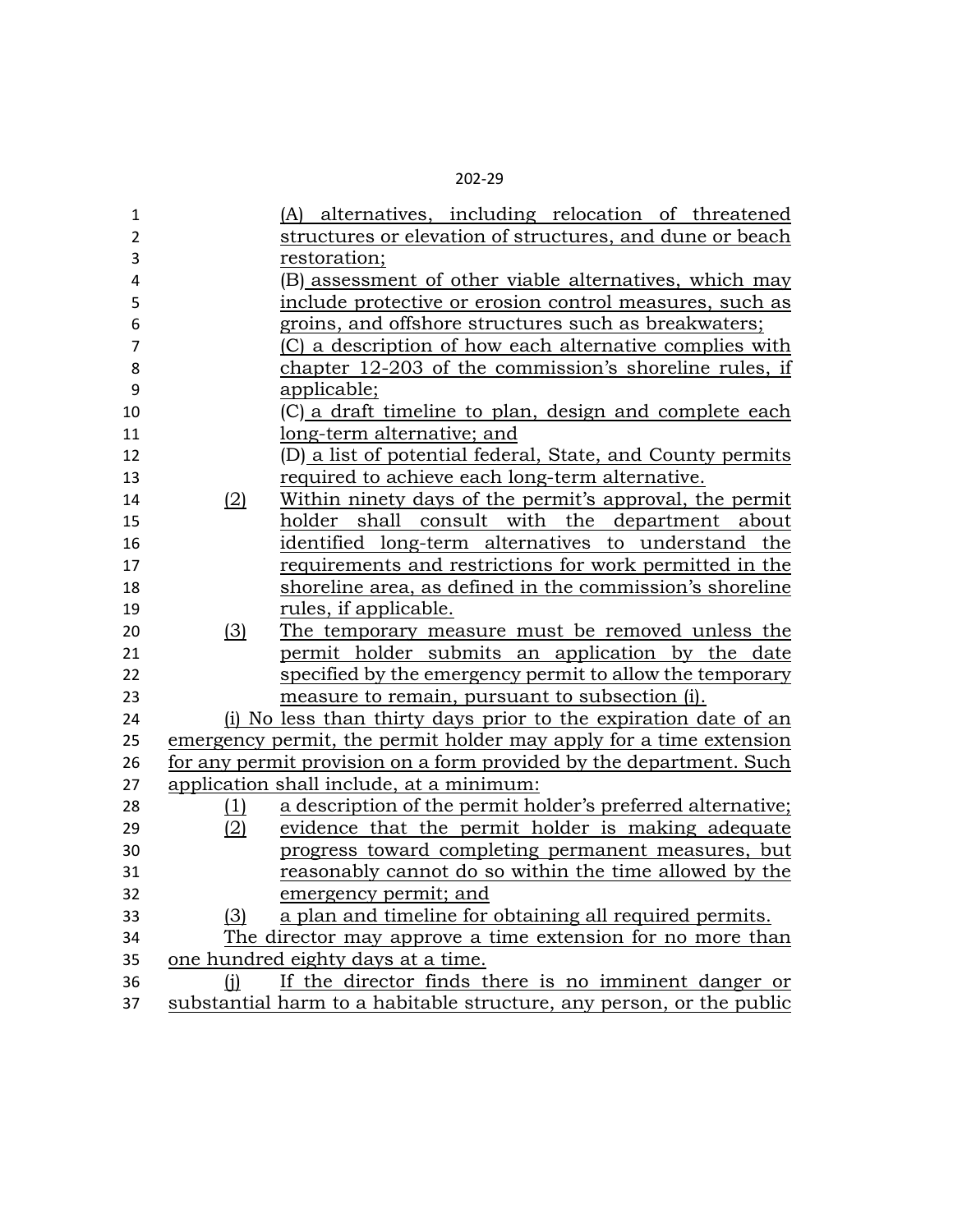health, safety, or welfare, or that the requirements of subsection (h) were not met, the director shall deny the emergency permit. If the director denies the emergency permit, the denial shall be in writing, setting forth facts sufficient to demonstrate the application did not meet the requirements for issuance of the emergency permit pursuant to subsection (h). The director shall notify the applicant it can submit an application for an assessment, a special management area use or minor permit in accordance with these rules, and shall inform the applicant of the right to appeal pursuant to section 12- 202-26.

 **[**i**]**(k) The director shall **[**submit reports**]** provide notice of the director's approval of all **[**determinations regarding**]** emergency permits to the commission **[**for review**]** at the next regular meeting after the permit has been issued, receipt of which shall be acknowledged by the commission. **[**Such reports shall include all facts and reasons for the determination.

 (i) If the director denies the emergency permit, the denial shall be in writing, setting forth facts sufficient to demonstrate the application did not meet the requirements for issuance of the emergency permit pursuant to subsection (d). The applicant shall be informed of his right to appeal pursuant to section 12-202-26 herein.**]** [Eff 1/1/94; am 9/28/97] (Auth: HRS §§91-2, 205A-27, 205A-29) (Imp: HRS §§91-2, 91-14, 205A-30)

 **§12-202-17 Amendments to [and determinations of] permit [terms, conditions, and time stipulations] approvals.** (a) Request. Any person who has been issued a special management area emergency permit, minor permit, or use permit may request the director or commission, as appropriate, to amend **[**, delete, or determine**]** any **[**conditions placed upon such**]** permit approval.

 (b) Form. Any person seeking to amend **[**, delete, or determine**]** a permit **[**condition**]**approval shall file an application with the department in a form provided by the department, the content of which shall include:

 (1) **[**The term, condition, or time stipulation to be amended, deleted, or determined;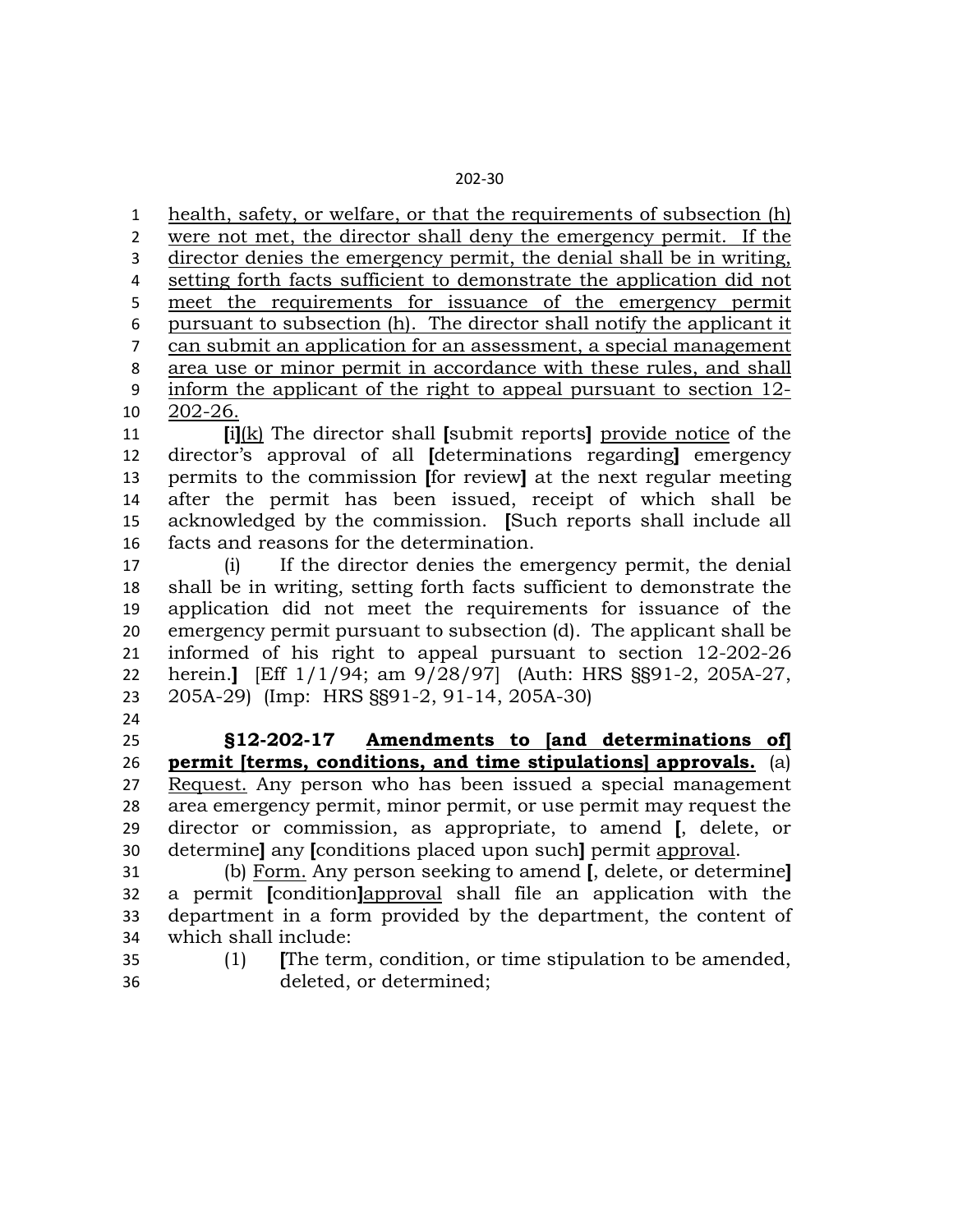| 1    | (2)                      | If an extension of a time stipulation is requested, the                    |
|------|--------------------------|----------------------------------------------------------------------------|
| 2    |                          | length of time extension desired] A description of the                     |
| 3    |                          | requested amendment;                                                       |
| 4    |                          | $[(3)](2)$ The reasons and justification for the [requested]               |
| 5    |                          | amendment, deletion, or determination request;                             |
| 6    |                          | $\lceil (4) \rceil$ (3) An administrative fee as established in the County |
| 7    |                          | budget; [and]                                                              |
| 8    | (4)                      | If the request is for a permit transfer, the transferor's                  |
| 9    |                          | consent and a notarized affidavit from the transferee                      |
| 10   |                          | acknowledging and agreeing to comply with the permit                       |
| 11   |                          | approval;                                                                  |
| 12   | <u>(5)</u>               | If the request is to amend a time stipulation, the length                  |
| 13   |                          | of time requested, an analysis of whether any changes                      |
| 14   |                          | have occurred within the special management area since                     |
| 15   |                          | the granting of the permit that may cause the permit                       |
| 16   |                          | holder's development to have a substantial adverse                         |
| 17   |                          | environmental or ecological effect or adversely affect the                 |
| 18   |                          | capacity or condition of infrastructure; and                               |
| 19   |                          | [(5)] <sup>(6)</sup> Any other information and documentation requested by  |
| 20   |                          | the director.                                                              |
| 21   | $\mathbf{I}(\mathbf{c})$ | Unless otherwise provided, any application for an                          |
| 22   |                          | extension of a time stipulation must be filed not less than sixty          |
| 23   |                          | calendar days prior to the expiration date of the time condition,          |
| 24   |                          | provided that the director for good cause may waive such sixty day         |
| n Fi | $n \sim$                 |                                                                            |

- requirement.
-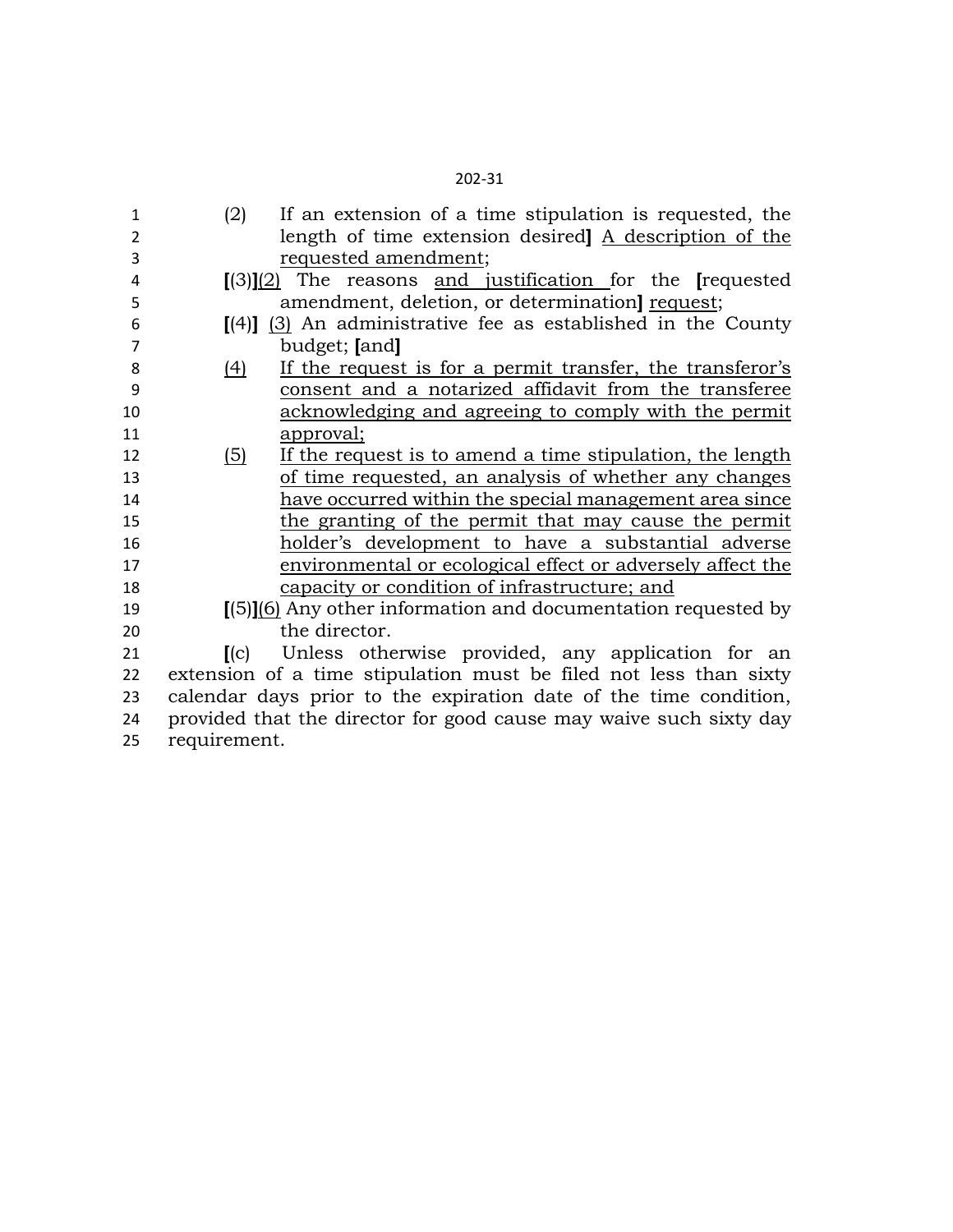Unless waived by the applicant and the director, notice of the public hearing to amend or determine the permit shall be given pursuant to the procedures set forth in section 12-202-13. A public hearing shall not be waived if a petition to intervene was filed or any person, other than the applicant, was admitted as a party to any prior proceeding on the matter, unless a written waiver from all parties has been received by the department. In instances in which the proposed amendment or determination does not clearly pertain to or could not affect the same rights, privileges or interests on which the intervention was based, a written waiver from all parties shall not be required for purposes of waiving a public hearing.**]** If applicable, the director shall circulate the request to appropriate agencies for review and comment.

 **[**(d)**]**(c) Permit transfer. Unless otherwise specified in the permit **[**conditions,**]** approval, the director may issue a written approval for a special management area use permit transfer.**[**, if the permit holder submits a written request for a permit transfer to include the following:

- (1) Reason(s) for permit transfer;
- (2) Transferor's consent; and
- (3) Notarized affidavit from transferee acknowledging the conditions established with the subject permit and agreement by transferee to comply with these conditions.**]**
- The director shall notify the commission, at the commission's next regularly scheduled meeting, of the issuance of any permit transfer, receipt of which shall be acknowledged by the commission. Such notification shall include **[**, but not be limited to,**]** the **[**aforementioned information provided to the department and**]** permit transfer approval letter. Nothing in this section shall prevent the director from forwarding any permit transfer request to the commission for **[**consideration**]** action in accordance with procedures set forth in this section.

 **[**(e)**]**(d) Time stipulation. Unless otherwise specified in the permit **[**conditions**]** approval, the director may approve a **[**special management area use permit**]** time extension of no more than five years to initiate construction or to complete construction, **[**if the permit holder submits a written request for a time extension. The request shall include the following:**]** provided that

- 
- **[**(1) Reason(s) for permit time extension;

(2) Length of time extension requested;

- (3) An analysis of whether any changes have occurred within the special management area since the granting of the permit that may cause the permit holder's development to have a substantial adverse environmental or ecological effect; and
- (4) An analysis of whether any changes have occurred within the special management area since the granting of the permit that may cause the permit holder's development to adversely affect the capacity or condition of infrastructure.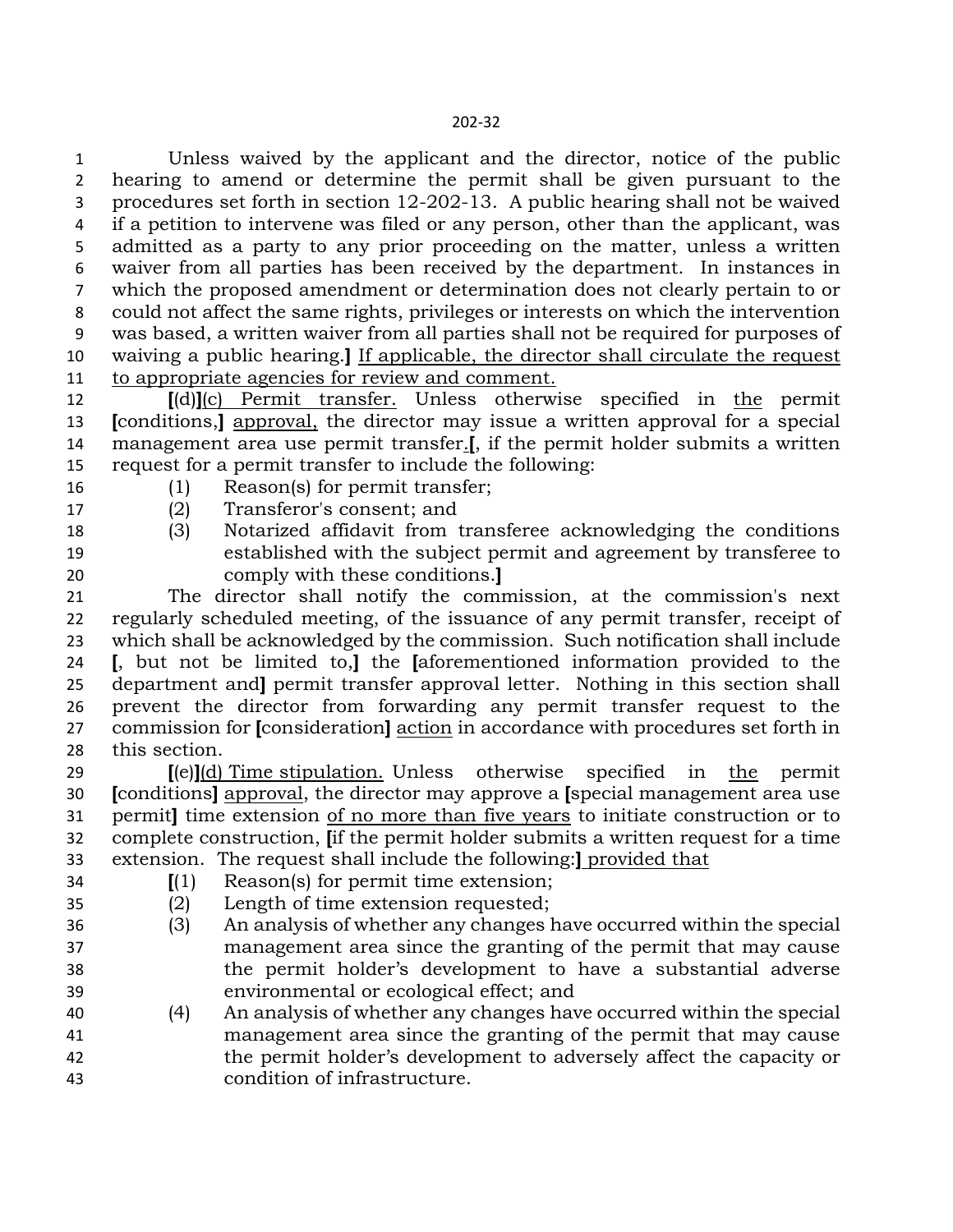If**]** the director determines that there have been no changes within the special management area since the granting of the permit that will cause the permit holder's development to have any substantial adverse environmental or ecological effect**[**, and that there have been no changes within the special management area since the granting of the permit that will cause the permit holder's development to**]**or adversely affect the condition or capacity of infrastructure.**[**, the director may grant up to a two-year time extension.**]**

 If a petition to intervene was granted and any person other than the applicant was admitted as a party to any prior proceeding on the matter, the director shall notify such person at the person's last known address at least ten days prior to taking action on the time-extension request to determine if such person has any objections or concerns that the director should consider in deciding whether to approve or disapprove the request or forward the request to the commission.

 The director shall notify the commission at the commission's next regularly scheduled meeting of the issuance of any time extension, receipt of which shall be acknowledged by the commission. Nothing in this section shall prevent the director from forwarding any time extension request to the commission for action in accordance with procedures set forth in this section.

 **[**Prior to granting or denying any permit time extension request, the director shall notify the commission of the request at the commission's next regularly scheduled meeting, receipt of which shall be acknowledged by the commission. Such notification shall include, but not be limited to, the information provided to the department by the permit holder. The commission may review the permit time extension request at its next available meeting after receiving notice or waive review of the request. If the commission waives review of the request, the director may grant or deny the time extension and forward a copy of the determination to the commission.**]**

 If the director finds there have been changes within the special management area since the granting of the permit that will cause the permit holder's development to have any substantial adverse environmental or ecological effect, or adversely affect the condition or capacity of infrastructure, the request shall be scheduled for commission action.

 A request for a time extension must be submitted prior to permit expiration. If a timely request is submitted but not approved prior to permit expiration, the permit shall remain in effect until the renewal is granted or denied, unless the applicant causes substantial delay in the review and approval process.

 (e) Amendment or determination other than transfer or time extension. Unless otherwise specified in the permit approval, the director may approve or deny nonsubstantive amendments to the permit and may make determinations regarding permit approvals when such amendments or determinations are nonsubstantive. If the director determines that the requested amendment or determination is substantive, then the director shall forward the request to the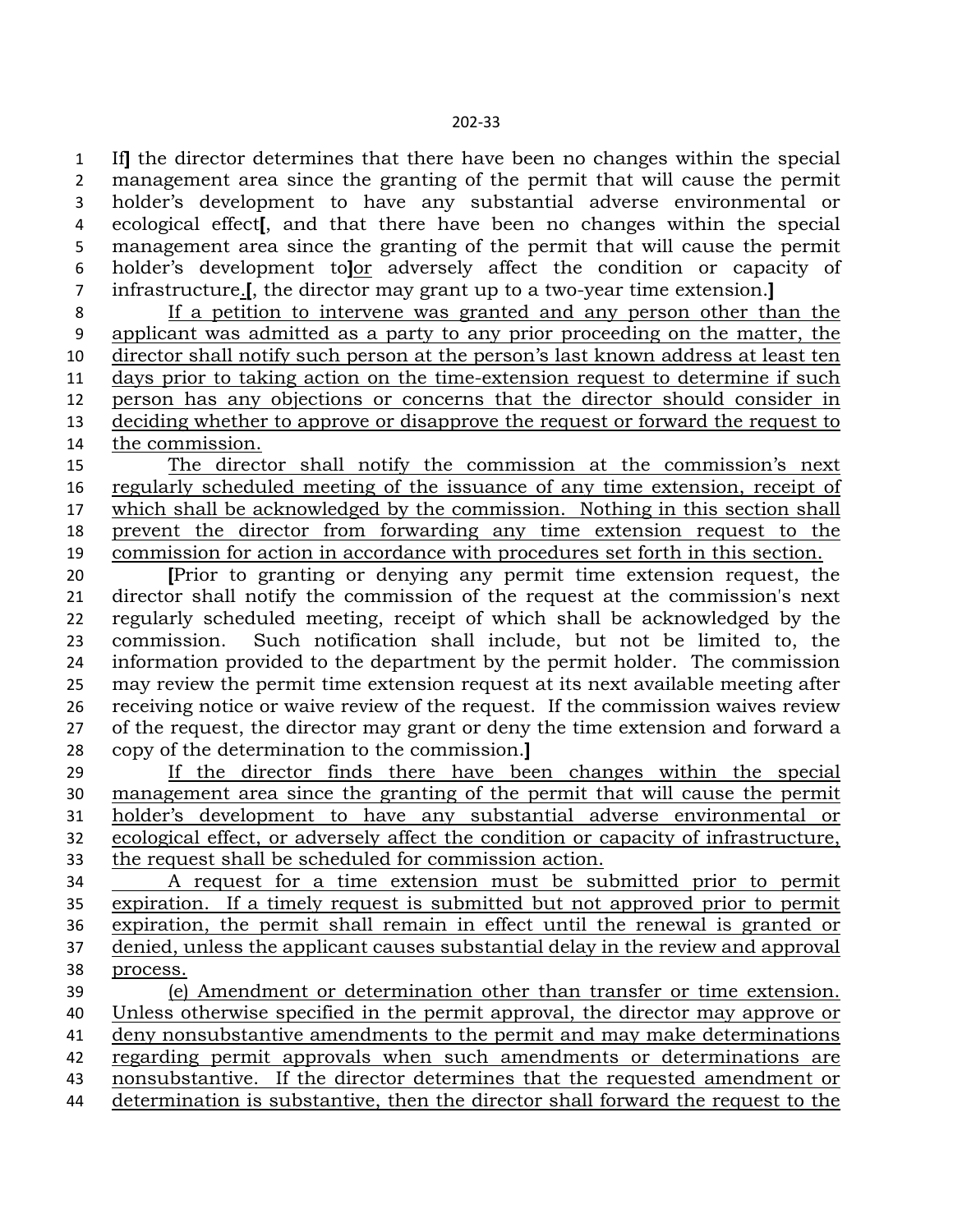commission for action. The director shall determine whether a public hearing shall be held and, **[**(f) After review and final comment by appropriate agencies, the application shall be deemed complete by the director, and the application shall be referred to the commission and,**]** if a public hearing is required, set a date for the hearing and provide notice as required by section 12-202-13. The commission shall conduct a hearing in accordance with the procedures set forth in its rules. (f) Intervention. If a petition to intervene was granted and any person other than the applicant was admitted as a party to any prior proceeding on the matter, and the proposed amendment or determination clearly pertains to or could affect the same rights, privileges or interests on which the intervention was based, the applicant shall notify such person in writing, at the person's last known address, of the requested amendment or determination, and ask if such person requests that a public hearing be held. The applicant shall provide the department with evidence of such notification, including proof of mailing, which shall be verified by the department and be to the satisfaction of the director. A public hearing on the requested amendment or determination shall be held if requested by any such person within thirty days of the date the applicant's notice was mailed. Notice of public hearing shall be given pursuant to the procedures set forth in section 12-202-13. The commission shall conduct a hearing in accordance with 21 the procedures set forth in its rules. This section shall not apply to requests for permit transfers or time extensions. Requests for permit transfers shall be processed pursuant to section 12-202-17(c) and requests for time extensions shall be processed pursuant to section 12-202-17(d). (g) Commission action. Findings of fact, conclusions of law, and decision and order for any special management area use permit application seeking to amend**[**, delete,**]** or determine any permit **[**terms, conditions, and time stipulations**]**approval shall be issued in accordance with the rules of practice and procedure of the commission in effect when action is taken and the review guidelines as set forth in section 12-202-11. [Eff 1/1/94; am 9/28/97, am and comp 4/21/08] (Auth: HRS §§91-2, 205A-29, 205A-30) (Imp: HRS §§205A-26, 205A-29)

- 
- **[**§12-202-18 (Reserved)
- §12-202-19 (Reserved)
- §12-202-20 (Reserved)**]**
- -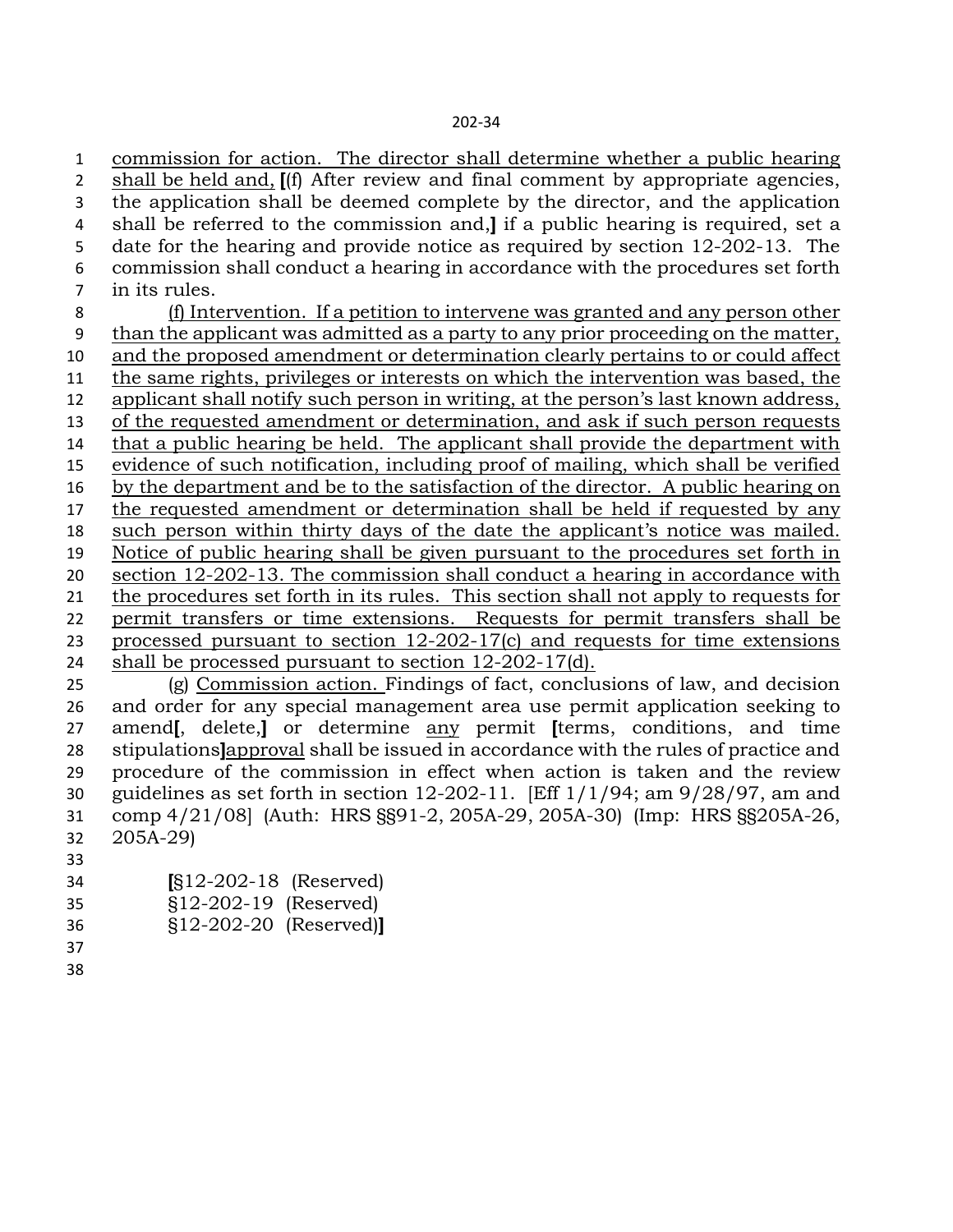#### **SUBCHAPTER 3**

# **PROCEDURES TO ADOPT SPECIAL MANAGEMENT AREA RULES; DECLARATORY RULINGS; [AND] ADOPTION AND AMENDMENT OF BOUNDARIES AND MAPS; ENFORCEMENT; AND APPEALS**

 **§12-202-21 Petition and procedures to adopt, amend, or repeal special management area rules; declaratory rulings.** The commission may adopt, amend, or repeal any of **[**its**]**these rules by following the procedures outlined in its rules of practice and procedure section 12-201-92. Any interested person may petition the commission for a declaratory order as to applicability of any statutory provision or**,** of **[**any**]**these rules, or of any order of the department or the commission relating to the special management area pursuant to the commission's rules of practice and procedure section 12-201-93. [Eff 1/1/94] (Auth: HRS §91-2) (Imp: HRS §§91-3, 91-4, 91-6, 91-7) 

 **§12-202-22 Adoption and amendment of special management area boundaries and maps.** (a) **[**Any amendment to the boundaries of any special management area map adopted and filed with the department as of November 19, 1975, or as amended pursuant to section 205A-23, HRS, as amended, and these rules, may be initiated by the director in accordance to the requirements of this section.**]**The director may, at any time, initiate a review of and amendments to the boundaries of any special management area map in accordance with the requirements of this section.

 (b) **[**The director may at any time initiate comprehensive review and amendments to the special management area boundaries.

 (c)**]** The commission, by a two-thirds vote of its total membership, may direct the director to initiate a **[**comprehensive**]** review of and amendments to the special management area boundaries.

 **[**(d)**]** (c) The director shall give notice of the director's intent to amend the special management area boundaries to the commission, the general public, and the office of planning, stating the initiation date and estimated completion date of the director's review and **[**shall submit**]** submittal of the proposed amendments to the commission. Upon submittal of the proposed amendments to the commission, the director shall schedule the proposed amendments for public hearing.

 Not less than thirty calendar days before the public hearing date, the director shall publish a notice of public hearing once in a newspaper that is printed and issued at least twice weekly in the County and **[**which**]** is generally circulated throughout the County,**[**and**]** pursuant to section 1-28.5, HRS. The notice shall state the proposed amendment, the date, time, and place of the hearing, a map of the proposed boundary amendment, and all other matters required by law.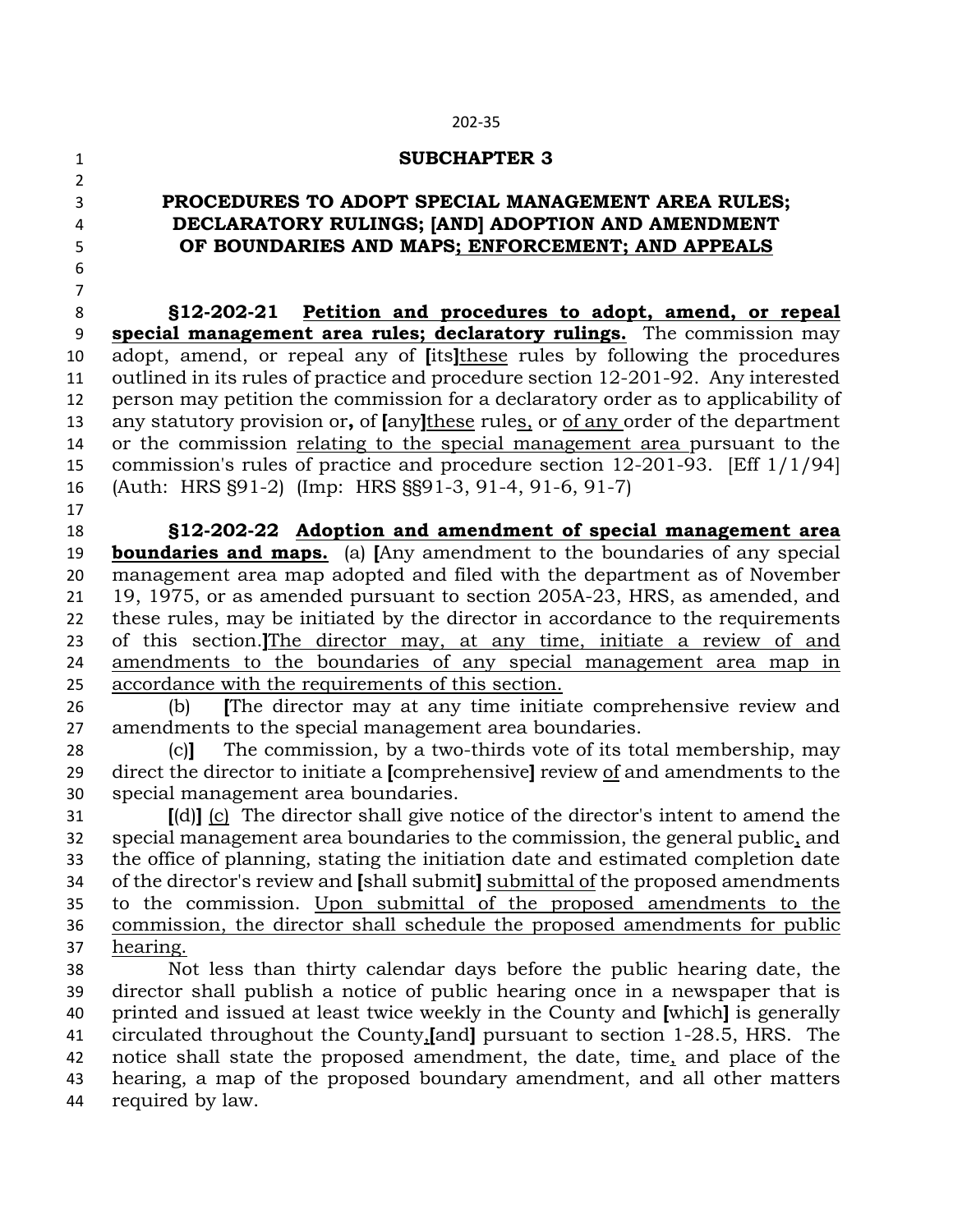The notice published in the newspaper shall be deemed adequate, and the failure of any owner to receive such notice shall not invalidate any amendments, proceedings, assessment, or determination by the commission.

 **[**(e)**]**(d) The commission may amend the special management area boundaries only upon the finding that the amendments will further the objectives and policies of chapter 205A, HRS, as amended, and will be consistent with the general plan and other applicable ordinances of the County of Maui. Upon review of the State of Hawaii office of planning, pursuant to section 205A- 23, HRS, the commission shall render a final decision and issue a written order and, if applicable,**[**may**]** direct the director to issue a **[**written order and**]** final map within sixty calendar days after the final vote of the commission, unless otherwise extended by vote of the **[**members of the**]** commission. [Eff 1/1/94; am 9/28/97; am 11/13/00] (Auth: HRS §91-2) (Imp: HRS §§1-28.5, 205A-23)

 **§12-202-23 Enforcement.** (a) The **[**appropriate enforcement agency as designated by the County Charter**]** director shall enforce these rules, except as otherwise provided herein.

 (b) Any **[**development**]**use, activity, or operation pursuant to these rules and section 205A-22, HRS, as amended, that **[**has not received a required**]**requires and fails to obtain a special management area exemption, emergency permit, minor permit, or use permit **[**pursuant to this part**]** or has failed to comply**[**complied**]** with conditions established with any such **[**a**]** permit, is a violation of these rules and chapter 205A, HRS.**[**shall be removed or the violation shall be corrected by immediate application for and subsequent granting of the appropriate permit or other means as determined by the director.**]**The violation shall be corrected by requiring the owner or violator to pay all applicable fines and take the following corrective actions:

(1) Any unpermitted use, activity, or operation has ceased;

- (2) Any unpermitted construction has been removed with appropriate permits;
- 

 (3) An exemption, emergency permit, minor permit, permit amendment, or use permit has been issued; or

(4) Other means determined by the director have been achieved.

 Applicable fines shall accrue until the violation is corrected. No other **[**state or county**]** permit or approval shall be construed as special management area permit approval pursuant to this part.

 (c) **[**Where the shoreline is affected by a manmade**]** If a portion of a constructed structure is situated within the special management area, and the structure**[**that**]** has not been authorized with government agency permits required by law, **[**if any part of the structure is on private property,**]** then for purposes of enforcement of this part, the **[**development**]** entire structure shall be construed to be entirely within the special management area and shall be **[**removed or the violation shall be corrected.**]** subject to enforcement accordingly. (d) Issuance of notice of violation and order.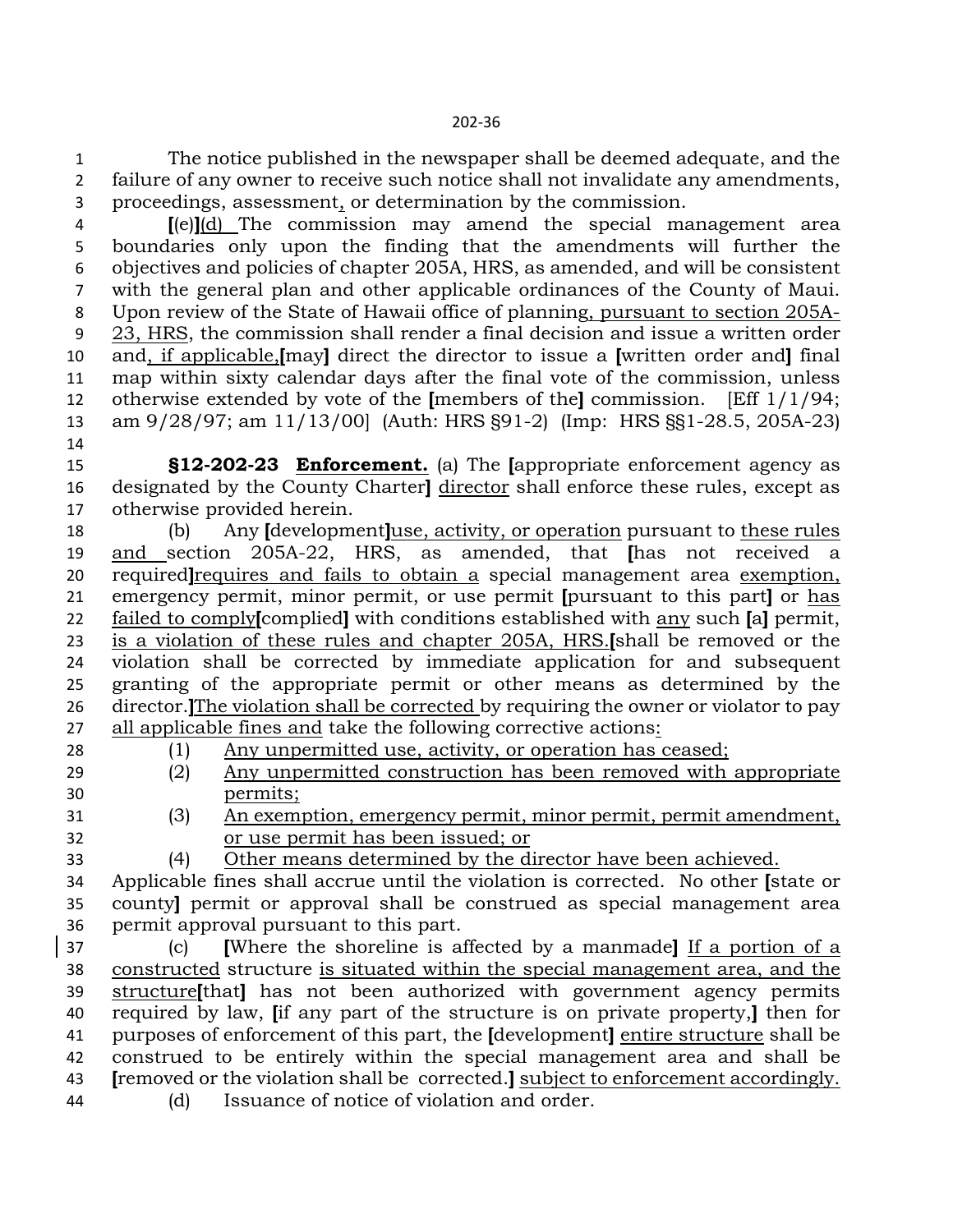(1) The **[**landowner**]** owner shall, and**[**or**]** the alleged violator may, **[**or both, shall**]** be notified by the enforcement agency **[**by certified or registered mail**]** of an alleged violation of **[**this rule,**]**these rules and any approval, permit, or permit condition issued pursuant thereto.**[**, or any condition of a special management area permit approval.**]**The director shall provide service by at least one of the following methods, in order of preference, as the director deems appropriate: certified or registered mail, regular mail with delivery confirmation, personal service, posting on the property, or publishing the notice once per week for three consecutive weeks in a newspaper that is printed and issued at least twice weekly in the County and is generally circulated through the County. The date of service shall be the date on which the certified or registered mail is accepted, the date of regular mail delivery confirmation, the date of personal service, the date of posting on the property, or the date of the last publication in the newspaper. If the director uses more than one method of service, then the date of service shall be the later of the dates of service. (2) The notice of violation and order shall include **[**, but not be limited to,**]** the specific section of **[**this rule which**]** these rules that has been violated**[**,**]**; the nature of the violation**[**,**]**; and the **[**remedy(ies)**]** remedy required or available**[**.**]**, including cessation or removal of the violation, subject to applicable permitting requirements;**[**. The notice of violation and order may also require that the violative activity cease, or that the violative development be removed;**]** that **[**a**]**  an initial civil fine be paid not to exceed \$100,000 per violation; **[**and**]** that a civil fine be paid not to exceed \$10,000 per day for each day in which the violation persists, in addition to the foregoing and any other penalties**[**.**]**; and that the landowner or violator may appeal the notice of violation pursuant to section 12-202-26 within thirty days of the date of service. The filing of an appeal shall not correct or suspend any violation or stay the assessment and accumulation of fines. The following criteria shall be considered in assessing the initial and daily fines: (A) Previous violations by the same person; (B) The degree of damage or potential damage to the environment, including damage to the shoreline and marine resources; (C) The degree of cooperation provided by the violator during the investigation; (D) Amount necessary to deter future violations; and (E) Evidence of circumstances beyond the control of the violator. **[**(2) The notice of violation and order shall state that the order shall become final thirty days after the date of its mailing unless written request for a hearing is mailed or delivered to the enforcement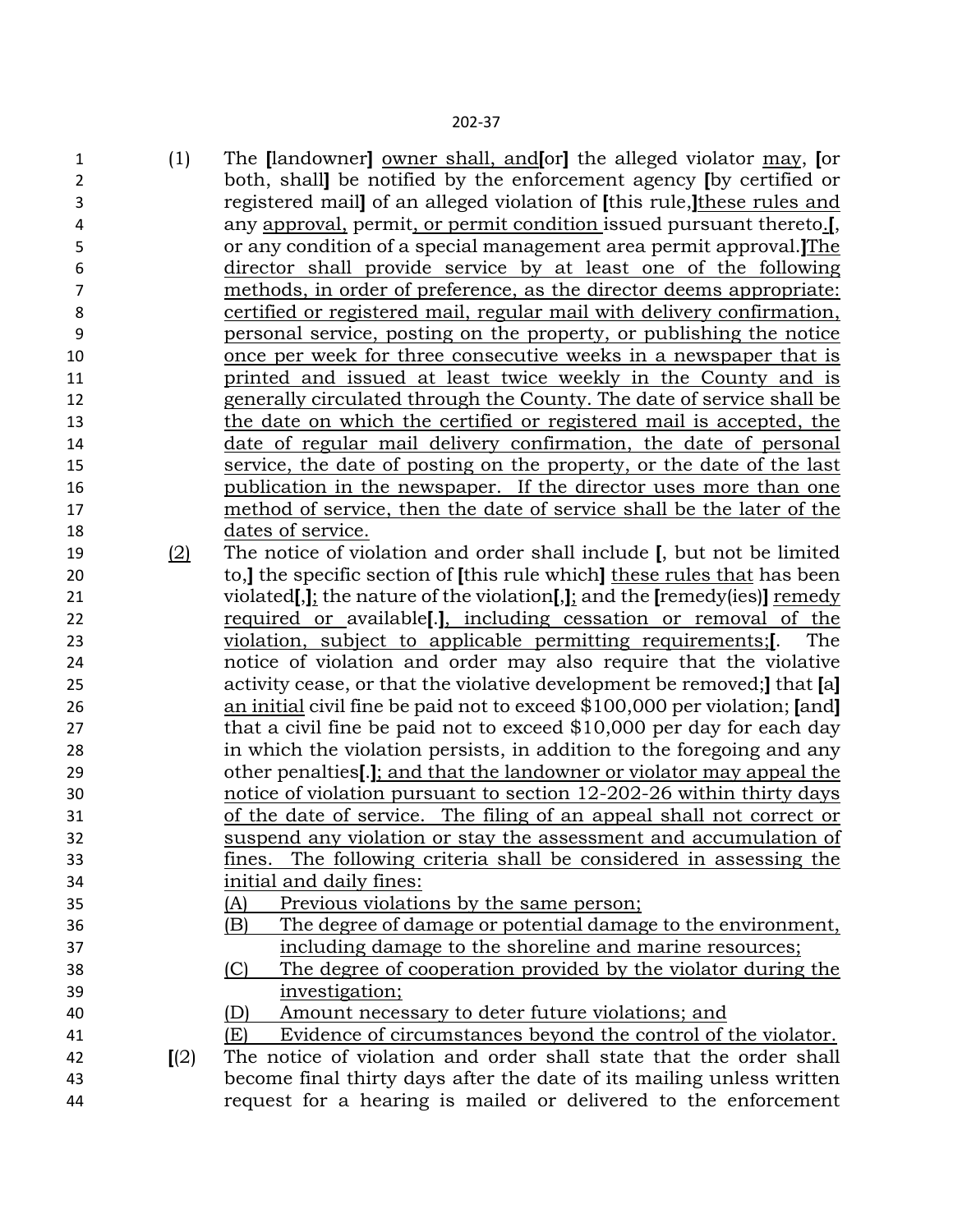- agency within said thirty days. Nothing in this section shall prevent the landowner or violator from seeking to negotiate a settlement or resolve a dispute.
- (3) If the violator seeks a negotiated settlement with the enforcement agency, but waives the right to a hearing, the enforcement agency, in consultation with the department and the corporation counsel, may negotiate a settlement agreement with the landowner or, if appropriate, the violator, that provides for cure of the violation, set any fine, and inspection of parcel by the enforcement agency and the department. The proposed settlement shall be forwarded to the commission for final action.
- (4) Any request for a hearing shall be in writing and delivered, or mailed and postmark dated, to the department within thirty days, as stated on the notice. Upon receipt of a request for a hearing, the department shall specify a time and place for the person subject to the order to appear and be heard. The hearing shall be conducted by the director or the director's designee in accordance with the provisions of chapter 91, HRS, as amended.**]**
- (5)**]**(3)The department, in consultation with the department of the corporation counsel, may institute a civil action in any court of competent jurisdiction for the enforcement of any settlement agreement or order issued pursuant to this section.
- **[**(6)**]**(4)Nothing in this section shall prohibit the department, through the corporation counsel, from filing an order or motion directly with a court in the event that public health, safety and welfare may be at risk. [Eff 1/1/94; am 9/28/97] (Auth: HRS §205A-43, 205A-43.6) (Imp: HRS §43.6)

 **§12-202-24 Conflicts with other laws.** In case of a conflict between the requirements of any other **[**state**]** State law or **[**county**]** County ordinance regarding the special management area, the more restrictive requirements shall apply in furthering the purposes of this part. Nothing contained in this part shall be construed to diminish the jurisdiction of the **[**state**]** State department of transportation over wharves, airports, docks, piers, or other commercial harbors, and any other maritime facilities constructed by the **[**state**]** State; provided that such plans are submitted for the review and information of the officer of the respective agency charged with the administration of the **[**county**]** County zoning laws, and found not to conflict with any **[**county**]** County ordinances, zoning laws, and building codes. [Eff 1/1/94; am 9/28/97] (Auth: HRS §205A-48) (Imp: HRS §205A-48)

 **§12-202-25 Penalties.** Any person who violates any provision of these rules shall be liable for an initial civil fine not to exceed \$100,000 per violation and maximum daily fine of \$10,000 in addition to any other penalties until the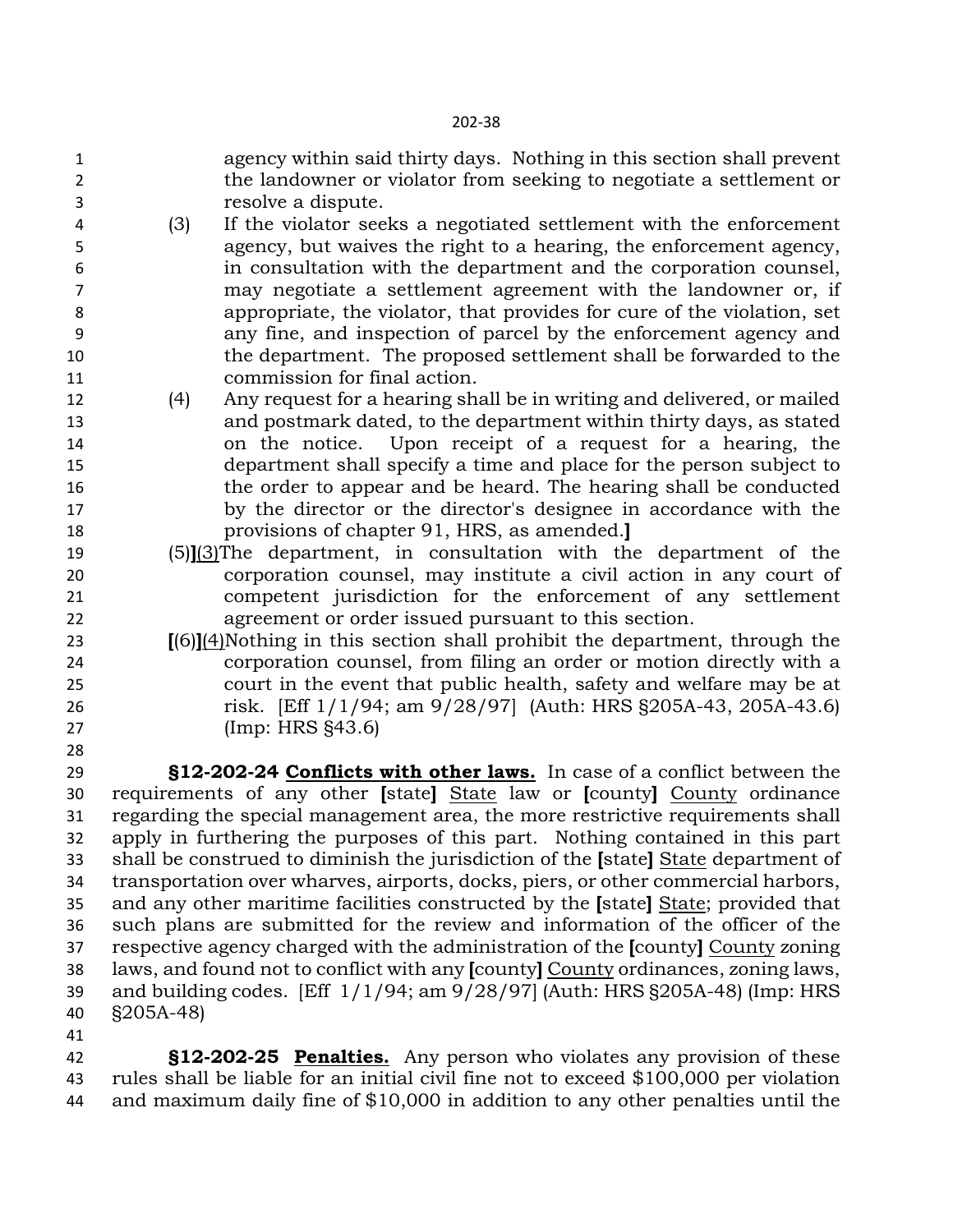violation is **[**corrected.**]**remedied. A civil fine may be imposed by the department after an opportunity for **[**a**]** an appeal hearing under chapter 91, HRS, as amended, and subsection 12-202-26(b) herein.**[**unless said hearing is otherwise waived.**]** A special management area permit application submitted subsequent to an applicant's having completed the development or having been cited for the activity or construction without having obtained special management area approval, shall not stay any order to pay civil fines**[**.**]**, including initial and accumulating daily fines. [Eff 1/1/94; am 9/28/97] (Auth: HRS §205A-32) (Imp: HRS §§205A-22, 205A-26, 205A-28, 205A-29, 205A-30, 205A-33)

 **§12-202-26 Appeal of director's decision; filing the notice of appeal; settlement of appeal.** (a)For decisions other than enforcement proceedings pursuant to section 12-202-23, appeal of the director's decision may be made to the commission by the filing of a notice of appeal with the department not later than ten days after the receipt of the director's written decision, or, where the director's decision is not required by the commission or these rules to be served upon appellant, not later than ten days after the meeting at which the commission received notification of the director's decision. For enforcement proceedings pursuant to section 12-202-23, appeal of a notice of violation may be made to the commission by the filing of a notice of appeal with the department within thirty days of the date of service. The notice of appeal shall be filed in accordance with section 12-201-20 of the rules of practice and procedure for the Maui planning commission. The department shall notify the commission, at the commission's next regularly scheduled meeting, of the filing of the notice of appeal.

 (b) An owner or violator who receives a notice of violation and order who believes that any part of the notice of violation and order, including fines, was issued in error, may submit a written request for the director to negotiate a final resolution of issues, including any corrective action that must be taken by the owner or violator, any permits that are required, any fines that must be paid, and any actions that are required by the department. The request shall be submitted within ten days of the date of service of the notice and may be submitted in addition to or instead of an appeal pursuant to subsection (a).

 (c) If the director and the owner or violator agree on a resolution that involves a waiver of fines totaling less than \$50,000, then the director will notify the owner or violator in writing and establish which party shall draft the agreement. At the commission's next regularly scheduled meeting, the director shall notify the commission of the agreement, receipt of which shall be acknowledged by the commission.

 (d) If the director and the owner or violator agree on a resolution that involves a waiver of fines totaling \$50,000 or greater, then the director will notify the owner or violator in writing and establish which party shall draft the agreement. The agreement shall be submitted to the commission for final action. The commission may accept, accept with modifications, or reject the agreement.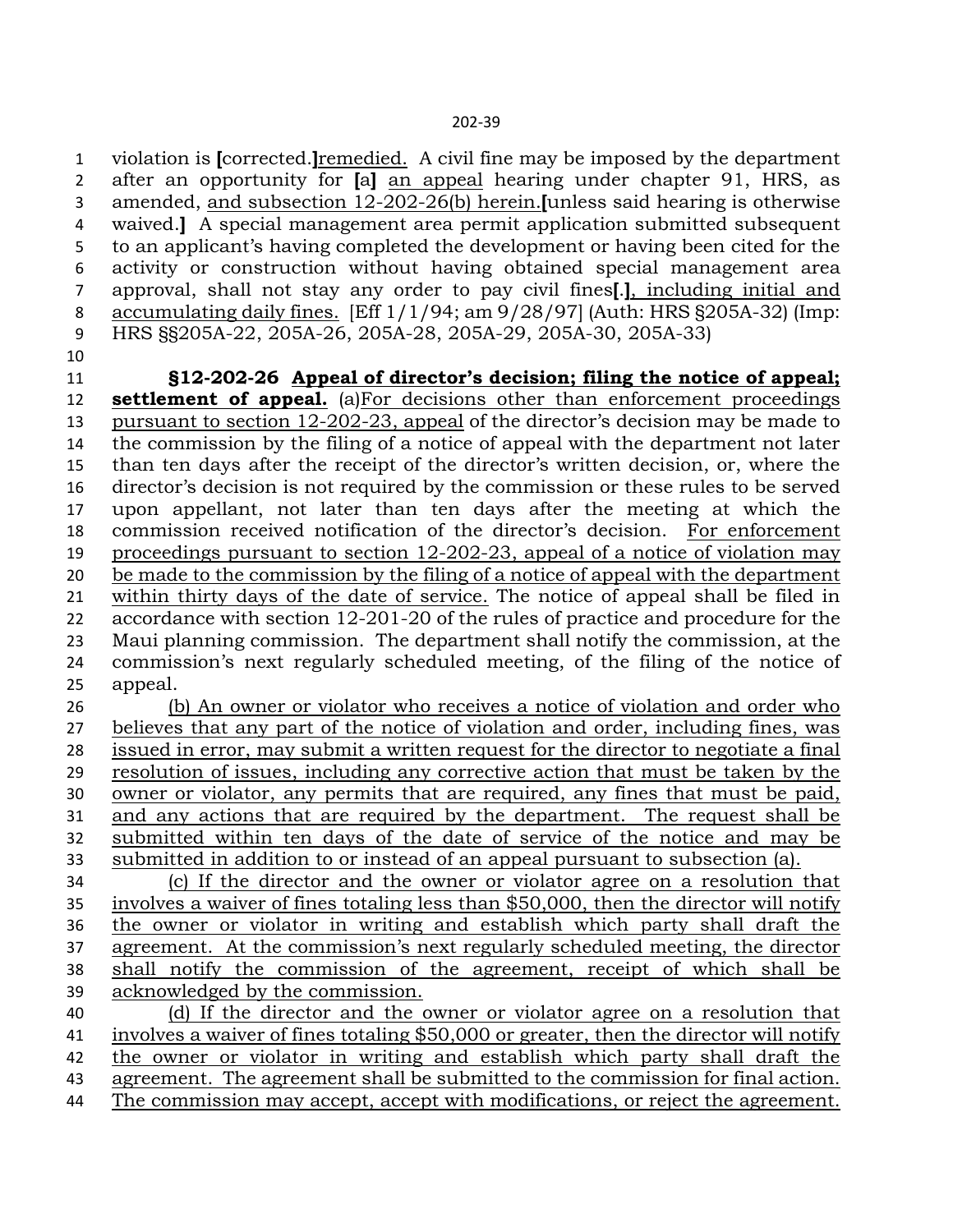(e) If the director and the owner or violator do not agree on a resolution, 2 the director will notify the owner or violator in writing of the director's termination of the negotiation. Submittal of any request for a negotiated resolution shall not affect the accrual of daily fines or any time limitations for appealing the notice of violation and order to the commission. [Eff 1/1/94; am and comp 9/28/97; am and comp 11/4/02] (Auth: Charter §§ 8-8.4, 13- 2.15)(Imp: HRS §§205A-29, 205A-30, 205A-49)

 **§12-202-27 Content of the [notice of] appeal.** The **[**notice of**]** appeal to the commission shall identify the party **[**or parties taking**]** making the appeal **[**in the caption and body of the notice of appeal**]**. The **[**notice of**]** appeal shall designate the decision appealed from and shall state the reasons for the appeal. [Eff 11/4/02; comp 11/4/02] (Auth: Charter §§8-8.4, 13-2.15)(Imp: HRS §§205A-29, 205A-30, 205A-49)

 **§12-202-28 Joint or consolidated appeals.** If two or more parties are entitled to appeal **[**from**]** a decision of the director to the commission and their interests are such as to make joinder practicable, they may file a joint appeal and thereafter proceed on appeal as a single appellant. Appeals that are filed separately may be consolidated by order of the commission upon the commission's own motion, upon motion of a party, or upon stipulation of the parties to the several appeals. [Eff 11/4/02; comp 11/4/02] (Auth: Charter §§8- 8.4, 13-2.15)(Imp: HRS §§205A-29, 205A-30, 205A-49)

 **§12-202-29 Service of the [notice of] appeal.** If the appellant is someone other than the applicant, appellant shall serve a file-marked copy of the appeal by mail or delivery thereof to counsel of record for each other party, or, if a party is not represented by counsel, to the party at the party's last known address. Proof of service shall be filed with the department within seven days after the filing of the [notice of]appeal**[**.**]**,and the department shall notify the commission of the filing of the appeal at the next regular meeting. [Eff 11/4/02; comp 11/4/02] (Auth: Charter §§8-8.4, 13-2.15)(Imp: HRS §§205A-29, 205A-30, 205A-49)

 **§12-202-30 Payment of fees.** Upon the filing of any separate or joint **[**notice of**]** appeal, the appellant shall pay such fees as are set forth in the County budget ordinance. [Eff 11/4/02; comp 11/4/02] (Auth: Charter §§8-8.4, 13- 2.15)(Imp: HRS §§205A-29, 205A-30, 205A-49)

 **§12-202-31 Contested case hearing on appeal.** The commission shall hold a contested case hearing on the appeal. The director, the appellant, the owner, and, where the appellant is someone other than the applicant, the applicant shall be parties to the proceedings. Subchapters 3, 4, and 5 of the rules of practice and procedure for the Maui planning commission, relating to